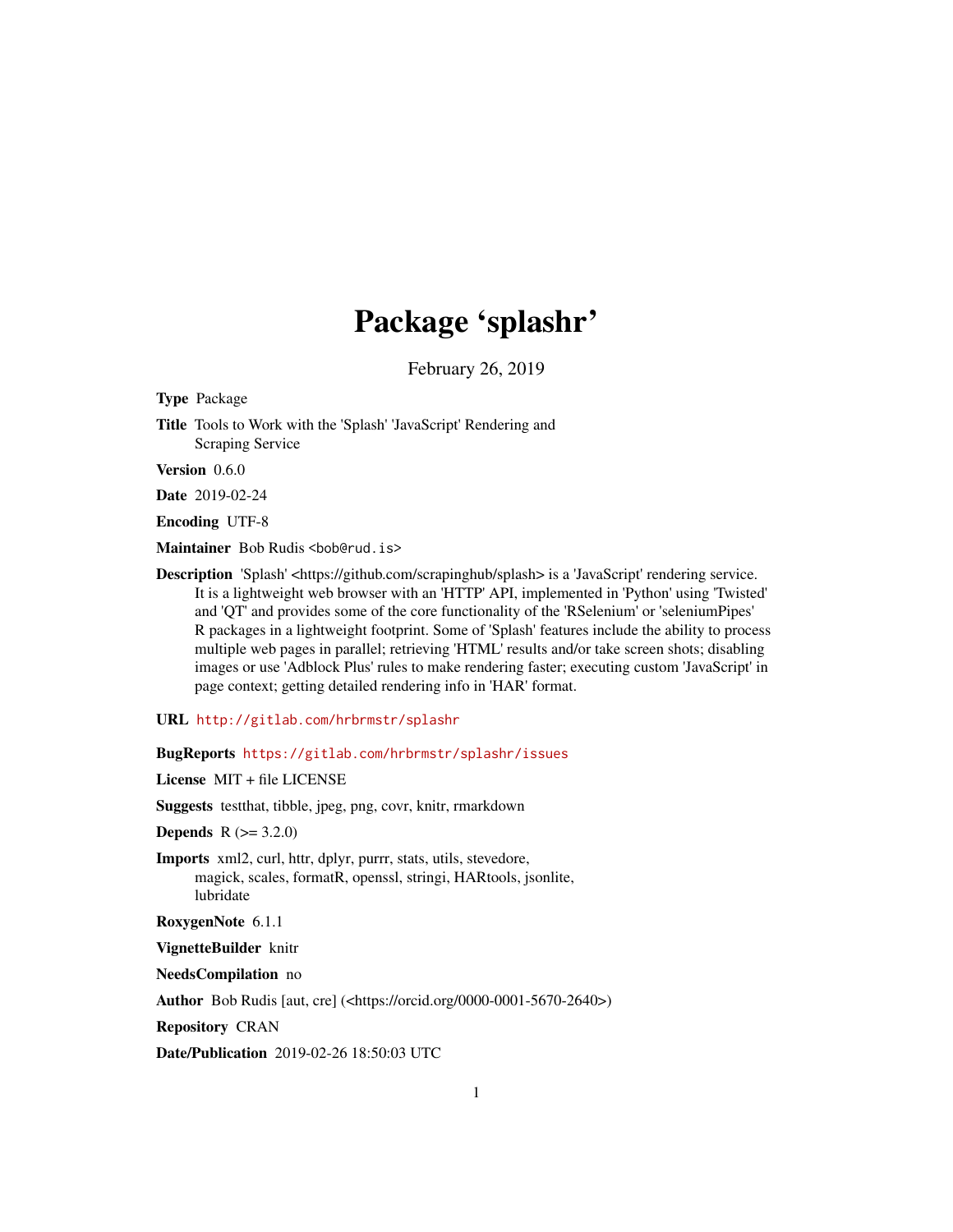# R topics documented:

|                      | 3              |
|----------------------|----------------|
|                      | $\overline{4}$ |
|                      | $\overline{4}$ |
|                      | 5              |
|                      | 5              |
|                      | $\overline{7}$ |
|                      | $\overline{7}$ |
|                      | 8              |
|                      | 9              |
|                      | 9              |
|                      | 10             |
|                      | 10             |
|                      | 11             |
|                      | - 11           |
|                      |                |
|                      |                |
|                      |                |
|                      |                |
|                      |                |
|                      |                |
|                      |                |
|                      |                |
|                      |                |
|                      | 21             |
|                      | 23             |
|                      | 23             |
|                      |                |
|                      | 24             |
|                      | 25             |
|                      | 25             |
|                      | 26             |
|                      | 27             |
|                      | 27             |
|                      |                |
|                      |                |
|                      |                |
|                      | 30             |
|                      | 31             |
|                      | 31             |
|                      | 32             |
| splash png           | 33             |
|                      | 33             |
|                      | 34             |
|                      | 35             |
| splash_response_body | 35             |
|                      | 36             |
|                      |                |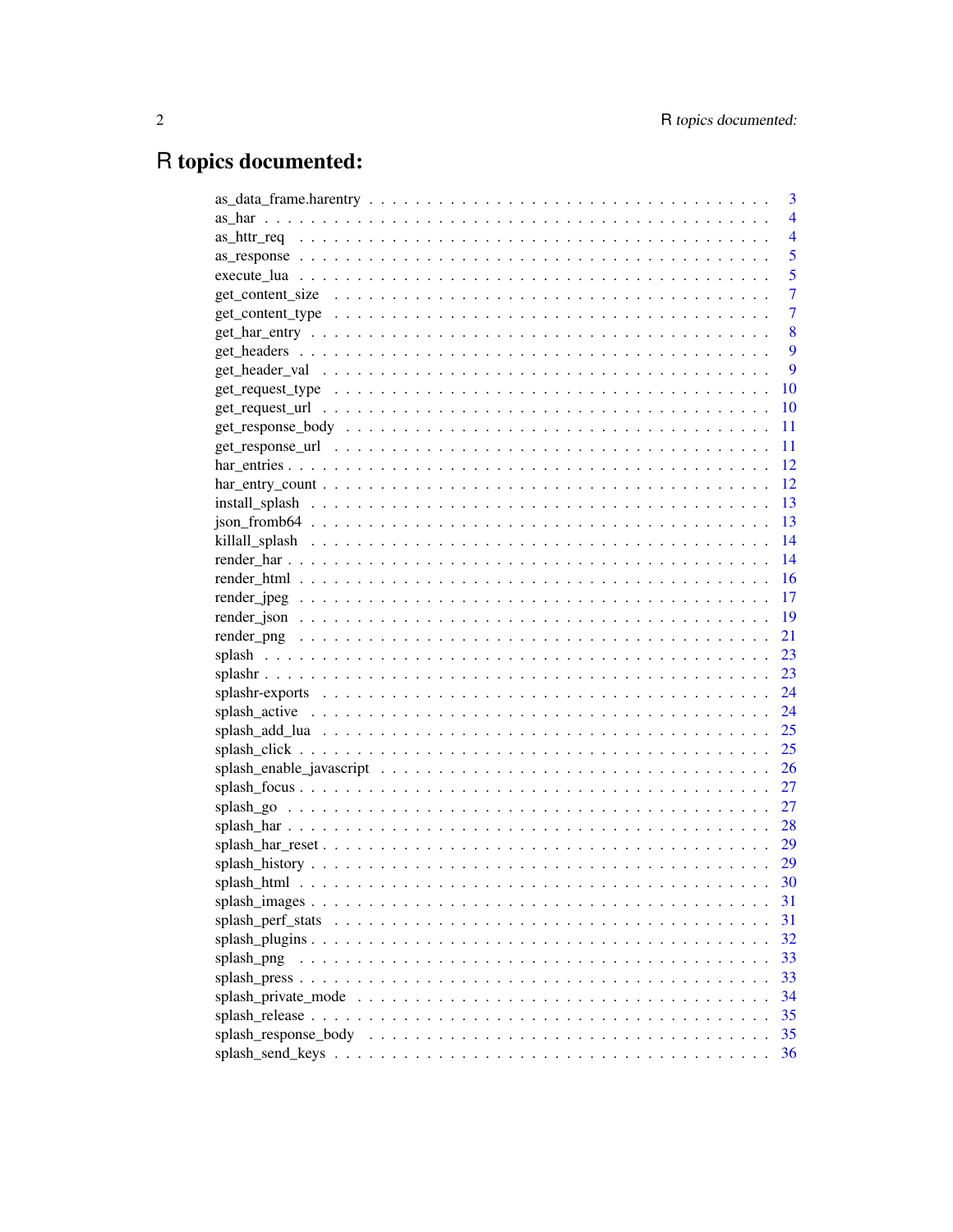<span id="page-2-0"></span>

as\_data\_frame.harentry

*Turns a "HAR"-like object into a data frame(tibble)*

## Description

Turns a "HAR"-like object into a data frame(tibble)

## Usage

```
as_data_frame.harentry(x, ...)
as_data_frame.harentries(x, ...)
as_data_frame.har(x, ...)
## S3 method for class 'har'
as.data.frame(x, ...)
## S3 method for class 'harentries'
as.data.frame(x, ...)
## S3 method for class 'harentry'
as.data.frame(x, ...)
```
## Arguments

| X        | A harentry object |
|----------|-------------------|
| $\cdots$ | ignored           |

## Value

data frame (tibble)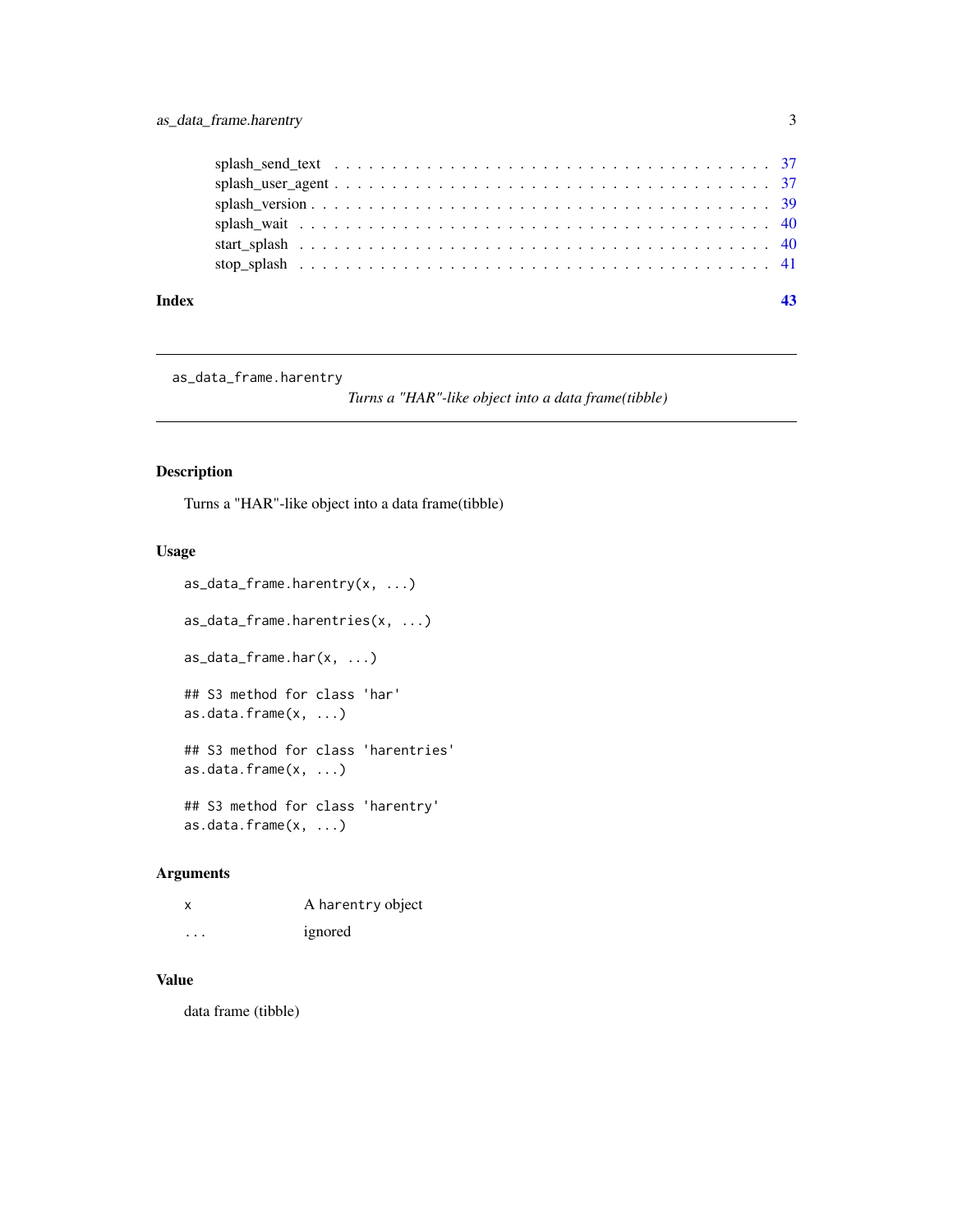<span id="page-3-0"></span>

Turn a generic Splash HAR response into a HAR object

#### Usage

as\_har(splash\_resp)

## Arguments

splash\_resp splash response object

as\_httr\_req *Create an httr verb request function from an HAR request*

## Description

This function is very useful if you used splashr to find XHR requests in a dynamic page and want to be able to make a call directly to that XHR resource. Once you identify the proper HAR entry, pass it to this function and fully working function that makes an httr::VERB() request will be created and returned.

#### Usage

as\_httr\_req(entry, quiet = TRUE)

#### Arguments

| entry | HAR entry           |
|-------|---------------------|
| quiet | quiet (no messages) |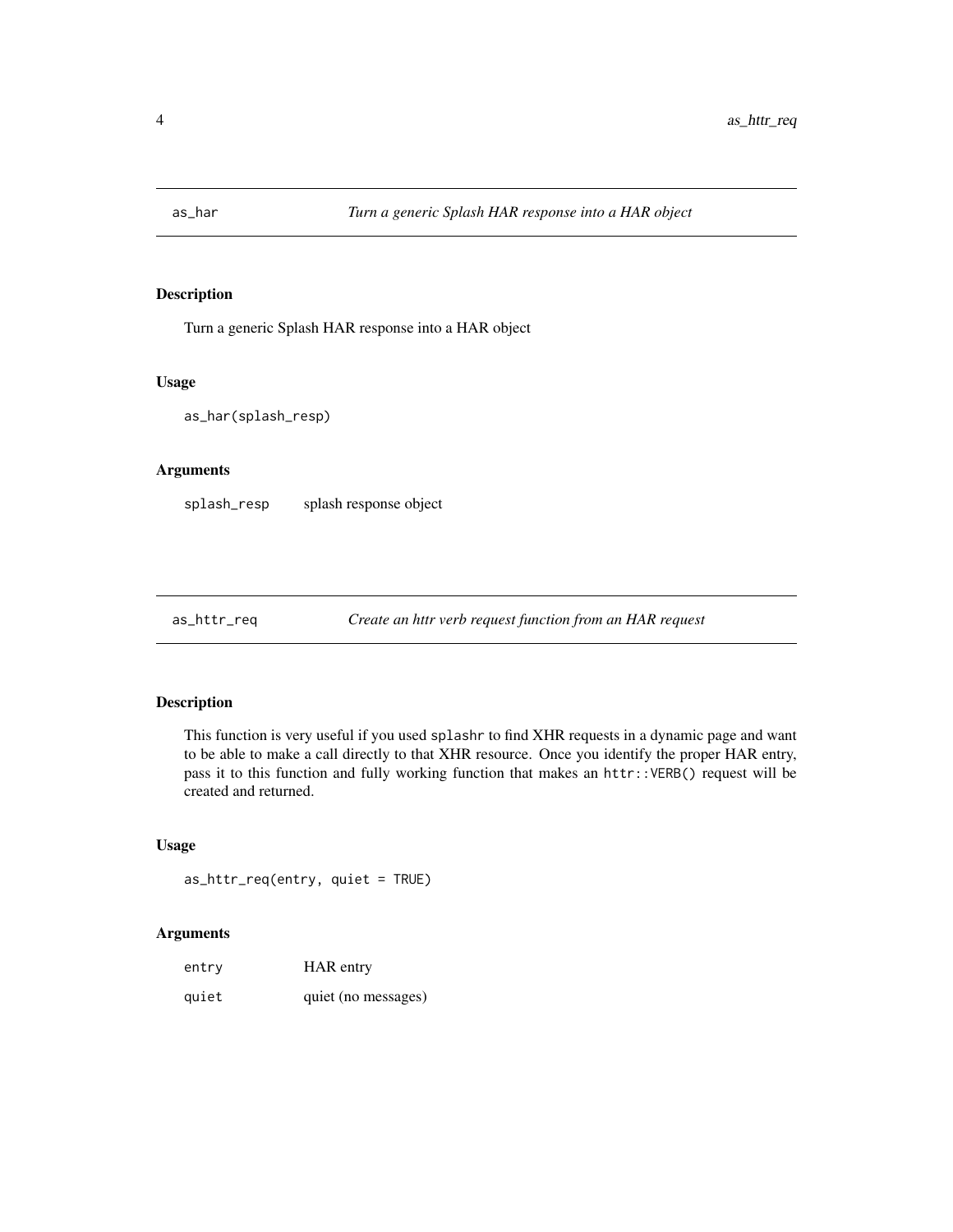<span id="page-4-0"></span>

Return a HAR entry response as an httr::response object

## Usage

```
as_response(har_entry)
```
#### Arguments

har\_entry a HAR object (should contain a response body to be most useful)

## Examples

```
## Not run:
library(purrr)
```
URL <- "http://www.svs.cl/portal/principal/605/w3-propertyvalue-18554.html"

```
splash_local %>%
 splash_response_body(TRUE) %>%
 splash_user_agent(ua_macos_chrome) %>%
 splash_go(URL) %>%
 splash_wait(2) %>%
 splash_har() -> har
```

```
keep(har$log$entries, is_xhr) %>%
 map(as_request) %>%
 map(httr::content, as="parsed")
```
## End(Not run)

<span id="page-4-1"></span>execute\_lua *Execute a custom rendering script and return a result.*

## Description

Execute a custom rendering script and return a result.

## Usage

```
execute_lua(splash_obj, lua_source, timeout = 30, allowed_domains, proxy,
  filters, save_args, load_args)
```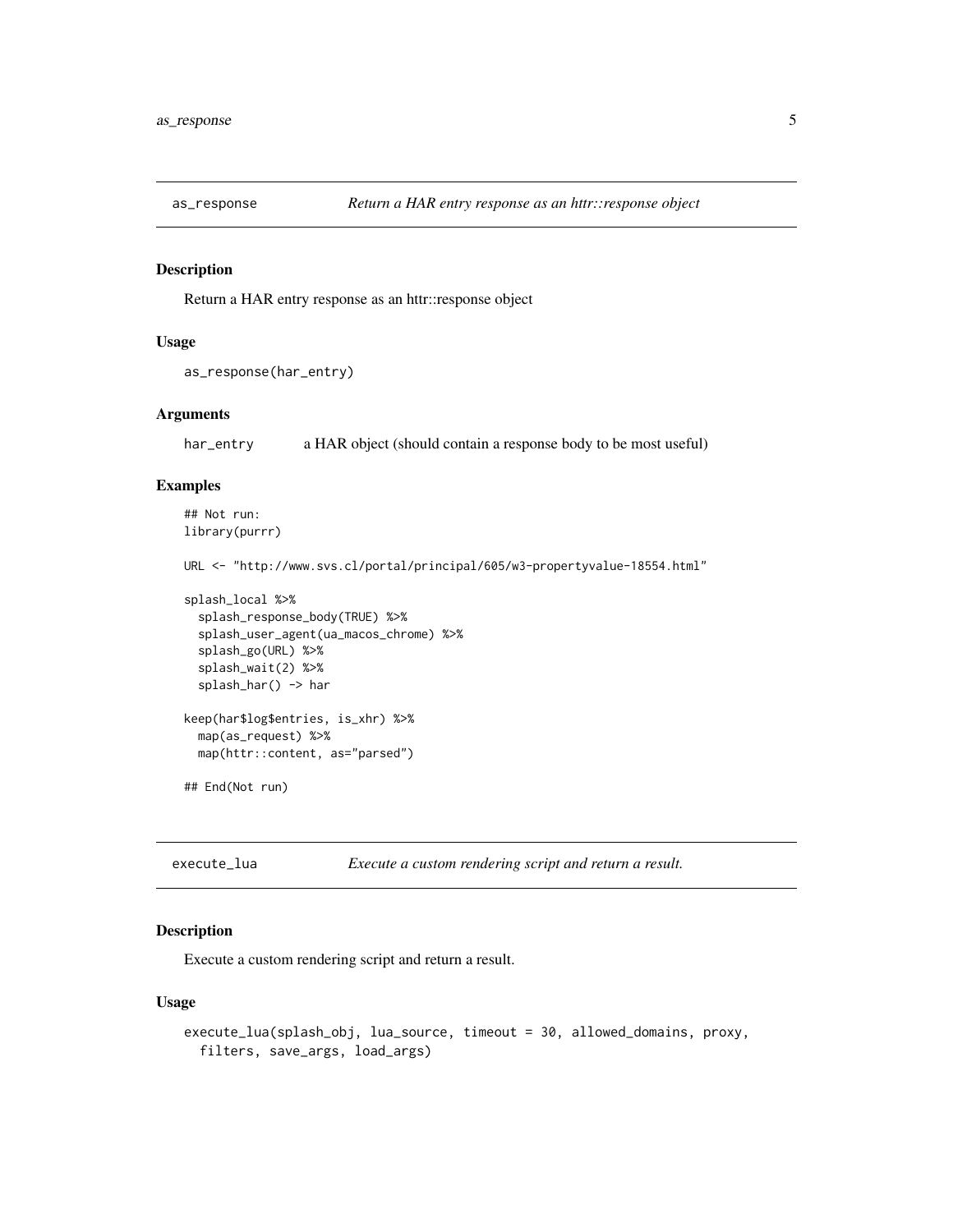## <span id="page-5-0"></span>Arguments

| splash_obj      | Object created by a call to splash()                                                                                                                                                                        |
|-----------------|-------------------------------------------------------------------------------------------------------------------------------------------------------------------------------------------------------------|
| lua_source      | Browser automation script. See Splash Script Tutorial for more info.                                                                                                                                        |
| timeout         | A timeout (in seconds) for the render (defaults to 30). Without reconfiguring the<br>startup parameters of the Splash server (not this package) the maximum allowed<br>value for the timeout is 60 seconds. |
| allowed_domains |                                                                                                                                                                                                             |
|                 | Comma-separated list of allowed domain names. If present, Splash won't load<br>anything neither from domains not in this list nor from subdomains of domains<br>not in this list.                           |
| proxy           | Proxy profile name or proxy URL.                                                                                                                                                                            |
| filters         | Comma-separated list of request filter names.                                                                                                                                                               |
| save_args       | A list of argument names to put in cache.                                                                                                                                                                   |
| load_args       | Parameter values to load from cache                                                                                                                                                                         |

## Value

raw content from the httr call. Given the vast diversity of possible return values, it's up to the caller to handle the return value.

## See Also

Other splash\_renderers: [render\\_har](#page-13-1), [render\\_html](#page-15-1), [render\\_jpeg](#page-16-1), [render\\_json](#page-18-1), [render\\_png](#page-20-1)

## Examples

```
## Not run:
splash_local %>%
  execute_lua('
function main(splash)
  splash:go("https://projects.fivethirtyeight.com/congress-trump-score/")
  splash:wait(0.5)
  return splash:evaljs("memberScores")
end
') -> res
rawToChar(res) %>%
  jsonlite::fromJSON(flatten=TRUE) %>%
  purrr::map(tibble::as_tibble) -> member_scores
member_scores
## End(Not run)
```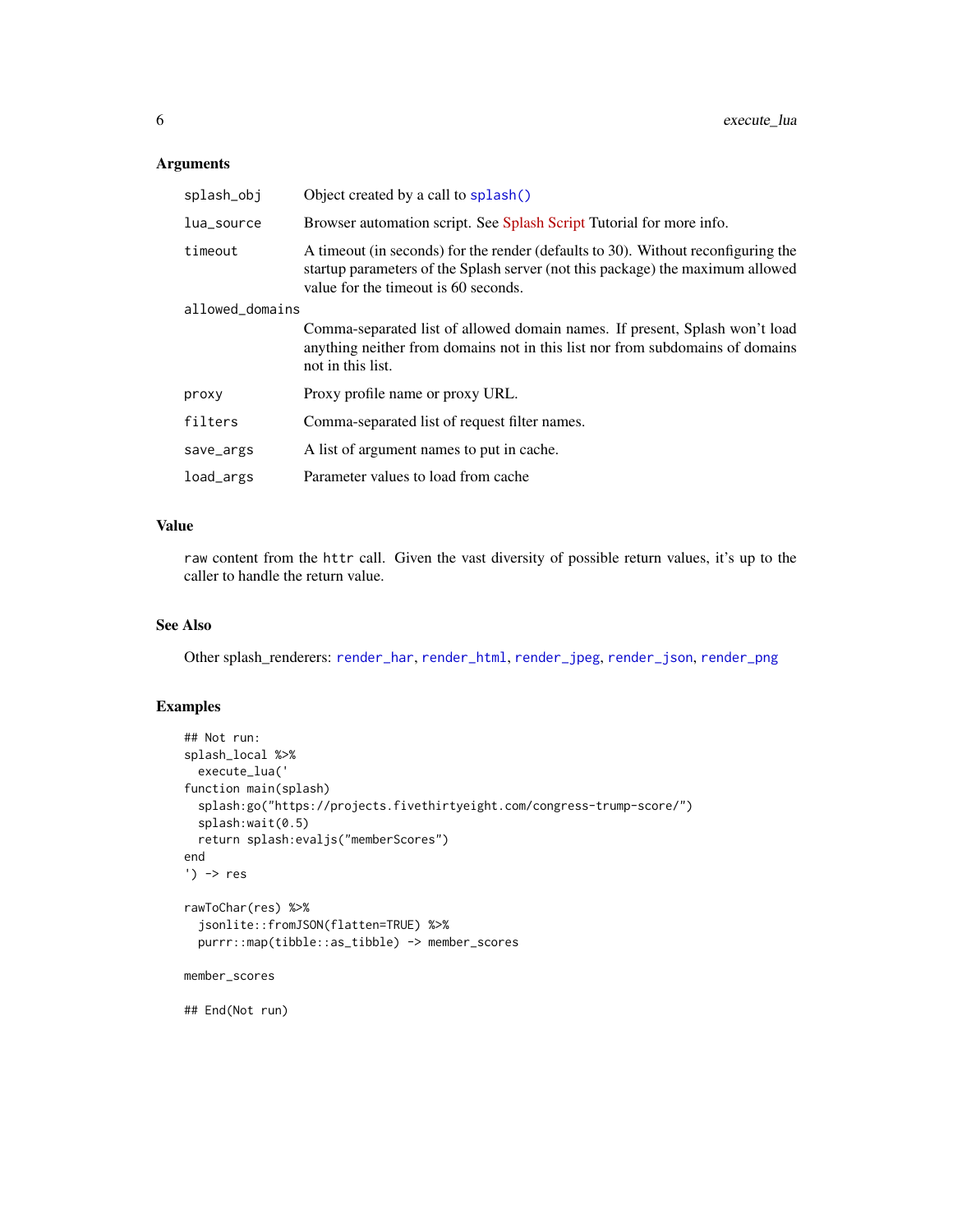<span id="page-6-2"></span><span id="page-6-0"></span>get\_content\_size *Retrieve size of content | body | headers*

## Description

Retrieve size of content | body | headers

#### Usage

```
get_content_size(har_resp_obj)
```

```
get_body_size(har_resp_obj)
```
get\_headers\_size(har\_resp\_obj)

#### Arguments

har\_resp\_obj HAR response object

#### See Also

Other splash\_har\_helpers: [get\\_content\\_type](#page-6-1), [get\\_har\\_entry](#page-7-1), [get\\_header\\_val](#page-8-1), [get\\_headers](#page-8-2), [get\\_request\\_type](#page-9-1), [get\\_request\\_url](#page-9-2), [get\\_response\\_body](#page-10-1), [get\\_response\\_url](#page-10-2), [har\\_entry\\_count](#page-11-1)

<span id="page-6-1"></span>get\_content\_type *Retrieve or test content type of a HAR request object*

### Description

Retrieve or test content type of a HAR request object

#### Usage

```
get_content_type(har_resp_obj)
```
is\_content\_type(har\_resp\_obj, type = "application/json")

```
is_json(har_resp_obj)
```

```
is_xml(har_resp_obj)
```
is\_css(har\_resp\_obj)

is\_plain(har\_resp\_obj)

is\_binary(har\_resp\_obj)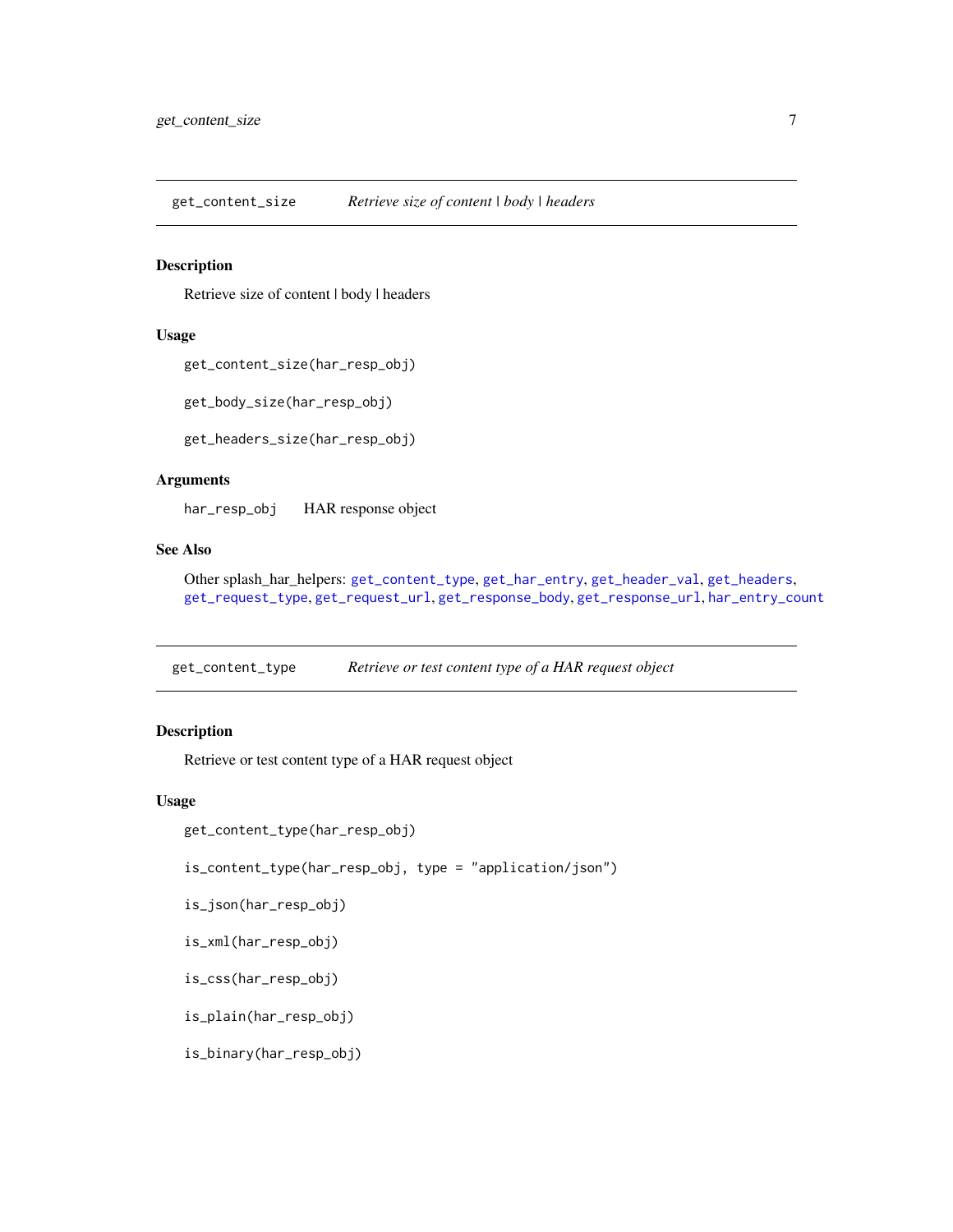```
is_javascript(har_resp_obj)
```
is\_html(har\_resp\_obj)

is\_jpeg(har\_resp\_obj)

is\_png(har\_resp\_obj)

is\_svg(har\_resp\_obj)

is\_gif(har\_resp\_obj)

is\_xhr(har\_resp\_obj)

## Arguments

| har_resp_obj | a reponse object from [render_har()] or [execute_lua()]  |
|--------------|----------------------------------------------------------|
| type         | content type to compare to (default: "application/json") |

## See Also

Other splash\_har\_helpers: [get\\_content\\_size](#page-6-2), [get\\_har\\_entry](#page-7-1), [get\\_header\\_val](#page-8-1), [get\\_headers](#page-8-2), [get\\_request\\_type](#page-9-1), [get\\_request\\_url](#page-9-2), [get\\_response\\_body](#page-10-1), [get\\_response\\_url](#page-10-2), [har\\_entry\\_count](#page-11-1)

<span id="page-7-1"></span>

| get_har_entry | Retrieve an entry by index from a HAR object |  |
|---------------|----------------------------------------------|--|
|               |                                              |  |

## Description

Retrieve an entry by index from a HAR object

#### Usage

```
get_{har\_entry}(x, i = 1)
```
#### Arguments

| $\mathsf{x}$ | can be a 'har' object, 'harlog' object or 'harentries' object |
|--------------|---------------------------------------------------------------|
|              | index of the HAR entry to retrieve                            |

## See Also

Other splash\_har\_helpers: [get\\_content\\_size](#page-6-2), [get\\_content\\_type](#page-6-1), [get\\_header\\_val](#page-8-1), [get\\_headers](#page-8-2), [get\\_request\\_type](#page-9-1), [get\\_request\\_url](#page-9-2), [get\\_response\\_body](#page-10-1), [get\\_response\\_url](#page-10-2), [har\\_entry\\_count](#page-11-1)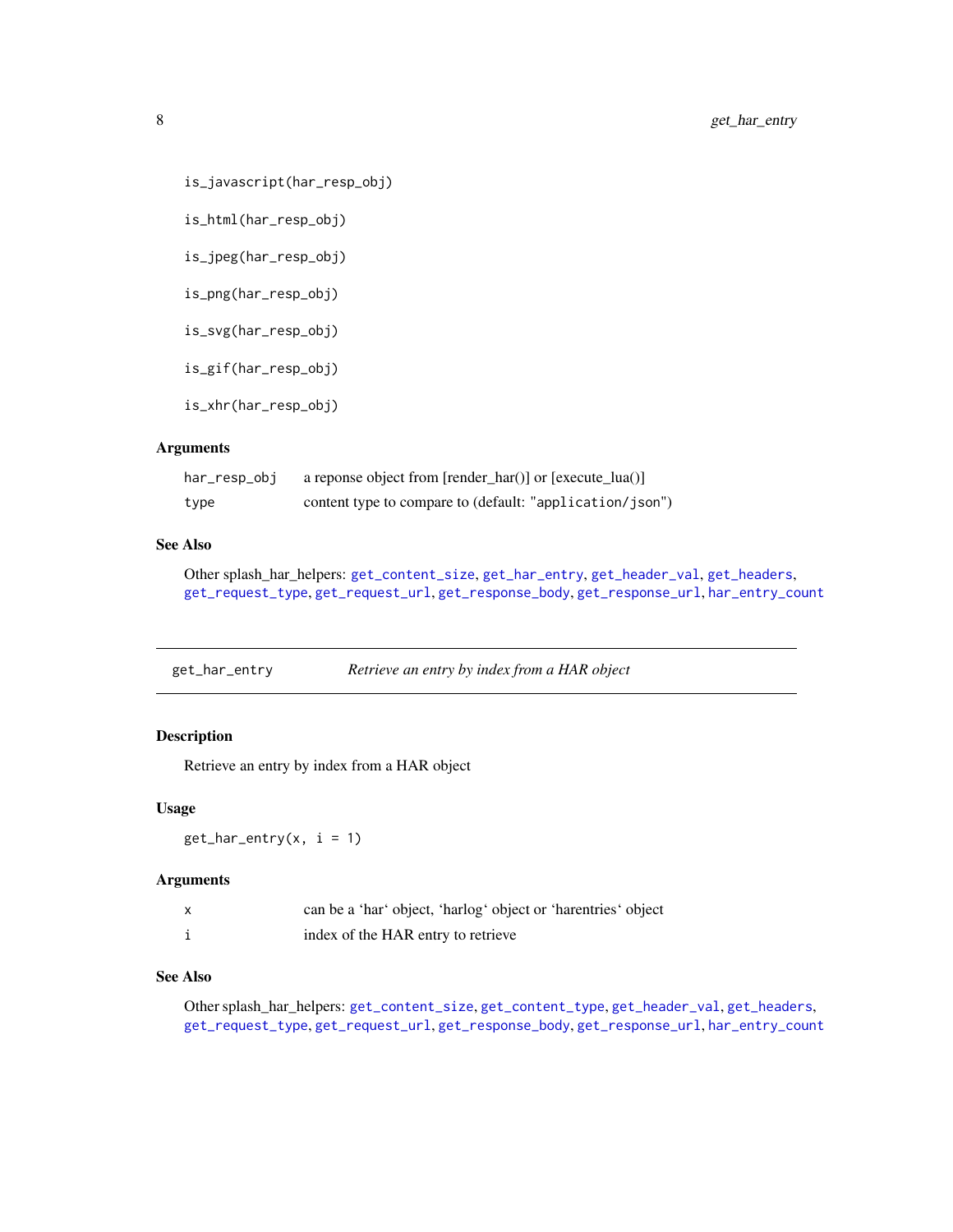<span id="page-8-2"></span><span id="page-8-0"></span>

Retrieve response headers as a data frame

## Usage

```
get_headers(har_resp_obj)
```
#### Arguments

har\_resp\_obj HAR response object

#### Note

the name column that contains the header key is normalized to lower case

## See Also

Other splash\_har\_helpers: [get\\_content\\_size](#page-6-2), [get\\_content\\_type](#page-6-1), [get\\_har\\_entry](#page-7-1), [get\\_header\\_val](#page-8-1), [get\\_request\\_type](#page-9-1), [get\\_request\\_url](#page-9-2), [get\\_response\\_body](#page-10-1), [get\\_response\\_url](#page-10-2), [har\\_entry\\_count](#page-11-1)

<span id="page-8-1"></span>get\_header\_val *Retrieve the value of a specific response header*

## Description

Retrieve the value of a specific response header

## Usage

```
get_header_val(har_resp_obj, header)
```
#### Arguments

| har_resp_obj | HAR response object               |
|--------------|-----------------------------------|
| header       | the header you want the value for |

#### Note

the name column that contains the header key is normalized to lower case as is the passed-in requested header. Also, if there is more than one only the first is returned.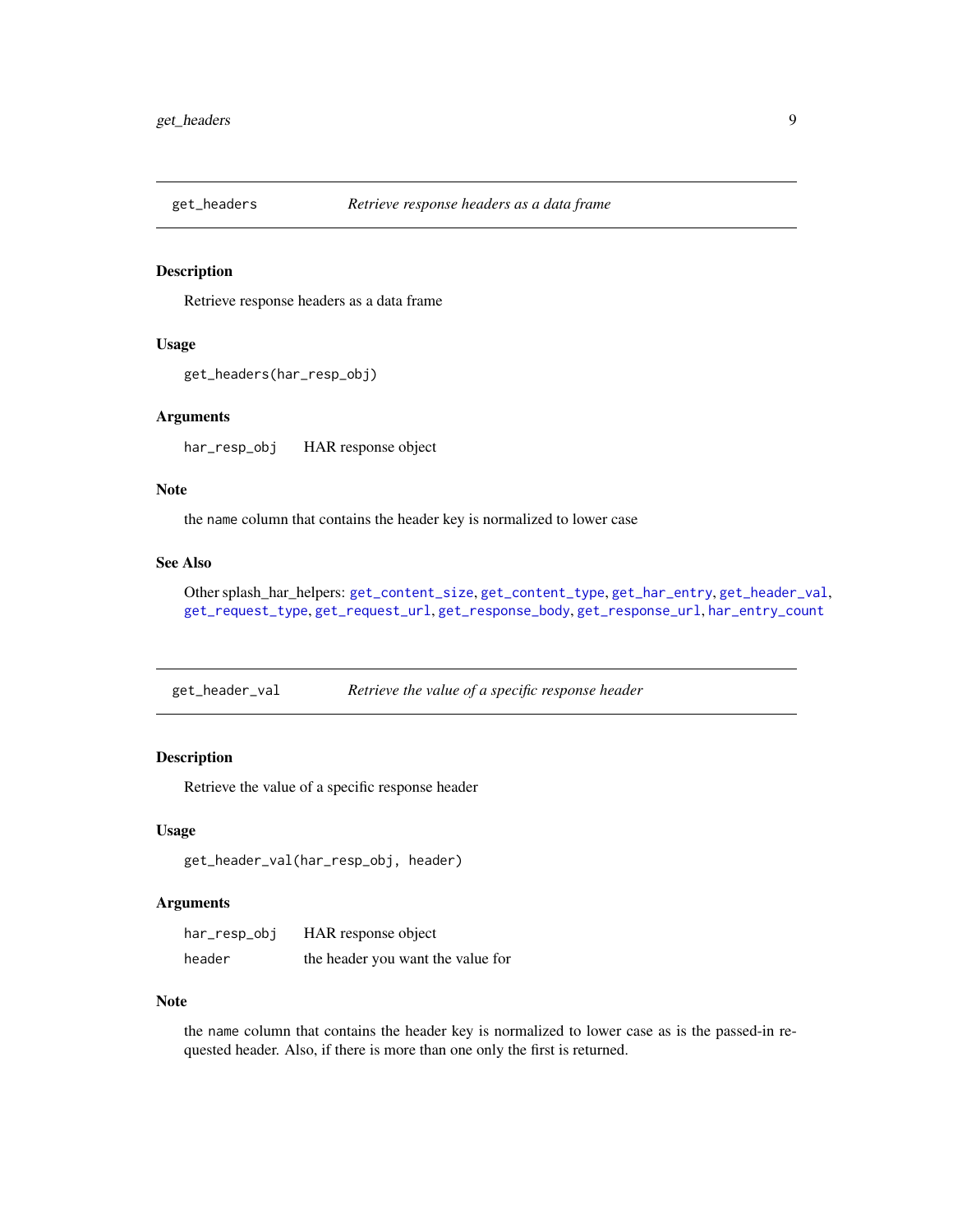## See Also

Other splash\_har\_helpers: [get\\_content\\_size](#page-6-2), [get\\_content\\_type](#page-6-1), [get\\_har\\_entry](#page-7-1), [get\\_headers](#page-8-2), [get\\_request\\_type](#page-9-1), [get\\_request\\_url](#page-9-2), [get\\_response\\_body](#page-10-1), [get\\_response\\_url](#page-10-2), [har\\_entry\\_count](#page-11-1)

<span id="page-9-1"></span>get\_request\_type *Retrieve or test request type*

#### **Description**

Retrieve or test request type

## Usage

get\_request\_type(har\_resp\_obj)

is\_get(har\_resp\_obj)

is\_post(har\_resp\_obj)

## Arguments

har\_resp\_obj HAR response object

## See Also

Other splash\_har\_helpers: [get\\_content\\_size](#page-6-2), [get\\_content\\_type](#page-6-1), [get\\_har\\_entry](#page-7-1), [get\\_header\\_val](#page-8-1), [get\\_headers](#page-8-2), [get\\_request\\_url](#page-9-2), [get\\_response\\_body](#page-10-1), [get\\_response\\_url](#page-10-2), [har\\_entry\\_count](#page-11-1)

<span id="page-9-2"></span>get\_request\_url *Retrieve request URL*

#### Description

Retrieve request URL

#### Usage

get\_request\_url(har\_resp\_obj)

#### Arguments

har\_resp\_obj HAR response object

## See Also

Other splash\_har\_helpers: [get\\_content\\_size](#page-6-2), [get\\_content\\_type](#page-6-1), [get\\_har\\_entry](#page-7-1), [get\\_header\\_val](#page-8-1), [get\\_headers](#page-8-2), [get\\_request\\_type](#page-9-1), [get\\_response\\_body](#page-10-1), [get\\_response\\_url](#page-10-2), [har\\_entry\\_count](#page-11-1)

<span id="page-9-0"></span>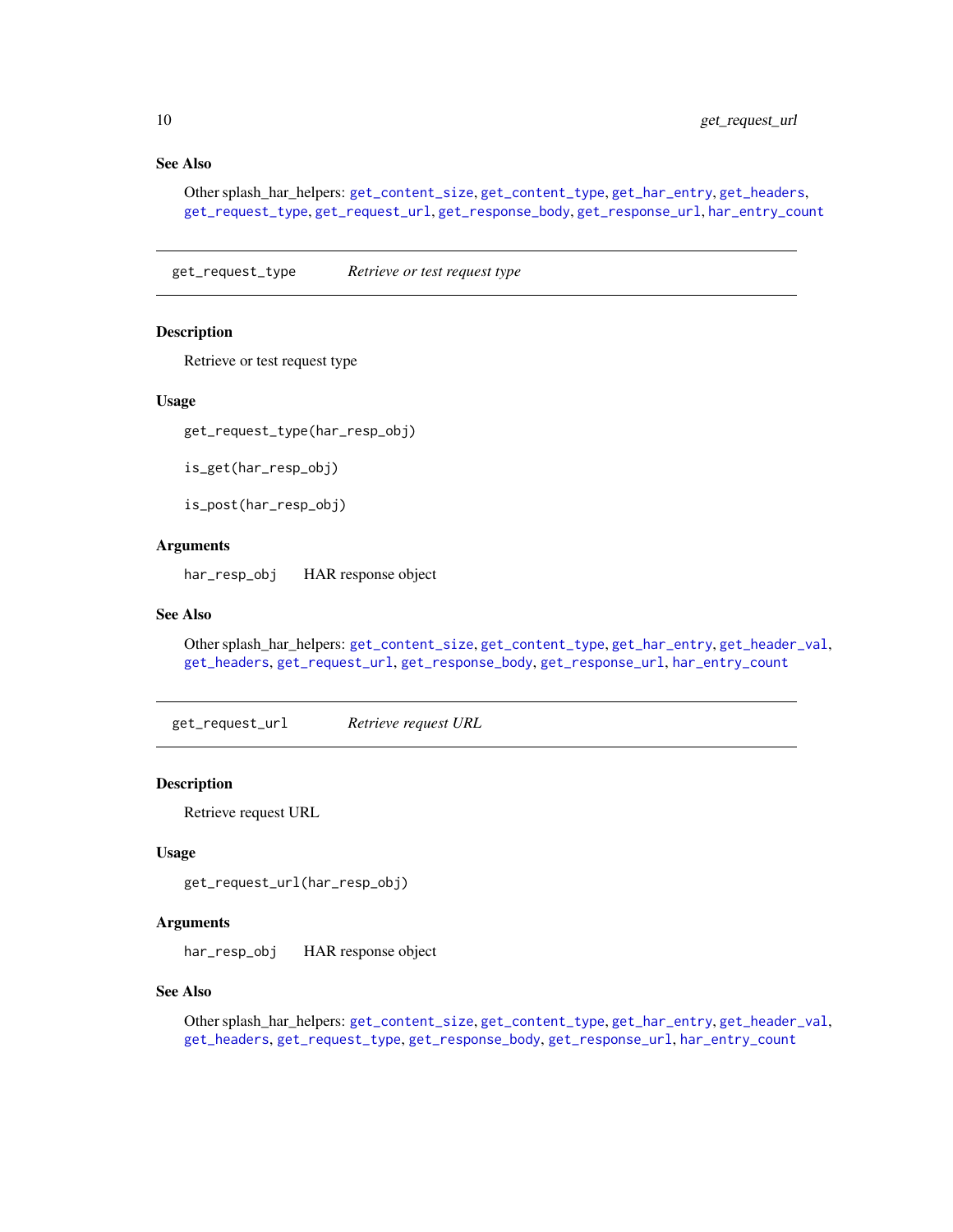<span id="page-10-1"></span><span id="page-10-0"></span>get\_response\_body *Retrieve the body content of a HAR entry*

## Description

Retrieve the body content of a HAR entry

#### Usage

```
get_response_body(har_resp_obj, type = c("raw", "text"))
```
#### Arguments

|      | har_resp_obj HAR response object                                                    |
|------|-------------------------------------------------------------------------------------|
| type | return type. If raw (default) then a raw vector of the content is returned. If text |
|      | then a character vector.                                                            |

## Value

A raw vector of the content or NULL or a character if type == text

## See Also

```
Other splash_har_helpers: get_content_size, get_content_type, get_har_entry, get_header_val,
get_headers, get_request_type, get_request_url, get_response_url, har_entry_count
```
<span id="page-10-2"></span>get\_response\_url *Retrieve response URL*

#### Description

Retrieve response URL

#### Usage

get\_response\_url(har\_resp\_obj)

## Arguments

har\_resp\_obj HAR response object

#### See Also

Other splash\_har\_helpers: [get\\_content\\_size](#page-6-2), [get\\_content\\_type](#page-6-1), [get\\_har\\_entry](#page-7-1), [get\\_header\\_val](#page-8-1), [get\\_headers](#page-8-2), [get\\_request\\_type](#page-9-1), [get\\_request\\_url](#page-9-2), [get\\_response\\_body](#page-10-1), [har\\_entry\\_count](#page-11-1)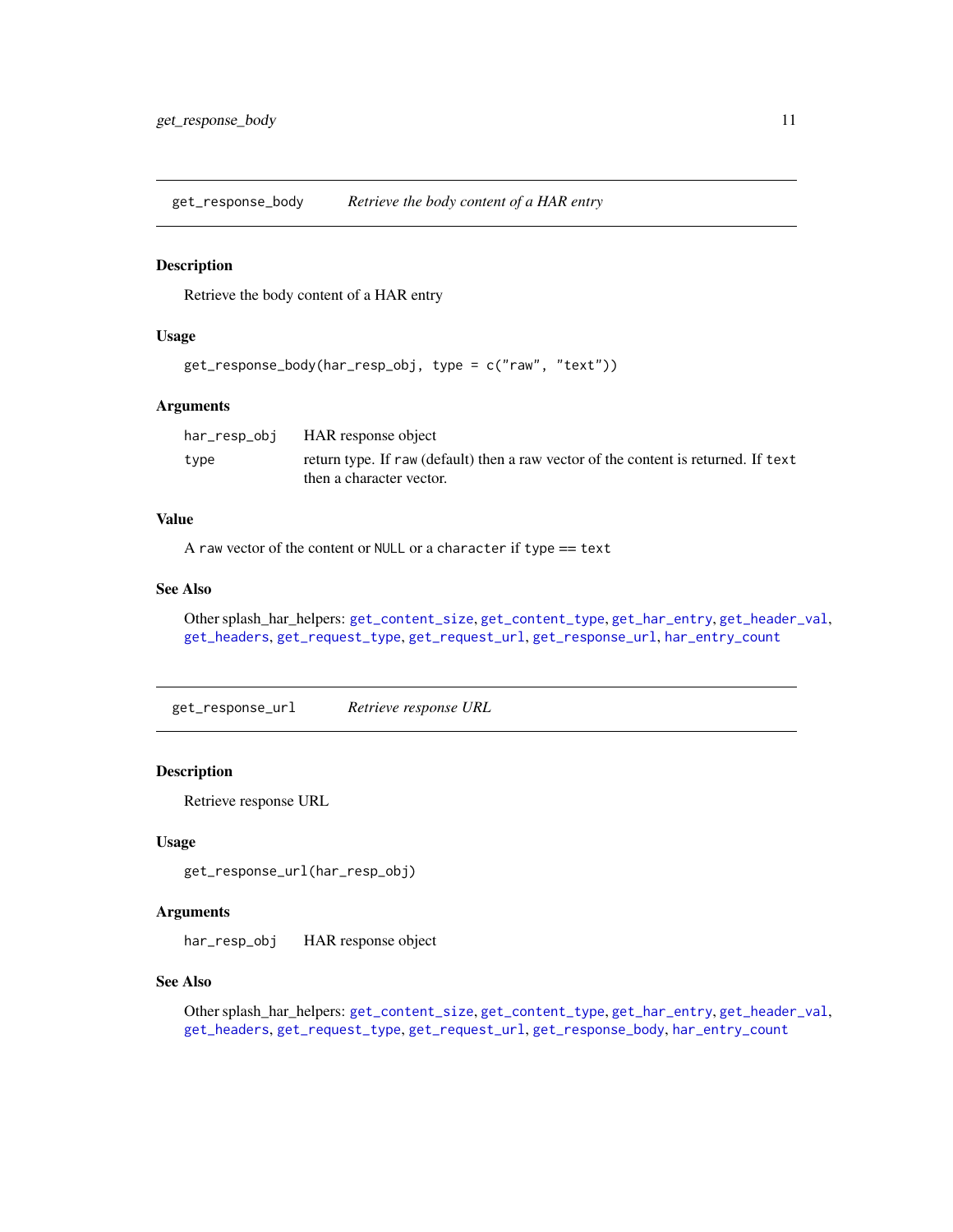<span id="page-11-0"></span>

Retrieve just the HAR entries from a splashr request

## Usage

har\_entries(x)

## Arguments

x can be a 'har' object, 'harlog' object or 'harentries' object

<span id="page-11-1"></span>har\_entry\_count *Retrieves number of HAR entries in a response*

## Description

Retrieves number of HAR entries in a response

## Usage

```
har_entry_count(x)
```
## Arguments

x can be a 'har' object, 'harlog' object or 'harentries' object

## See Also

Other splash\_har\_helpers: [get\\_content\\_size](#page-6-2), [get\\_content\\_type](#page-6-1), [get\\_har\\_entry](#page-7-1), [get\\_header\\_val](#page-8-1), [get\\_headers](#page-8-2), [get\\_request\\_type](#page-9-1), [get\\_request\\_url](#page-9-2), [get\\_response\\_body](#page-10-1), [get\\_response\\_url](#page-10-2)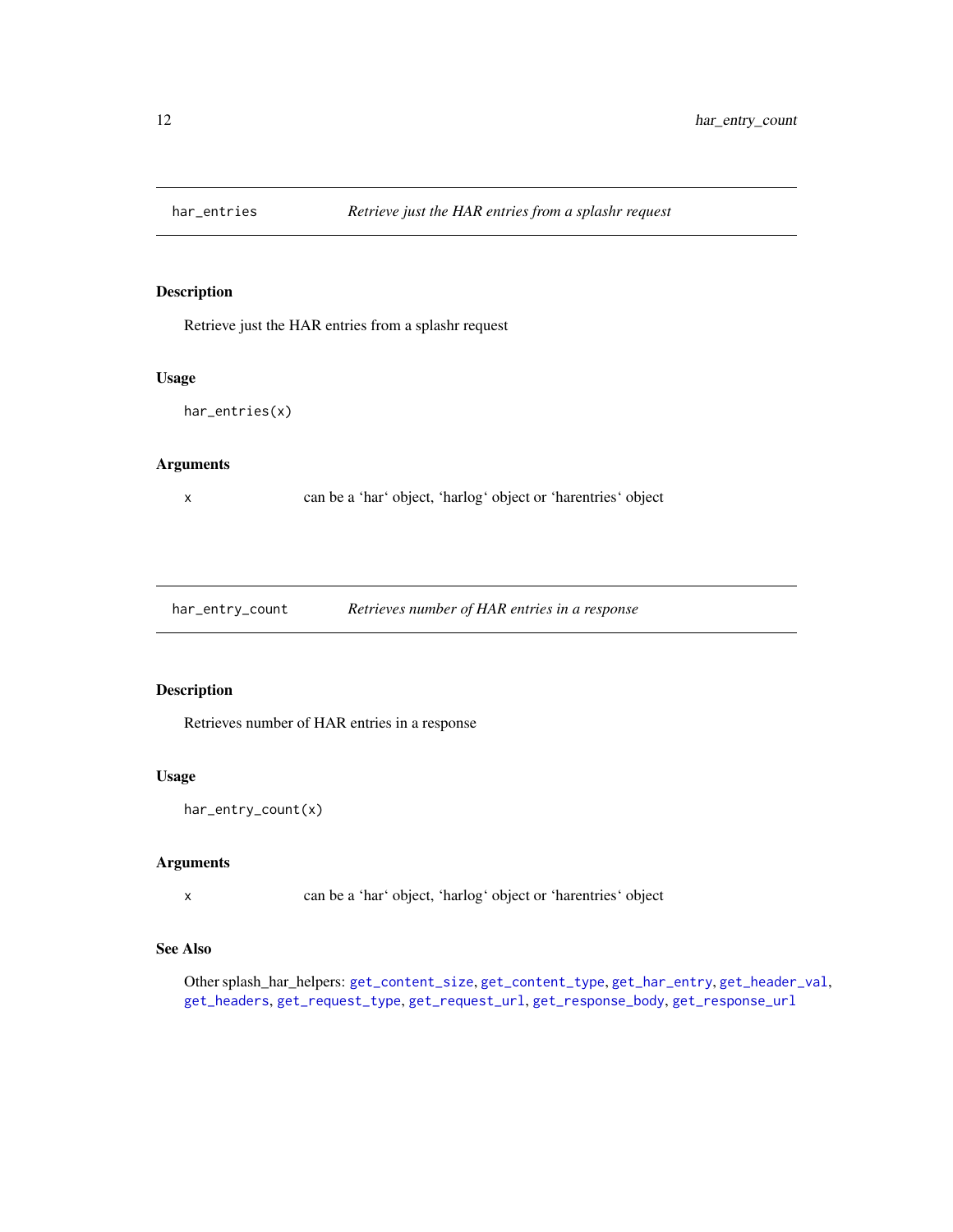<span id="page-12-1"></span><span id="page-12-0"></span>install\_splash *Retrieve the Docker image for Splash*

## Description

Retrieve the Docker image for Splash

## Usage

```
install_splash(tag = "latest")
```
## Arguments

tag Splash Docker image tag to install

#### Value

a docker\_image object or NULL if an error occurred.

## See Also

Other splash\_docker\_helpers: [start\\_splash](#page-39-1), [stop\\_splash](#page-40-1)

## Examples

```
## Not run:
install_splash()
splash_container <- start_splash()
stop_splash(splash_container)
```

```
## End(Not run)
```
json\_fromb64 *Convert a Base64 encoded string into an R object*

## Description

A simple wrapper around calls to openssl::base64\_decode() and jsonlite::fromJSON().

## Usage

 $json_fromb64(x, flatten = TRUE, ...)$ 

## Arguments

| $\mathsf{x}$            | a string                                 |
|-------------------------|------------------------------------------|
| flatten                 | flatten JSON structures upon conversion? |
| $\cdot$ $\cdot$ $\cdot$ | passed on to jsonlite::fromJSON()        |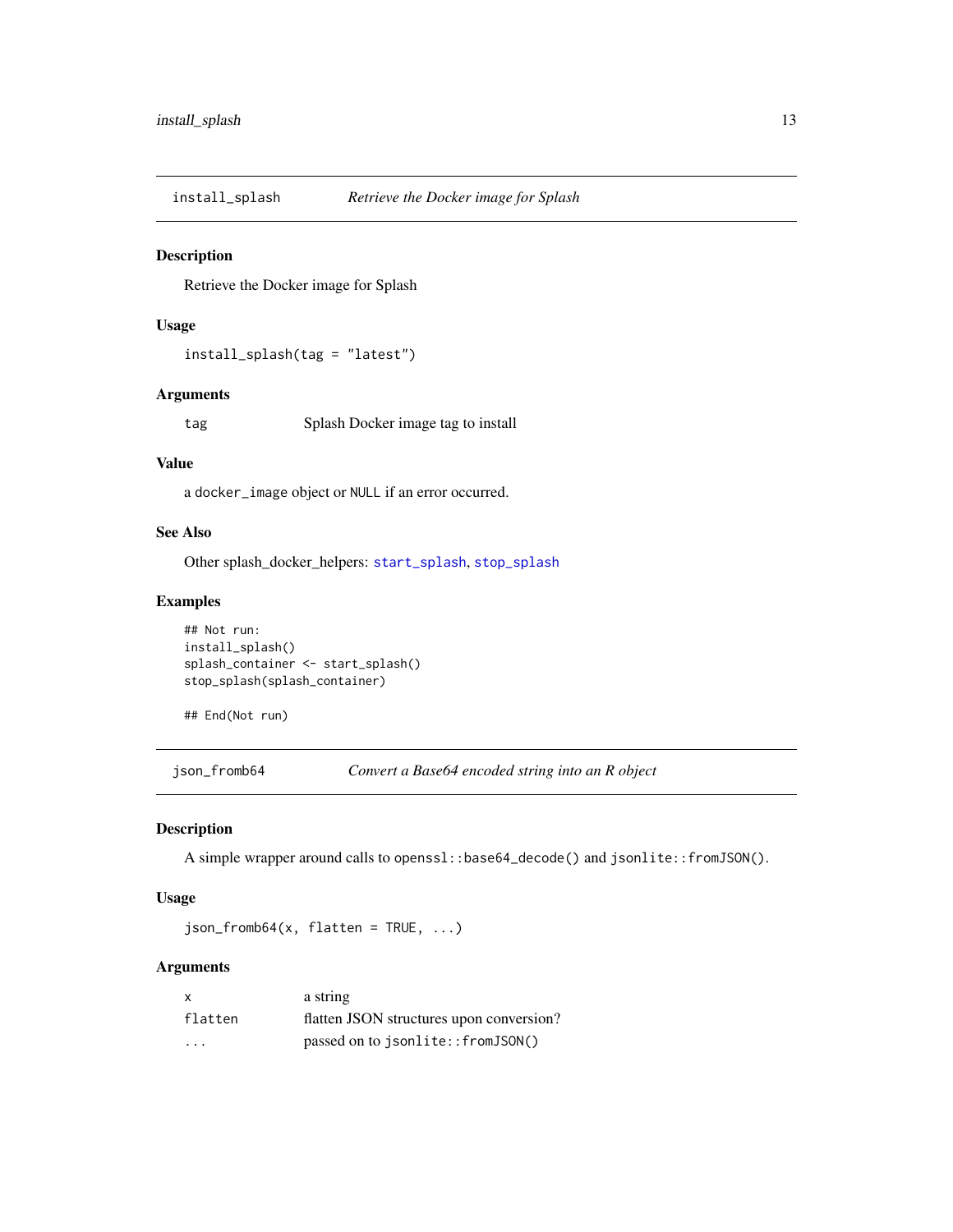\_This is a destructive function.\_ It will stop \*\*any\*\* Docker container that is based on an image matching "'scrapinghub/splashr'". It's best used when you had a session forcefully interuppted and had been using the R helper functions to start/stop the Splash Docker container. You may want to consider using the Docker command-line interface to perform this work manually.

#### Usage

killall\_splash()

<span id="page-13-1"></span>

| render har | Return information about Splash interaction with a website in HAR |
|------------|-------------------------------------------------------------------|
|            | format.                                                           |

#### Description

It includes information about requests made, responses received, timings, headers, etc and is incredibly detailed, full of information on every component loaded.

#### Usage

```
render_har(splash_obj = splash_local, url, base_url,
  response_body = FALSE, timeout = 30, resource_timeout, wait = 0,
 proxy, js, js_src, filters, allowed_domains, allowed_content_types,
  forbidden_content_types, viewport = "1024x768", images, headers, body,
  http_method, save_args, load_args)
```
## Arguments

| splash_obj       | Object created by a call to splash()                                                                                                                                                                        |  |
|------------------|-------------------------------------------------------------------------------------------------------------------------------------------------------------------------------------------------------------|--|
| url              | The URL to render (required)                                                                                                                                                                                |  |
| base_url         | The base url to render the page with.                                                                                                                                                                       |  |
| response_body    | When TRUE, response content is included in the HAR records                                                                                                                                                  |  |
| timeout          | A timeout (in seconds) for the render (defaults to 30). Without reconfiguring the<br>startup parameters of the Splash server (not this package) the maximum allowed<br>value for the timeout is 60 seconds. |  |
| resource_timeout |                                                                                                                                                                                                             |  |
|                  | A timeout (in seconds) for individual network requests.                                                                                                                                                     |  |
| wait             | Time (in seconds) to wait for updates after page is loaded (defaults to 0).                                                                                                                                 |  |
|                  |                                                                                                                                                                                                             |  |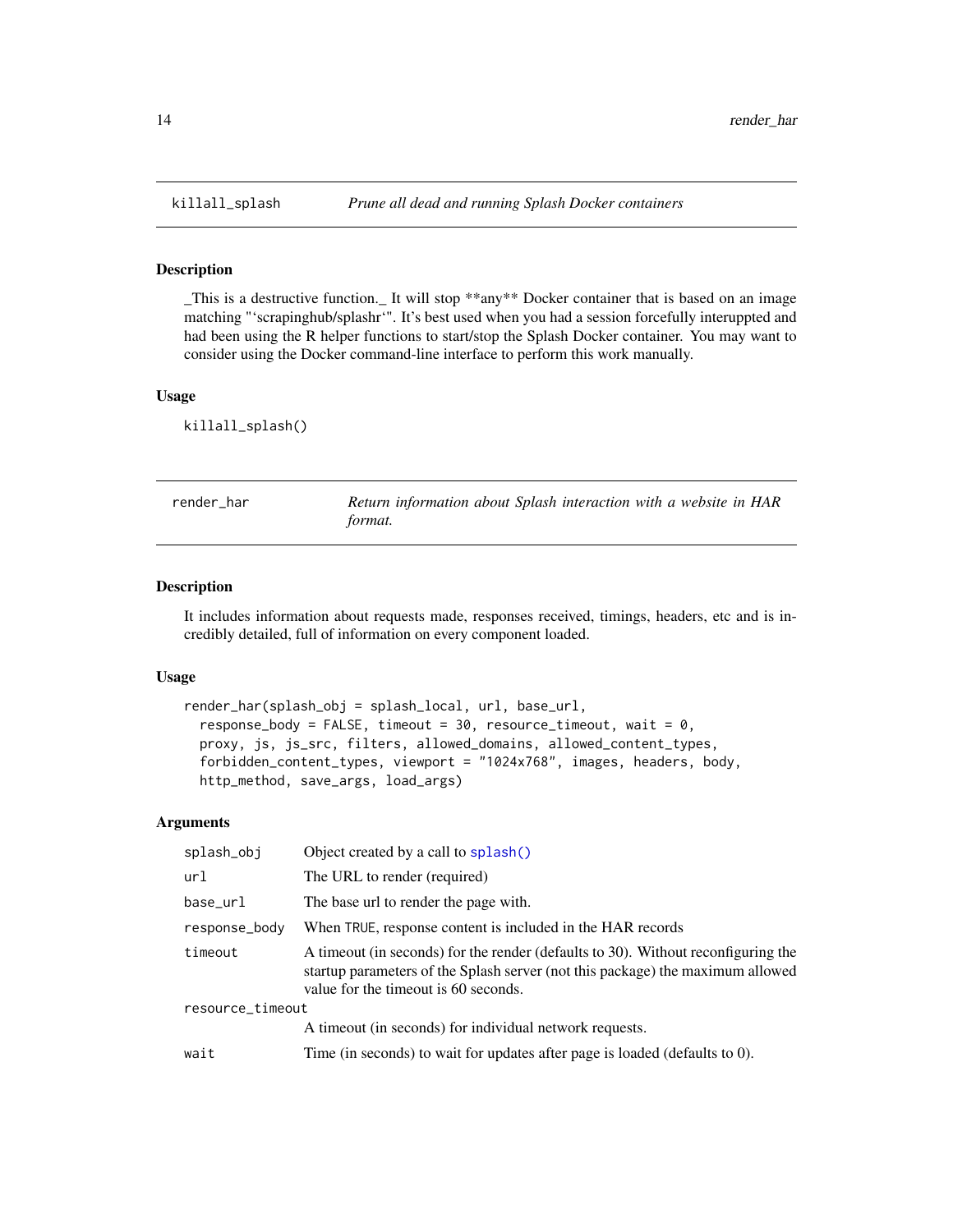<span id="page-14-0"></span>

| proxy                   | Proxy profile name or proxy URL.                                                                                                                                                                            |
|-------------------------|-------------------------------------------------------------------------------------------------------------------------------------------------------------------------------------------------------------|
| js                      | Javascript profile name.                                                                                                                                                                                    |
| js_src                  | JavaScript code to be executed in page context.                                                                                                                                                             |
| filters                 | Comma-separated list of request filter names.                                                                                                                                                               |
| allowed domains         |                                                                                                                                                                                                             |
|                         | Comma-separated list of allowed domain names. If present, Splash won't load<br>anything neither from domains not in this list nor from subdomains of domains<br>not in this list.                           |
| allowed_content_types   |                                                                                                                                                                                                             |
|                         | Comma-separated list of allowed content types. If present, Splash will abort any<br>request if the response's content type doesn't match any of the content types in<br>this list. Wildcards are supported. |
| forbidden_content_types |                                                                                                                                                                                                             |
|                         | Comma-separated list of forbidden content types. If present, Splash will abort<br>any request if the response's content type matches any of the content types in<br>this list. Wildcards are supported.     |
| viewport                | View width and height (in pixels) of the browser viewport to render the web<br>page. Format is " <width>x<height>", e.g. 800x600. Default value is "full".</height></width>                                 |
| images                  | Whether to download images.                                                                                                                                                                                 |
| headers                 | HTTP headers to set for the first outgoing request.                                                                                                                                                         |
| body                    | Body of HTTP POST request to be sent if method is POST.                                                                                                                                                     |
| http_method             | HTTP method of outgoing Splash request.                                                                                                                                                                     |
| save_args               | A list of argument names to put in cache.                                                                                                                                                                   |
| load_args               | Parameter values to load from cache                                                                                                                                                                         |

## Value

a [HARtools](#page-0-0) har object

## References

[Splash docs](http://splash.readthedocs.io/en/stable/index.html)

## See Also

Other splash\_renderers: [execute\\_lua](#page-4-1), [render\\_html](#page-15-1), [render\\_jpeg](#page-16-1), [render\\_json](#page-18-1), [render\\_png](#page-20-1)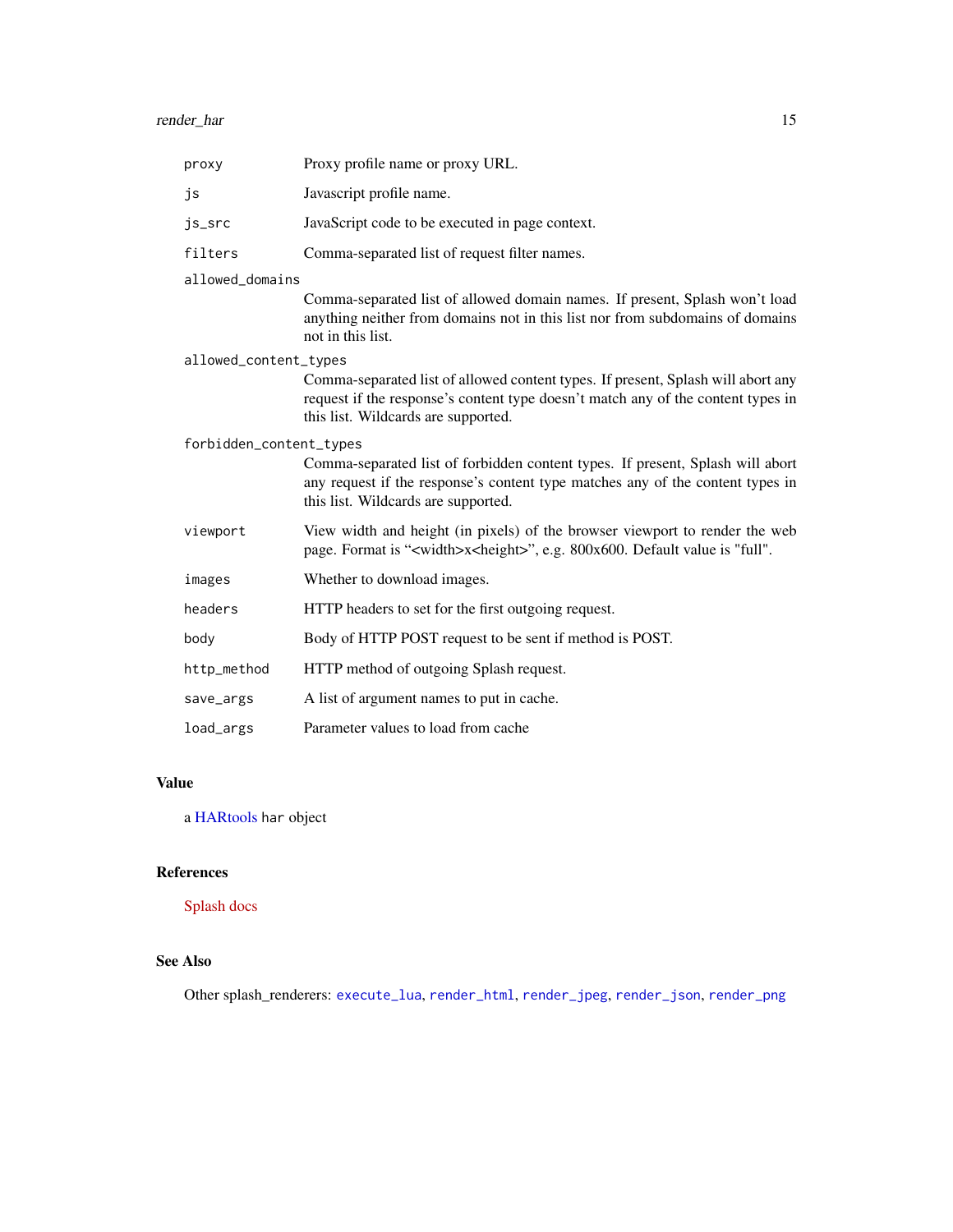<span id="page-15-1"></span><span id="page-15-0"></span>

Similar (i.e. a dynamic equivalent) to  $rvest::read\_html$ .

## Usage

```
render_html(splash_obj = splash_local, url, base_url, timeout = 30,
 resource_timeout, wait = 0, proxy, js, js_src, filters,
 allowed_domains, allowed_content_types, forbidden_content_types,
 viewport = "1024x768", images, headers, body, http_method, save_args,
 load_args, raw_html = FALSE)
```
## Arguments

| splash_obj              | Object created by a call to splash()                                                                                                                                                                        |  |
|-------------------------|-------------------------------------------------------------------------------------------------------------------------------------------------------------------------------------------------------------|--|
| url                     | The URL to render (required)                                                                                                                                                                                |  |
| base_url                | The base url to render the page with.                                                                                                                                                                       |  |
| timeout                 | A timeout (in seconds) for the render (defaults to 30). Without reconfiguring the<br>startup parameters of the Splash server (not this package) the maximum allowed<br>value for the timeout is 60 seconds. |  |
| resource_timeout        |                                                                                                                                                                                                             |  |
|                         | A time out (in seconds) for individual network requests.                                                                                                                                                    |  |
| wait                    | Time (in seconds) to wait for updates after page is loaded (defaults to 0).                                                                                                                                 |  |
| proxy                   | Proxy profile name or proxy URL.                                                                                                                                                                            |  |
| js                      | Javascript profile name.                                                                                                                                                                                    |  |
| js_src                  | JavaScript code to be executed in page context.                                                                                                                                                             |  |
| filters                 | Comma-separated list of request filter names.                                                                                                                                                               |  |
| allowed_domains         |                                                                                                                                                                                                             |  |
|                         | Comma-separated list of allowed domain names. If present, Splash won't load<br>anything neither from domains not in this list nor from subdomains of domains<br>not in this list.                           |  |
| allowed_content_types   |                                                                                                                                                                                                             |  |
|                         | Comma-separated list of allowed content types. If present, Splash will abort any<br>request if the response's content type doesn't match any of the content types in<br>this list. Wildcards are supported. |  |
| forbidden_content_types |                                                                                                                                                                                                             |  |
|                         | Comma-separated list of forbidden content types. If present, Splash will abort<br>any request if the response's content type matches any of the content types in<br>this list. Wildcards are supported.     |  |
| viewport                | View width and height (in pixels) of the browser viewport to render the web<br>page. Format is " <width>x<height>", e.g. 800x600. Default value is "full".</height></width>                                 |  |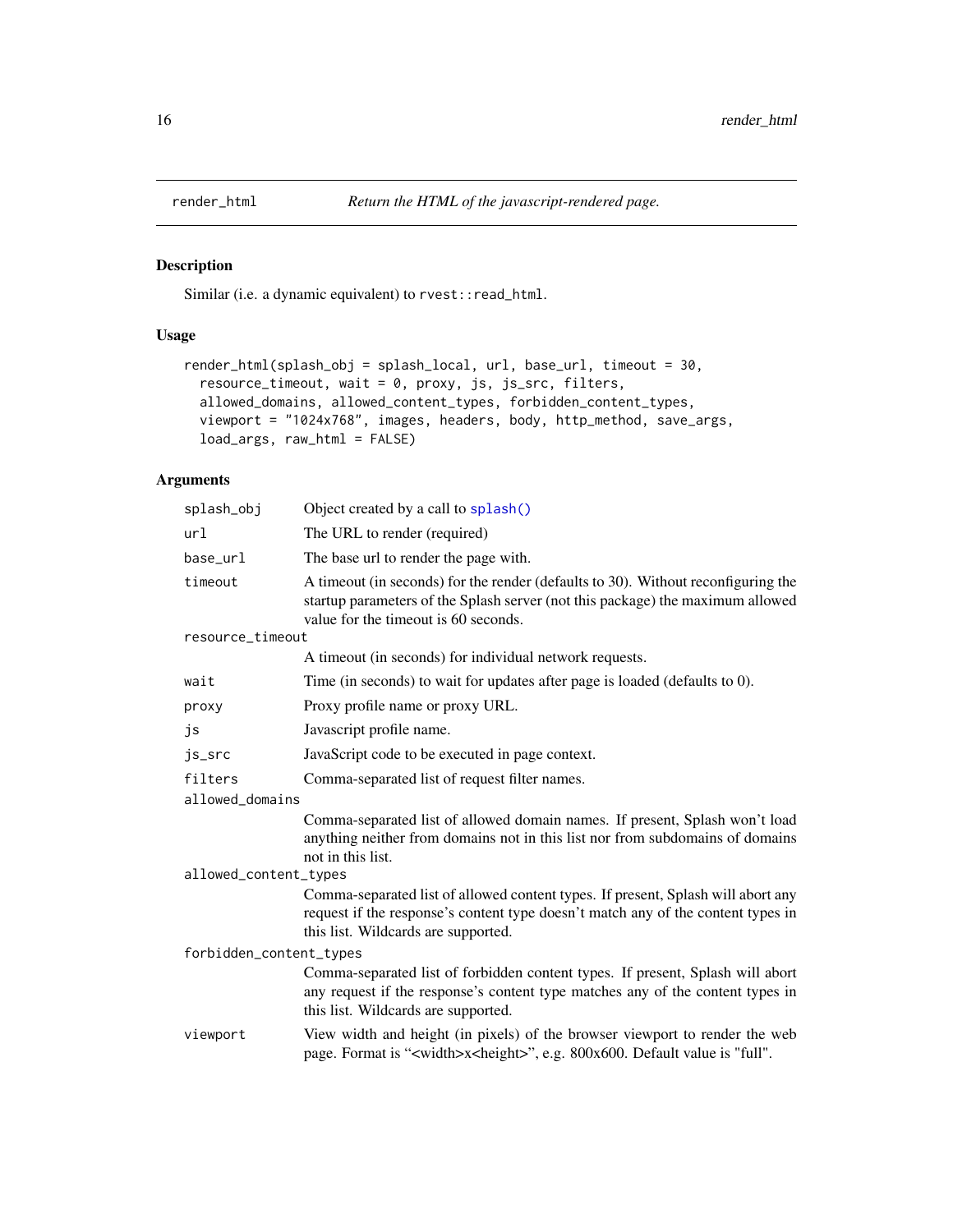## <span id="page-16-0"></span>render\_jpeg 17

| images      | Whether to download images.                                                              |  |
|-------------|------------------------------------------------------------------------------------------|--|
| headers     | HTTP headers to set for the first outgoing request.                                      |  |
| body        | Body of HTTP POST request to be sent if method is POST.                                  |  |
| http_method | HTTP method of outgoing Splash request.                                                  |  |
| save_args   | A list of argument names to put in cache.                                                |  |
| load_args   | Parameter values to load from cache                                                      |  |
| raw_html    | if TRUE then return a character vector vs an XML document. Only valid for<br>render_html |  |

## Value

An XML document. Note that this is processed by  $xml2$ ::read\_html() so it will not be the pristine, raw, rendered HTML from the site. Use raw\_html=TRUE if you do not want it to be processed first by xml2. If you choose raw\_html=TRUE you'll get back a character vector.

### References

[Splash docs](http://splash.readthedocs.io/en/stable/index.html)

#### See Also

Other splash\_renderers: [execute\\_lua](#page-4-1), [render\\_har](#page-13-1), [render\\_jpeg](#page-16-1), [render\\_json](#page-18-1), [render\\_png](#page-20-1)

<span id="page-16-1"></span>render\_jpeg *Return a image (in JPEG format) of the javascript-rendered page.*

## Description

Return a image (in JPEG format) of the javascript-rendered page.

## Usage

```
render_jpeg(splash_obj = splash_local, url, base_url = NULL,
 quality = 75, width, height, timeout = 30, resource_timeout,
 wait = 0, render_all = TRUE, proxy, js, js_src, filters,
  allowed_domains, allowed_content_types, forbidden_content_types,
 viewport = "full", images, headers, body, http_method, save_args,
  load_args)
```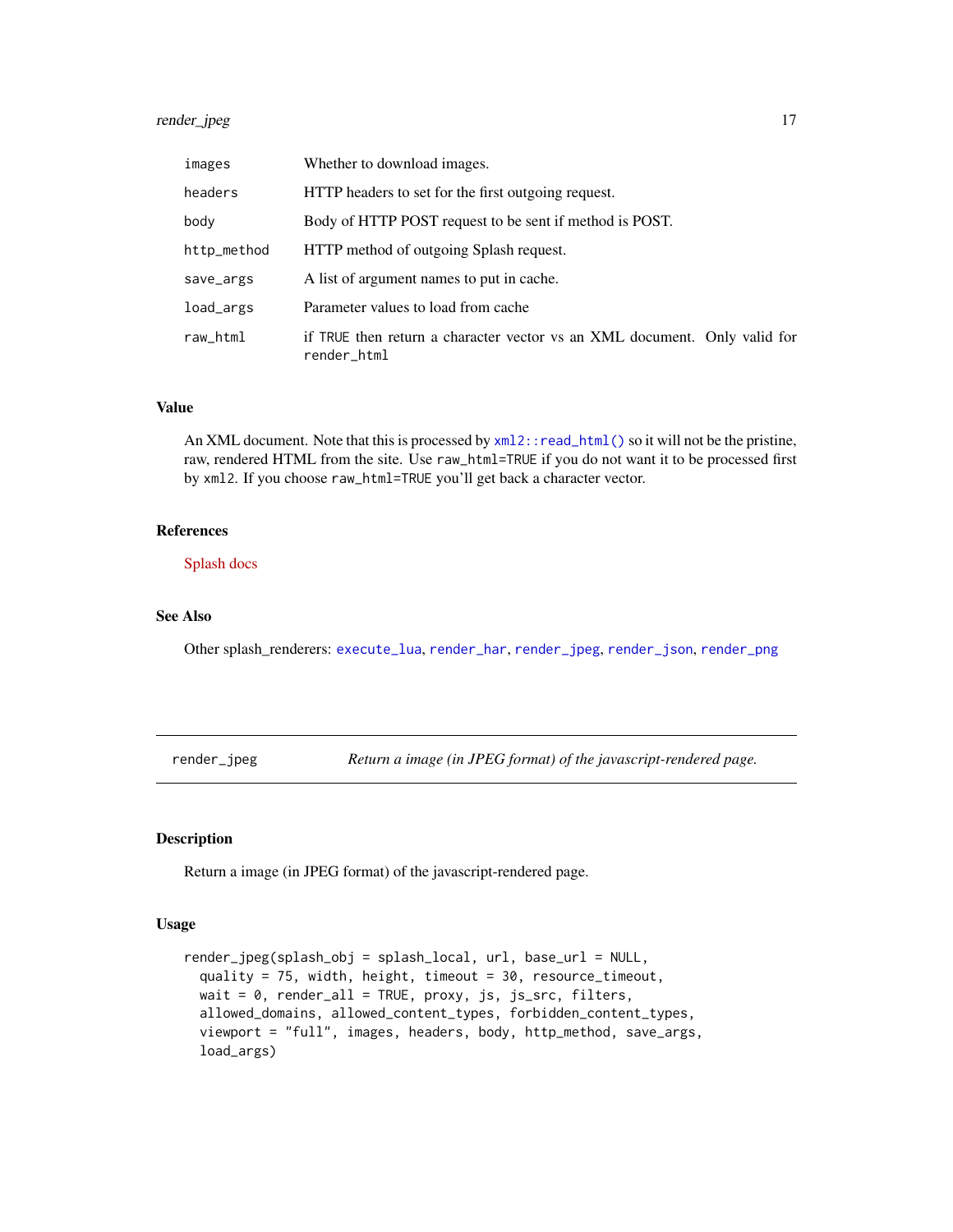## <span id="page-17-0"></span>Arguments

| splash_obj              | Object created by a call to splash()                                                                                                                                                                        |  |
|-------------------------|-------------------------------------------------------------------------------------------------------------------------------------------------------------------------------------------------------------|--|
| url                     | The URL to render (required)                                                                                                                                                                                |  |
| base_url                | The base url to render the page with.                                                                                                                                                                       |  |
| quality                 | JPEG quality parameter in range from 0 to 100. Default is quality=75.                                                                                                                                       |  |
| width                   | Resize the rendered image to the given width/height (in pixels) keeping the as-<br>pect ratio. These are optional                                                                                           |  |
| height                  | Resize the rendered image to the given width/height (in pixels) keeping the as-<br>pect ratio. These are optional                                                                                           |  |
| timeout                 | A timeout (in seconds) for the render (defaults to 30). Without reconfiguring the<br>startup parameters of the Splash server (not this package) the maximum allowed<br>value for the timeout is 60 seconds. |  |
| resource_timeout        |                                                                                                                                                                                                             |  |
|                         | A timeout (in seconds) for individual network requests.                                                                                                                                                     |  |
| wait                    | Time (in seconds) to wait for updates after page is loaded (defaults to 0).                                                                                                                                 |  |
| render_all              | If TRUE extend the viewport to include the whole webpage (possibly very tall)<br>before rendering.                                                                                                          |  |
| proxy                   | Proxy profile name or proxy URL.                                                                                                                                                                            |  |
| js                      | Javascript profile name.                                                                                                                                                                                    |  |
| js_src                  | JavaScript code to be executed in page context.                                                                                                                                                             |  |
| filters                 | Comma-separated list of request filter names.                                                                                                                                                               |  |
| allowed_domains         |                                                                                                                                                                                                             |  |
|                         | Comma-separated list of allowed domain names. If present, Splash won't load<br>anything neither from domains not in this list nor from subdomains of domains<br>not in this list.                           |  |
| allowed_content_types   |                                                                                                                                                                                                             |  |
|                         | Comma-separated list of allowed content types. If present, Splash will abort any<br>request if the response's content type doesn't match any of the content types in<br>this list. Wildcards are supported. |  |
| forbidden_content_types |                                                                                                                                                                                                             |  |
|                         | Comma-separated list of forbidden content types. If present, Splash will abort<br>any request if the response's content type matches any of the content types in<br>this list. Wildcards are supported.     |  |
| viewport                | View width and height (in pixels) of the browser viewport to render the web<br>page. Format is " <width>x<height>", e.g. 800x600. Default value is "full".</height></width>                                 |  |
| images                  | Whether to download images.                                                                                                                                                                                 |  |
| headers                 | HTTP headers to set for the first outgoing request.                                                                                                                                                         |  |
| body                    | Body of HTTP POST request to be sent if method is POST.                                                                                                                                                     |  |
| http_method             | HTTP method of outgoing Splash request.                                                                                                                                                                     |  |
| save_args               | A list of argument names to put in cache.                                                                                                                                                                   |  |
| load_args               | Parameter values to load from cache                                                                                                                                                                         |  |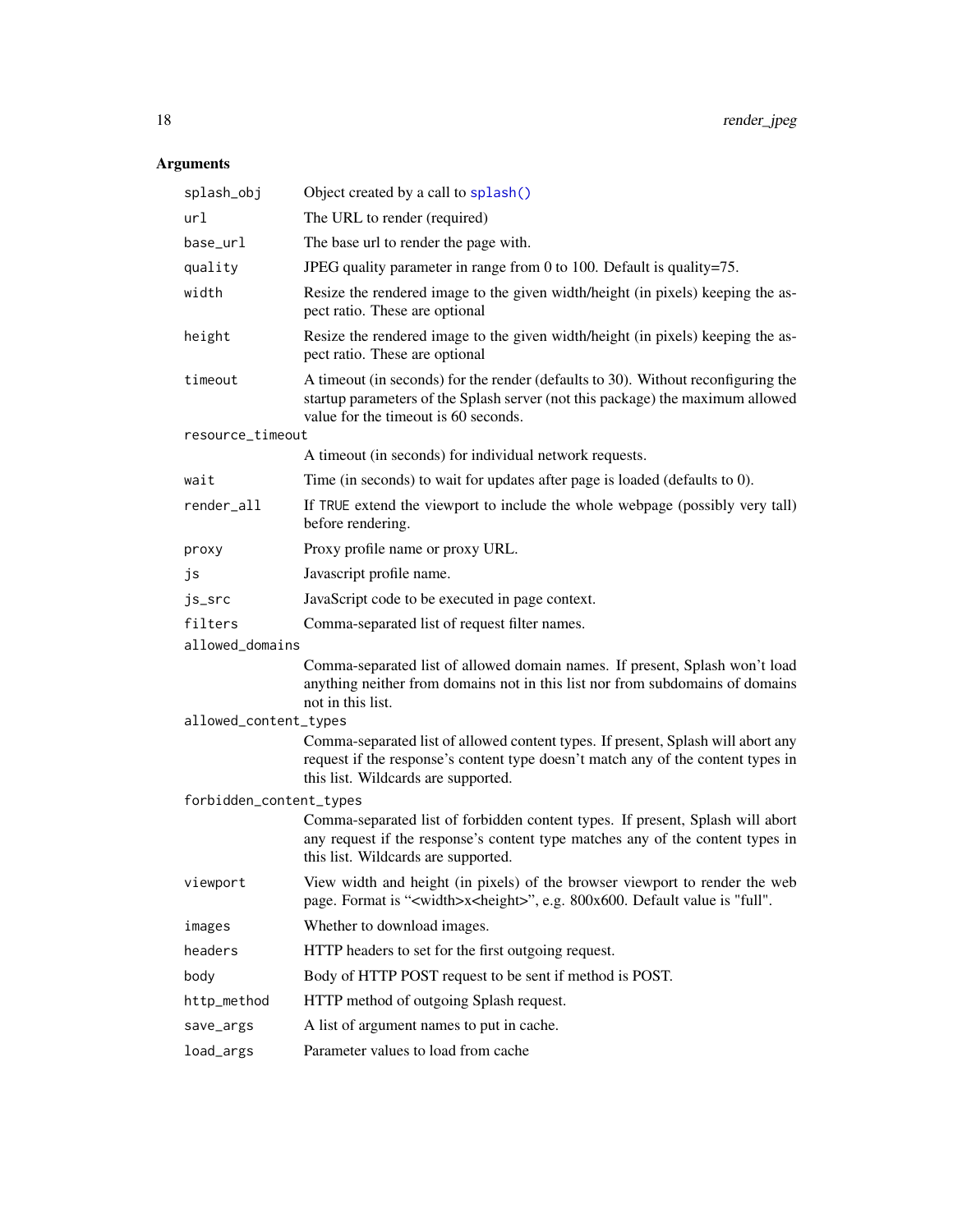## <span id="page-18-0"></span>render\_json 19

## Value

a [magick](#page-0-0) image object

#### References

[Splash docs](http://splash.readthedocs.io/en/stable/index.html)

## See Also

Other splash\_renderers: [execute\\_lua](#page-4-1), [render\\_har](#page-13-1), [render\\_html](#page-15-1), [render\\_json](#page-18-1), [render\\_png](#page-20-1)

<span id="page-18-1"></span>render\_json *Return a json-encoded dictionary with information about javascriptrendered webpage.*

#### Description

It can include HTML, PNG and other information, based on arguments passed.

#### Usage

```
render_json(splash_obj = splash_local, url, base_url = NULL,
 quality = 75, width, height, timeout = 30, resource_timeout,
 wait = 0, render_all = FALSE, proxy, js, js_src, filters,
 allowed_domains, allowed_content_types, forbidden_content_types,
 viewport = "1024x768", images, headers, body, http_method, save_args,
  load_args, html = TRUE, png = FALSE, jpeg = FALSE,
  iframes = TRUE, script = TRUE, console = TRUE, history = TRUE,
 har = TRUE, response_body = FALSE)
```
#### Arguments

| splash_obj       | Object created by a call to splash()                                                                                                                                                                        |
|------------------|-------------------------------------------------------------------------------------------------------------------------------------------------------------------------------------------------------------|
| url              | The URL to render (required)                                                                                                                                                                                |
| base_url         | The base url to render the page with.                                                                                                                                                                       |
| quality          | JPEG quality parameter in range from 0 to 100. Default is quality=75.                                                                                                                                       |
| width            | Resize the rendered image to the given width/height (in pixels) keeping the as-<br>pect ratio. These are optional                                                                                           |
| height           | Resize the rendered image to the given width/height (in pixels) keeping the as-<br>pect ratio. These are optional                                                                                           |
| timeout          | A timeout (in seconds) for the render (defaults to 30). Without reconfiguring the<br>startup parameters of the Splash server (not this package) the maximum allowed<br>value for the timeout is 60 seconds. |
| resource_timeout |                                                                                                                                                                                                             |

A timeout (in seconds) for individual network requests.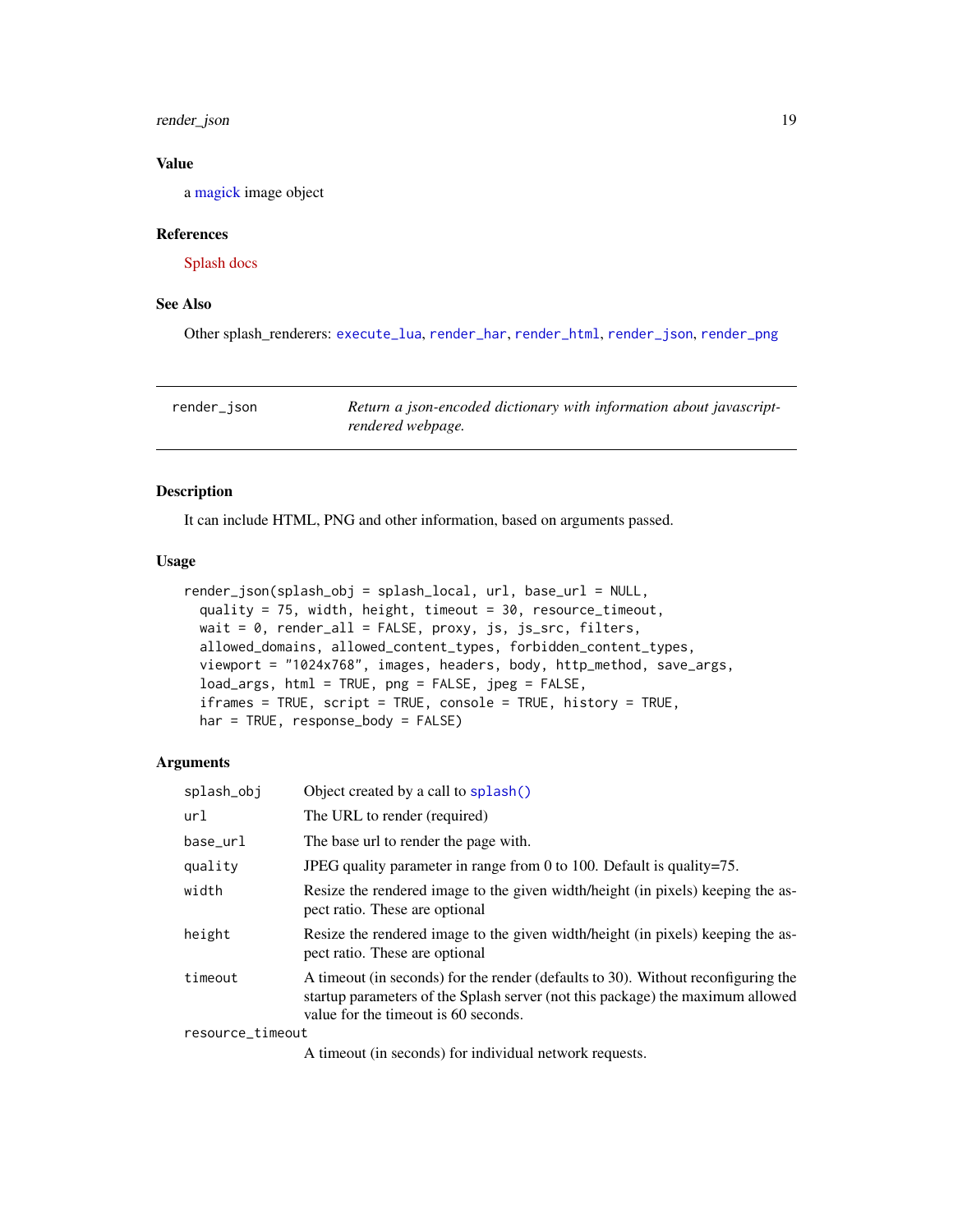<span id="page-19-0"></span>

| wait                    | Time (in seconds) to wait for updates after page is loaded (defaults to 0).                                                                                                                                                                                                                                                                                          |
|-------------------------|----------------------------------------------------------------------------------------------------------------------------------------------------------------------------------------------------------------------------------------------------------------------------------------------------------------------------------------------------------------------|
| render_all              | If TRUE extend the viewport to include the whole webpage (possibly very tall)<br>before rendering.                                                                                                                                                                                                                                                                   |
| proxy                   | Proxy profile name or proxy URL.                                                                                                                                                                                                                                                                                                                                     |
| js                      | Javascript profile name.                                                                                                                                                                                                                                                                                                                                             |
| js_src                  | JavaScript code to be executed in page context.                                                                                                                                                                                                                                                                                                                      |
| filters                 | Comma-separated list of request filter names.                                                                                                                                                                                                                                                                                                                        |
| allowed_domains         |                                                                                                                                                                                                                                                                                                                                                                      |
|                         | Comma-separated list of allowed domain names. If present, Splash won't load<br>anything neither from domains not in this list nor from subdomains of domains<br>not in this list.                                                                                                                                                                                    |
| allowed_content_types   |                                                                                                                                                                                                                                                                                                                                                                      |
|                         | Comma-separated list of allowed content types. If present, Splash will abort any<br>request if the response's content type doesn't match any of the content types in<br>this list. Wildcards are supported.                                                                                                                                                          |
| forbidden_content_types |                                                                                                                                                                                                                                                                                                                                                                      |
|                         | Comma-separated list of forbidden content types. If present, Splash will abort<br>any request if the response's content type matches any of the content types in<br>this list. Wildcards are supported.                                                                                                                                                              |
| viewport                | View width and height (in pixels) of the browser viewport to render the web<br>page. Format is " <width>x<height>", e.g. 800x600. Default value is "full".</height></width>                                                                                                                                                                                          |
| images                  | Whether to download images.                                                                                                                                                                                                                                                                                                                                          |
| headers                 | HTTP headers to set for the first outgoing request.                                                                                                                                                                                                                                                                                                                  |
| body                    | Body of HTTP POST request to be sent if method is POST.                                                                                                                                                                                                                                                                                                              |
| http_method             | HTTP method of outgoing Splash request.                                                                                                                                                                                                                                                                                                                              |
| save_args               | A list of argument names to put in cache.                                                                                                                                                                                                                                                                                                                            |
| load_args               | Parameter values to load from cache                                                                                                                                                                                                                                                                                                                                  |
| html                    | Whether to include HTML in output.                                                                                                                                                                                                                                                                                                                                   |
| png                     | Whether to include PNG in output.                                                                                                                                                                                                                                                                                                                                    |
| jpeg                    | Whether to include JPEG in output.                                                                                                                                                                                                                                                                                                                                   |
| iframes                 | Whether to include information about child frames in output.                                                                                                                                                                                                                                                                                                         |
| script                  | Whether to include the result of the custom executed javascript final statement<br>in output                                                                                                                                                                                                                                                                         |
| console                 | Whether to include the executed javascript console messages in output.                                                                                                                                                                                                                                                                                               |
| history                 | Whether to include the history of requests/responses for webpage main frame.<br>Use it to get HTTP status codes and headers. Only information about "main"<br>requests/responses is returned (i.e. information about related resources like im-<br>ages and AJAX queries is not returned). To get information about all requests<br>and responses use har parameter. |
| har                     | Whether to include HAR in output. If TRUE the result will contain the same data<br>as render_har() provides under har list entry. By default, response content is<br>not included. To enable it use response_body parameter.                                                                                                                                         |
| response_body           | Used with har parameter.                                                                                                                                                                                                                                                                                                                                             |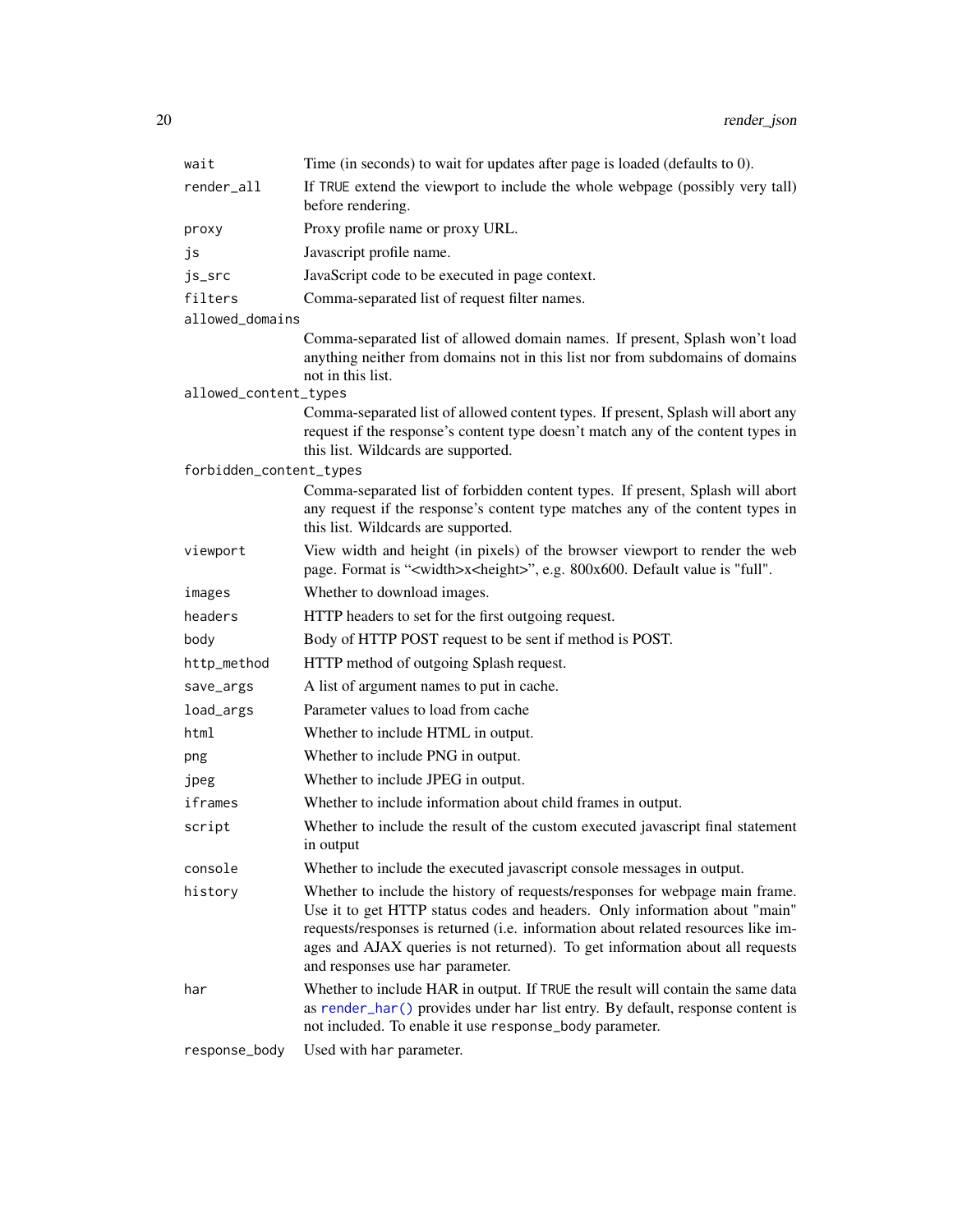<span id="page-20-0"></span>render\_png 21

#### Value

a huge list

## **Note**

All "whether to include..." parameters are default TRUE except for png and jpeg and a custom print method is defined to stop your console from being overwhelmed with data. Use [str\(\)](#page-0-0) to inspect various portions of the result.

## References

[Splash docs](http://splash.readthedocs.io/en/stable/index.html)

#### See Also

Other splash\_renderers: [execute\\_lua](#page-4-1), [render\\_har](#page-13-1), [render\\_html](#page-15-1), [render\\_jpeg](#page-16-1), [render\\_png](#page-20-1)

<span id="page-20-1"></span>

| render_png |  |
|------------|--|
|            |  |

Return an image (in PNG format) of the javascript-rendered page.

#### Description

Return an image (in PNG format) of the javascript-rendered page.

## Usage

```
render_png(splash_obj = splash_local, url, base_url = NULL, width,
  height, timeout = 30, resource_timeout, wait = 0,
  render_all = TRUE, proxy, js, js_src, filters, allowed_domains,
  allowed_content_types, forbidden_content_types, viewport = "full",
  images, headers, body, http_method, save_args, load_args)
```
## Arguments

| splash_obj       | Object created by a call to splash()                                                                                                                                                                        |
|------------------|-------------------------------------------------------------------------------------------------------------------------------------------------------------------------------------------------------------|
| url              | The URL to render (required)                                                                                                                                                                                |
| base_url         | The base url to render the page with.                                                                                                                                                                       |
| width, height    | Resize the rendered image to the given width/height (in pixels) keeping the as-<br>pect ratio. These are optional                                                                                           |
| timeout          | A timeout (in seconds) for the render (defaults to 30). Without reconfiguring the<br>startup parameters of the Splash server (not this package) the maximum allowed<br>value for the timeout is 60 seconds. |
| resource_timeout |                                                                                                                                                                                                             |
|                  | A timeout (in seconds) for individual network requests.                                                                                                                                                     |
| wait             | Time (in seconds) to wait for updates after page is loaded (defaults to 0).                                                                                                                                 |
|                  |                                                                                                                                                                                                             |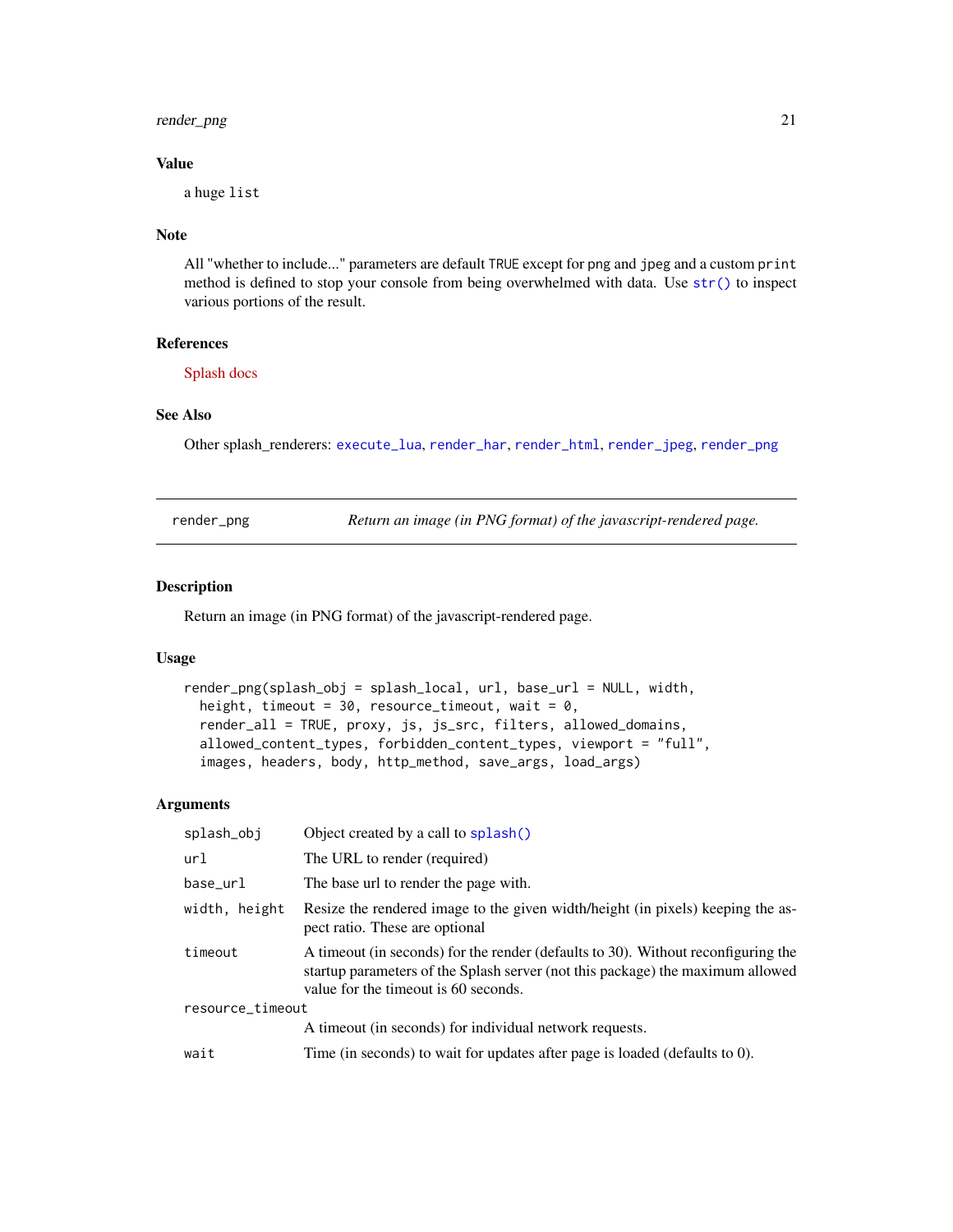<span id="page-21-0"></span>

| render_all              | If TRUE extend the viewport to include the whole webpage (possibly very tall)<br>before rendering.                                                                                                          |  |
|-------------------------|-------------------------------------------------------------------------------------------------------------------------------------------------------------------------------------------------------------|--|
| proxy                   | Proxy profile name or proxy URL.                                                                                                                                                                            |  |
| js                      | Javascript profile name.                                                                                                                                                                                    |  |
| js_src                  | JavaScript code to be executed in page context.                                                                                                                                                             |  |
| filters                 | Comma-separated list of request filter names.                                                                                                                                                               |  |
| allowed_domains         |                                                                                                                                                                                                             |  |
|                         | Comma-separated list of allowed domain names. If present, Splash won't load<br>anything neither from domains not in this list nor from subdomains of domains<br>not in this list.                           |  |
| allowed_content_types   |                                                                                                                                                                                                             |  |
|                         | Comma-separated list of allowed content types. If present, Splash will abort any<br>request if the response's content type doesn't match any of the content types in<br>this list. Wildcards are supported. |  |
| forbidden_content_types |                                                                                                                                                                                                             |  |
|                         | Comma-separated list of forbidden content types. If present, Splash will abort<br>any request if the response's content type matches any of the content types in<br>this list. Wildcards are supported.     |  |
| viewport                | View width and height (in pixels) of the browser viewport to render the web<br>page. Format is " <width>x<height>", e.g. 800x600. Default value is "full".</height></width>                                 |  |
| images                  | Whether to download images.                                                                                                                                                                                 |  |
| headers                 | HTTP headers to set for the first outgoing request.                                                                                                                                                         |  |
| body                    | Body of HTTP POST request to be sent if method is POST.                                                                                                                                                     |  |
| http_method             | HTTP method of outgoing Splash request.                                                                                                                                                                     |  |
| save_args               | A list of argument names to put in cache.                                                                                                                                                                   |  |
| load_args               | Parameter values to load from cache                                                                                                                                                                         |  |

## Value

a [magick](#page-0-0) image object

## References

[Splash docs](http://splash.readthedocs.io/en/stable/index.html)

## See Also

Other splash\_renderers: [execute\\_lua](#page-4-1), [render\\_har](#page-13-1), [render\\_html](#page-15-1), [render\\_jpeg](#page-16-1), [render\\_json](#page-18-1)

## Examples

```
## Not run:
render_png(url = "https://httpbin.org/")
```
## End(Not run)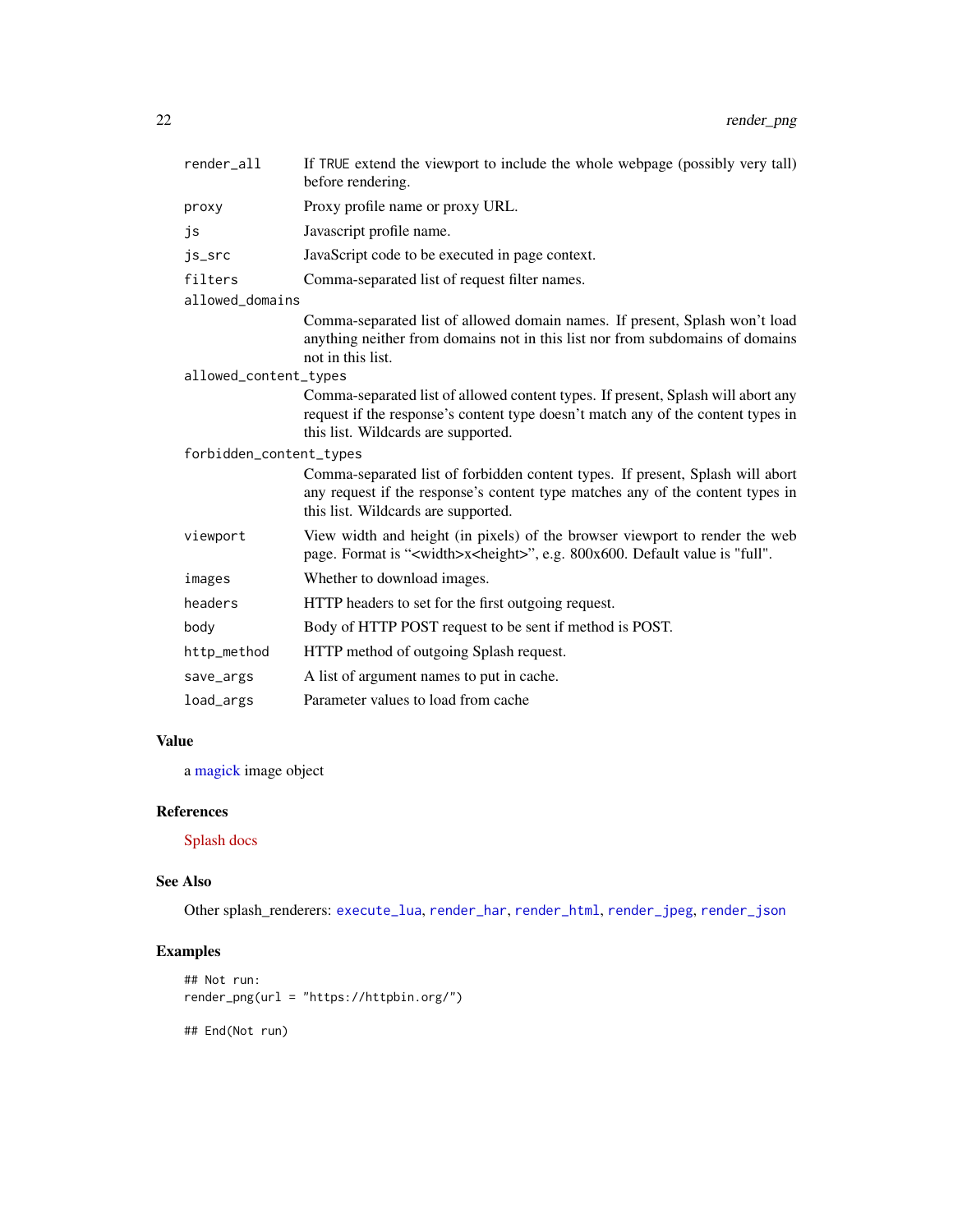<span id="page-22-1"></span><span id="page-22-0"></span>

Configure parameters for connecting to a Splash server

## Usage

splash(host, port = 8050L, user = NULL, pass = NULL)

splash\_local

#### **Arguments**

| host       | host or IP address                                                                                        |
|------------|-----------------------------------------------------------------------------------------------------------|
| port       | port the server is running on (default is 8050)                                                           |
| user, pass | leave NULL if basic auth is not configured. Otherwise, fill in what you need for<br>basic authentication. |

### Format

An object of class splashr (inherits from list) of length 4.

#### Note

There is a quick "helper" object named splash\_local which is preconfigured with localhost as the host name.

#### Examples

```
## Not run:
sp <- splash()
```
## End(Not run)

splashr *Tools to Work with the 'Splash' JavaScript Rendering Service*

#### Description

'Splash' <https://github.com/scrapinghub/splash> is a 'JavaScript' rendering service. It's a lightweight web browser with an 'HTTP' API, implemented in 'Python' using 'Twisted' and 'QT' and provides some of the core functionality of the 'RSelenium' or 'seleniumPipes' R pacakges in a lightweight footprint.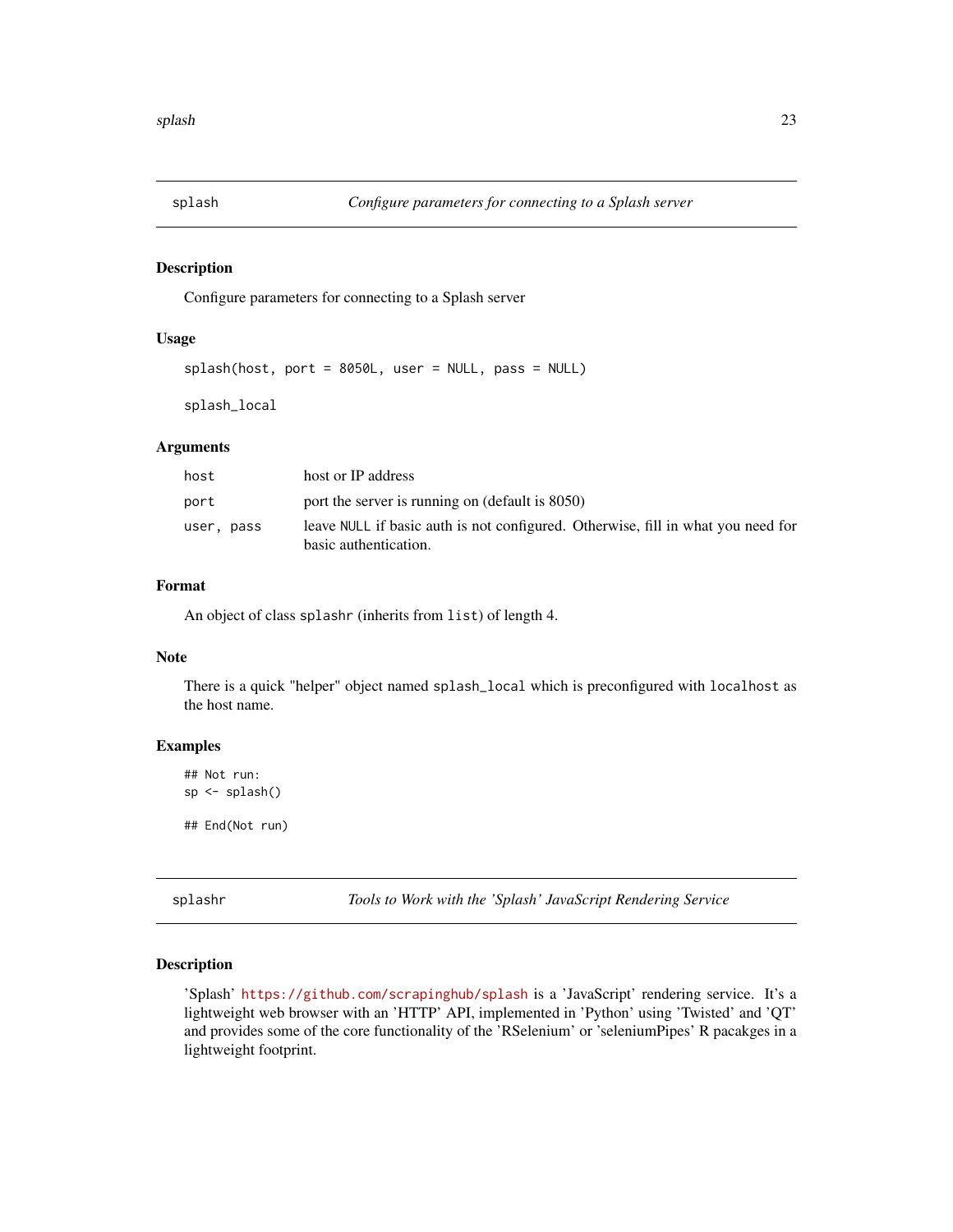## <span id="page-23-0"></span>Details

Some of 'Splash' features include the ability to process multiple webpages in parallel; retrieving 'HTML' results and/or take screenshots; disabling images or use 'Adblock Plus' rules to make rendering faster; executing custom 'JavaScript' in page context; getting detailed rendering info in 'HAR' format.

#### Author(s)

Bob Rudis (bob@rud.is)

splashr-exports *splashr exported operators*

## Description

The following functions are imported and then re-exported from the splashr package to enable use of the magrittr pipe operator with no additional library calls

<span id="page-23-1"></span>splash\_active *Test if a Splash server is up*

## Description

Test if a Splash server is up

## Usage

splash\_active(splash\_obj = splash\_local)

#### Arguments

splash\_obj A splash connection object

## Value

TRUE if Slash server is running, otherwise FALSE

#### See Also

Other splash\_info\_functions: [splash\\_debug](#page-0-0), [splash\\_history](#page-28-1), [splash\\_perf\\_stats](#page-30-1), [splash\\_version](#page-38-1)

#### Examples

```
## Not run:
sp <- splash()
splash_active(sp)
```
## End(Not run)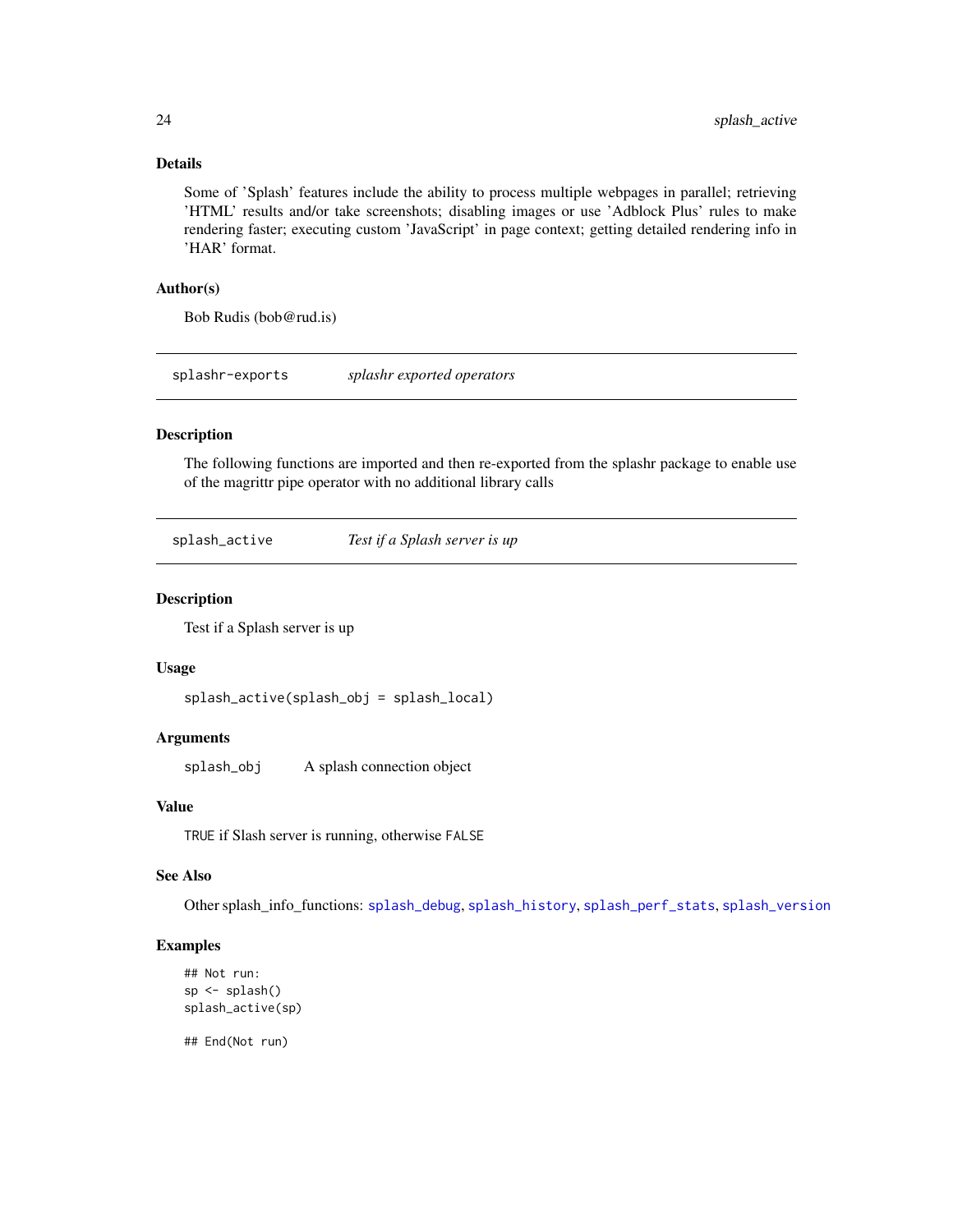<span id="page-24-2"></span><span id="page-24-0"></span>

The splashr lua DSL (domain specific language) wrapper wraps what the package author believes to be the most common/useful lua functions. Users of the package may have need to insert some custom lua code within a DSL call chain they are building. You can insert any Splash lua code you like with this function call.

#### Usage

splash\_add\_lua(splash\_obj, lua\_code)

## Arguments

| splash_obj | splashr object                            |
|------------|-------------------------------------------|
| lua_code   | length 1 character vector of raw lua code |

## Details

The code is inserted at the position the splash\_add\_lua() is called in the chain which will be within the main "splash' function which is defined as:

```
function main(splash)
  ...
```
end

If you need more flexibility, use the [execute\\_lua\(\)](#page-4-1) function.

## See Also

Other splash\_dsl\_functions: [splash\\_click](#page-24-1), [splash\\_focus](#page-26-1), [splash\\_go](#page-26-2), [splash\\_har\\_reset](#page-28-2), [splash\\_har](#page-27-1), [splash\\_html](#page-29-1), [splash\\_png](#page-32-1), [splash\\_press](#page-32-2), [splash\\_release](#page-34-1), [splash\\_send\\_keys](#page-35-1), [splash\\_send\\_text](#page-36-1), [splash\\_wait](#page-39-2)

<span id="page-24-1"></span>splash\_click *Trigger mouse click event in web page.*

#### **Description**

Trigger mouse click event in web page.

#### Usage

splash\_click(splash\_obj, x, y)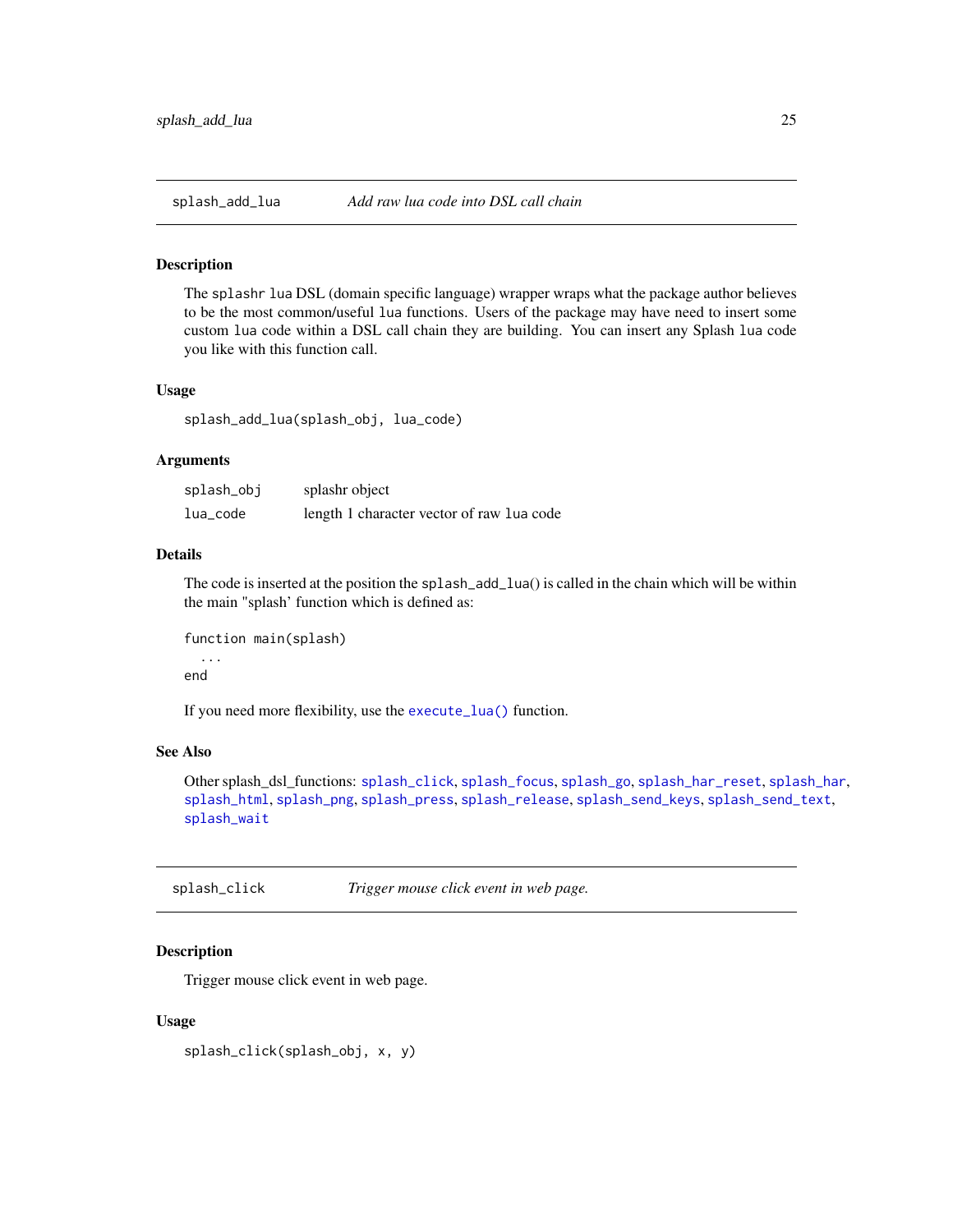#### <span id="page-25-0"></span>Arguments

| splash_obi | splashr object                                                                 |
|------------|--------------------------------------------------------------------------------|
| x. v       | coordinates (distances from the left or top, relative to the current viewport) |

#### See Also

Other splash\_dsl\_functions: [splash\\_add\\_lua](#page-24-2), [splash\\_focus](#page-26-1), [splash\\_go](#page-26-2), [splash\\_har\\_reset](#page-28-2), [splash\\_har](#page-27-1), [splash\\_html](#page-29-1), [splash\\_png](#page-32-1), [splash\\_press](#page-32-2), [splash\\_release](#page-34-1), [splash\\_send\\_keys](#page-35-1), [splash\\_send\\_text](#page-36-1), [splash\\_wait](#page-39-2)

<span id="page-25-1"></span>splash\_enable\_javascript

*Enable or disable execution of JavaSript code embedded in the page.*

#### Description

JavaScript execution is enabled by default.

#### Usage

```
splash_enable_javascript(splash_obj, enable = TRUE)
```
## Arguments

| splash_obj | splashr object |
|------------|----------------|
| enable     | logical        |

## See Also

Other splash\_dsl\_attributes: [splash\\_images](#page-30-2), [splash\\_plugins](#page-31-1), [splash\\_private\\_mode](#page-33-1), [splash\\_response\\_body](#page-34-2)

## Examples

```
## Not run:
splash_local %>%
 splash_response_body(TRUE) %>%
 splash_private_mode(TRUE) %>%
 splash_enable_javascript(FALSE) %>%
 splash_user_agent(ua_macos_chrome) %>%
 splash_go("https://rud.is/b") %>%
 splash_wait(2) %>%
 splash_har() -> rud_har
```
## End(Not run)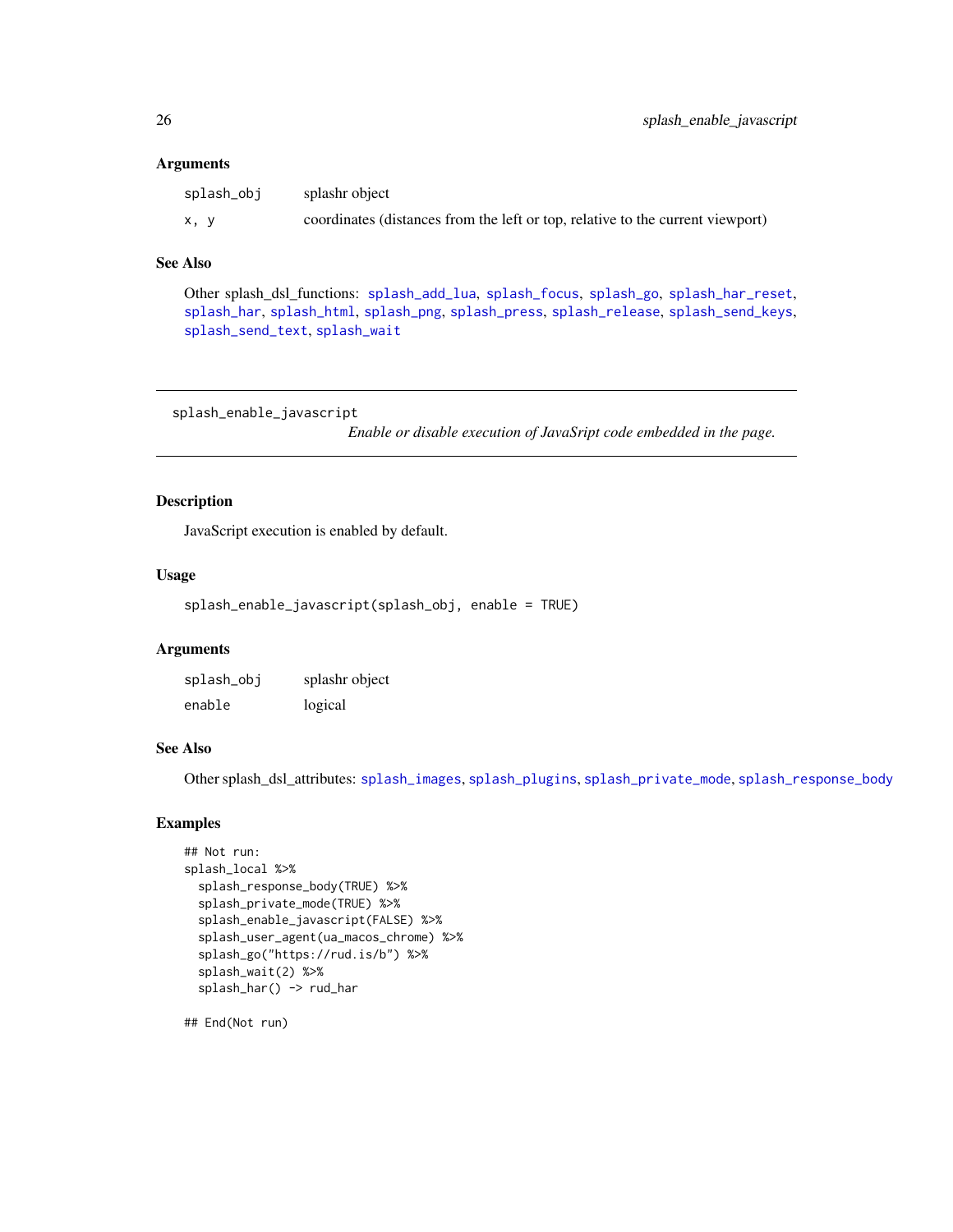<span id="page-26-1"></span><span id="page-26-0"></span>

Focus on a document element provided by a CSS selector

## Usage

```
splash_focus(splash_obj, selector)
```
## Arguments

| splash_obj | splashr object     |
|------------|--------------------|
| selector   | valid CSS selector |

## References

See [the docs](https://splash.readthedocs.io/en/stable/scripting-ref.html#splash-send-text) for more info

## See Also

Other splash\_dsl\_functions: [splash\\_add\\_lua](#page-24-2), [splash\\_click](#page-24-1), [splash\\_go](#page-26-2), [splash\\_har\\_reset](#page-28-2), [splash\\_har](#page-27-1), [splash\\_html](#page-29-1), [splash\\_png](#page-32-1), [splash\\_press](#page-32-2), [splash\\_release](#page-34-1), [splash\\_send\\_keys](#page-35-1), [splash\\_send\\_text](#page-36-1), [splash\\_wait](#page-39-2)

<span id="page-26-2"></span>splash\_go *Go to an URL.*

## Description

This is similar to entering an URL in a browser address bar, pressing Enter and waiting until page loads.

#### Usage

splash\_go(splash\_obj, url)

#### Arguments

| splash_obj | splashr object |
|------------|----------------|
| url        | - URL to load: |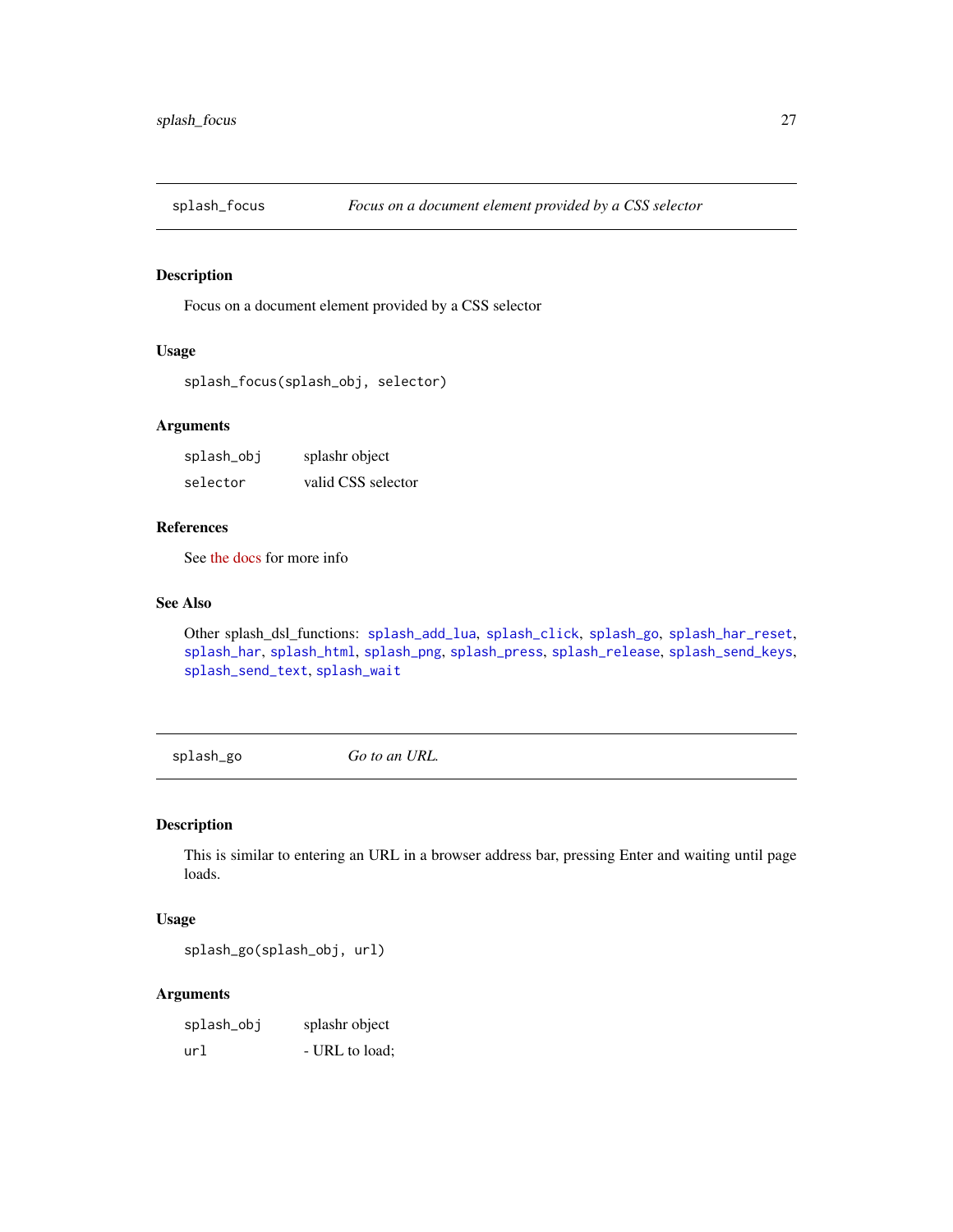## See Also

Other splash\_dsl\_functions: [splash\\_add\\_lua](#page-24-2), [splash\\_click](#page-24-1), [splash\\_focus](#page-26-1), [splash\\_har\\_reset](#page-28-2), [splash\\_har](#page-27-1), [splash\\_html](#page-29-1), [splash\\_png](#page-32-1), [splash\\_press](#page-32-2), [splash\\_release](#page-34-1), [splash\\_send\\_keys](#page-35-1), [splash\\_send\\_text](#page-36-1), [splash\\_wait](#page-39-2)

## Examples

```
## Not run:
splash_local %>%
 splash_response_body(TRUE) %>%
 splash_user_agent(ua_macos_chrome) %>%
 splash_go("https://rud.is/b") %>%
 splash_wait(2) %>%
 splash_har() -> rud_har
```
## End(Not run)

<span id="page-27-1"></span>splash\_har *Return information about Splash interaction with a website in HAR format.*

#### Description

Similar to [render\\_har\(\)](#page-13-1) but used in a script context. Should be the LAST element in a DSL script chain as this will execute the script and return the HAR content

#### Usage

splash\_har(splash\_obj)

#### **Arguments**

splash\_obj splashr object

#### See Also

Other splash\_dsl\_functions: [splash\\_add\\_lua](#page-24-2), [splash\\_click](#page-24-1), [splash\\_focus](#page-26-1), [splash\\_go](#page-26-2), [splash\\_har\\_reset](#page-28-2), [splash\\_html](#page-29-1), [splash\\_png](#page-32-1), [splash\\_press](#page-32-2), [splash\\_release](#page-34-1), [splash\\_send\\_keys](#page-35-1), [splash\\_send\\_text](#page-36-1), [splash\\_wait](#page-39-2)

### Examples

```
## Not run:
splash_local %>%
 splash_response_body(TRUE) %>%
 splash_user_agent(ua_macos_chrome) %>%
 splash_go("https://rud.is/b") %>%
 splash_wait(2) %>%
 splash_har() -> rud_har
```
<span id="page-27-0"></span>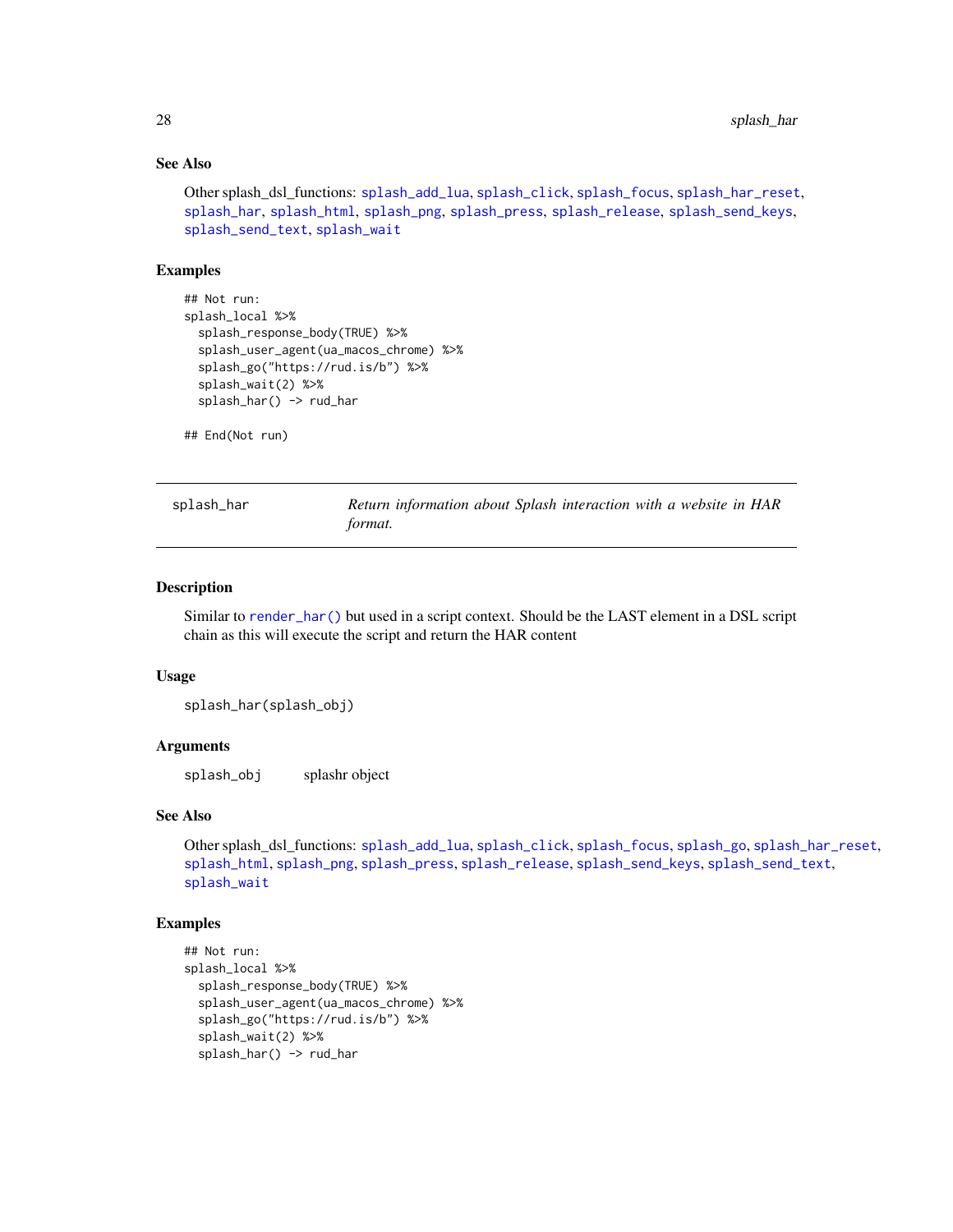<span id="page-28-0"></span>## End(Not run)

<span id="page-28-2"></span>splash\_har\_reset *Drops all internally stored HAR records.*

## Description

Drops all internally stored HAR records.

#### Usage

splash\_har\_reset(splash\_obj)

## Arguments

splash\_obj splashr object

## See Also

Other splash\_dsl\_functions: [splash\\_add\\_lua](#page-24-2), [splash\\_click](#page-24-1), [splash\\_focus](#page-26-1), [splash\\_go](#page-26-2), [splash\\_har](#page-27-1), [splash\\_html](#page-29-1), [splash\\_png](#page-32-1), [splash\\_press](#page-32-2), [splash\\_release](#page-34-1), [splash\\_send\\_keys](#page-35-1), [splash\\_send\\_text](#page-36-1), [splash\\_wait](#page-39-2)

<span id="page-28-1"></span>splash\_history *Get information about requests/responses for the pages loaded*

## Description

Get information about requests/responses for the pages loaded

## Usage

```
splash_history(splash_obj = splash_local)
```
#### Arguments

splash\_obj A splash connection object

## See Also

Other splash\_info\_functions: [splash\\_active](#page-23-1), [splash\\_debug](#page-0-0), [splash\\_perf\\_stats](#page-30-1), [splash\\_version](#page-38-1)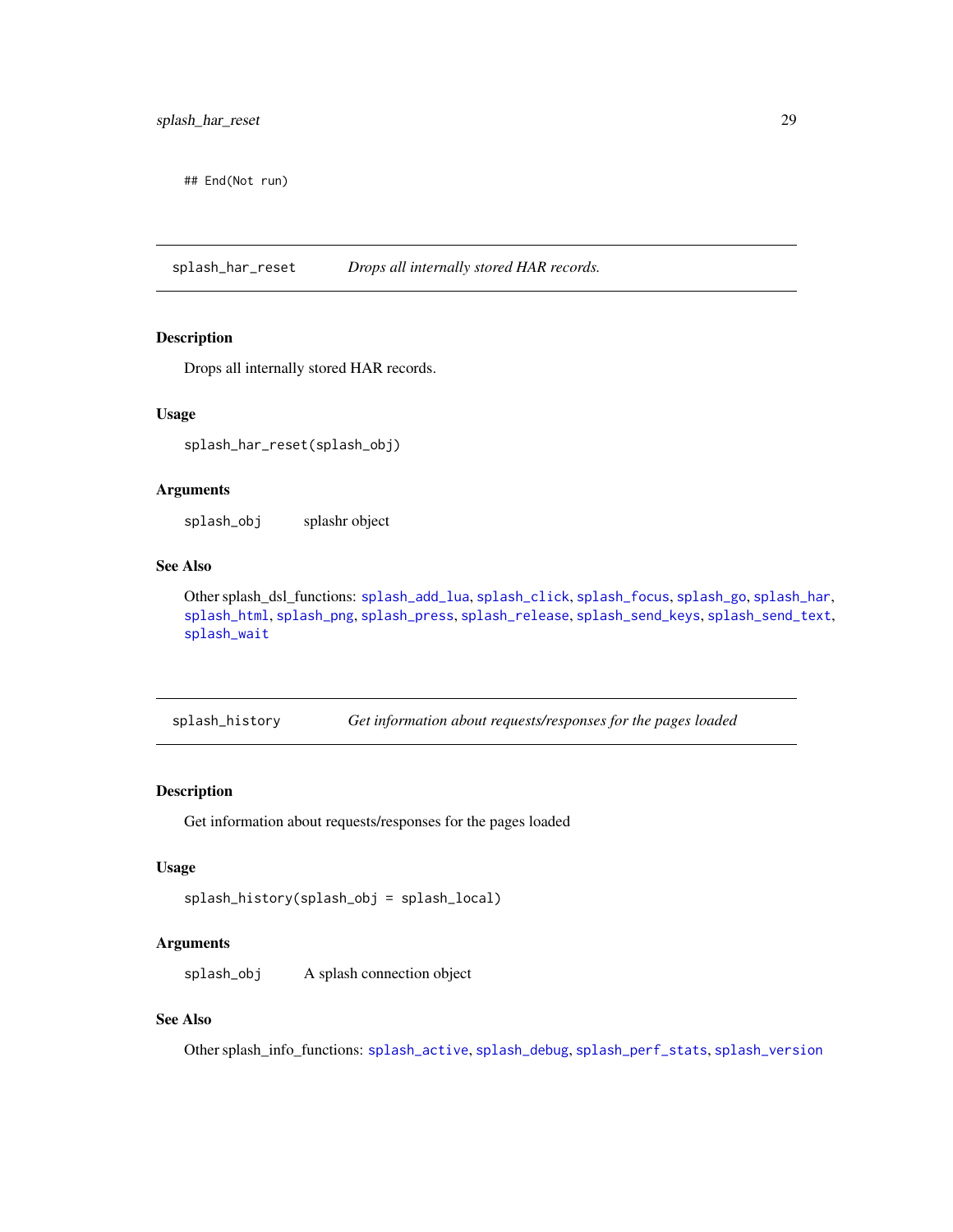#### Examples

```
## Not run:
sp <- splash()
splash_history(sp)
## End(Not run)
```
<span id="page-29-1"></span>splash\_html *Return a HTML snapshot of a current page.*

## Description

Similar to [render\\_html\(\)](#page-15-1) but used in a script context. Should be the LAST element in a DSL script chain as this will execute the script and return the HTML content

#### Usage

```
splash_html(splash_obj, raw_html = FALSE)
```
## Arguments

| splash_obj | splashr object                                             |
|------------|------------------------------------------------------------|
| raw html   | if TRUE then return a character vector vs an XML document. |

#### See Also

Other splash\_dsl\_functions: [splash\\_add\\_lua](#page-24-2), [splash\\_click](#page-24-1), [splash\\_focus](#page-26-1), [splash\\_go](#page-26-2), [splash\\_har\\_reset](#page-28-2), [splash\\_har](#page-27-1), [splash\\_png](#page-32-1), [splash\\_press](#page-32-2), [splash\\_release](#page-34-1), [splash\\_send\\_keys](#page-35-1), [splash\\_send\\_text](#page-36-1), [splash\\_wait](#page-39-2)

## Examples

```
## Not run:
splash_local %>%
 splash_response_body(TRUE) %>%
 splash_user_agent(ua_macos_chrome) %>%
 splash_go("https://rud.is/b") %>%
 splash_wait(2) %>%
 splash_html() -> rud_pg
```
## End(Not run)

<span id="page-29-0"></span>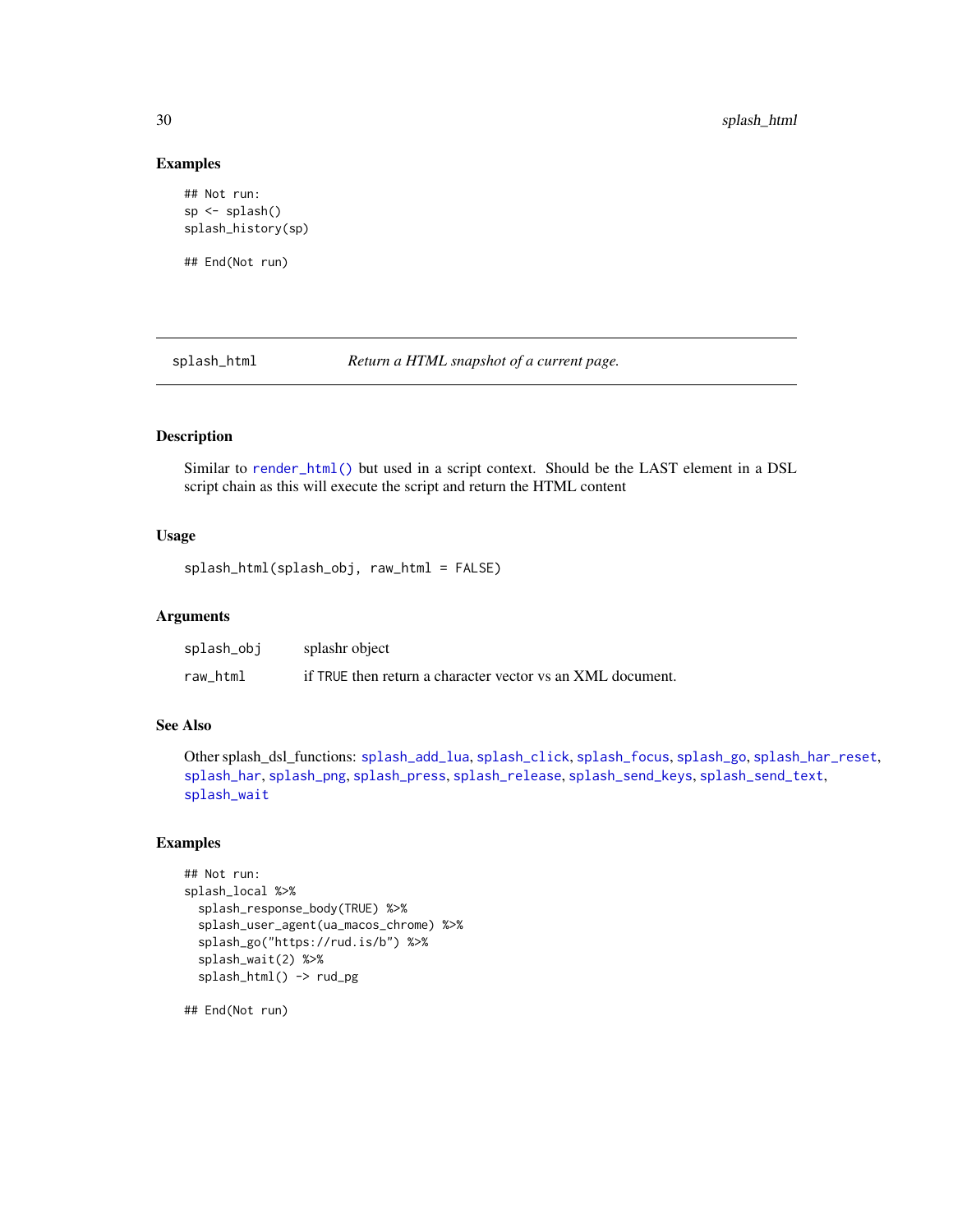<span id="page-30-2"></span><span id="page-30-0"></span>

By default, images are enabled. Disabling of the images can save a lot of network traffic (usually around ~50 affect the JavaScript code inside page: disabling of the images may change sizes and positions of DOM elements, and scripts may read and use them.

## Usage

splash\_images(splash\_obj, enable = TRUE)

## Arguments

| splash_obj | splashr object |
|------------|----------------|
| enable     | logical        |

## See Also

Other splash\_dsl\_attributes: [splash\\_enable\\_javascript](#page-25-1), [splash\\_plugins](#page-31-1), [splash\\_private\\_mode](#page-33-1), [splash\\_response\\_body](#page-34-2)

## Examples

```
## Not run:
splash_local %>%
 splash_images(TRUE) %>%
 splash_user_agent(ua_macos_chrome) %>%
 splash_go("https://rud.is/b") %>%
 splash_wait(2) %>%
 splash_har() -> rud_har
```
## End(Not run)

<span id="page-30-1"></span>splash\_perf\_stats *Get Splash performance-related statistics*

## Description

Get Splash performance-related statistics

#### Usage

```
splash_perf_stats(splash_obj = splash_local)
```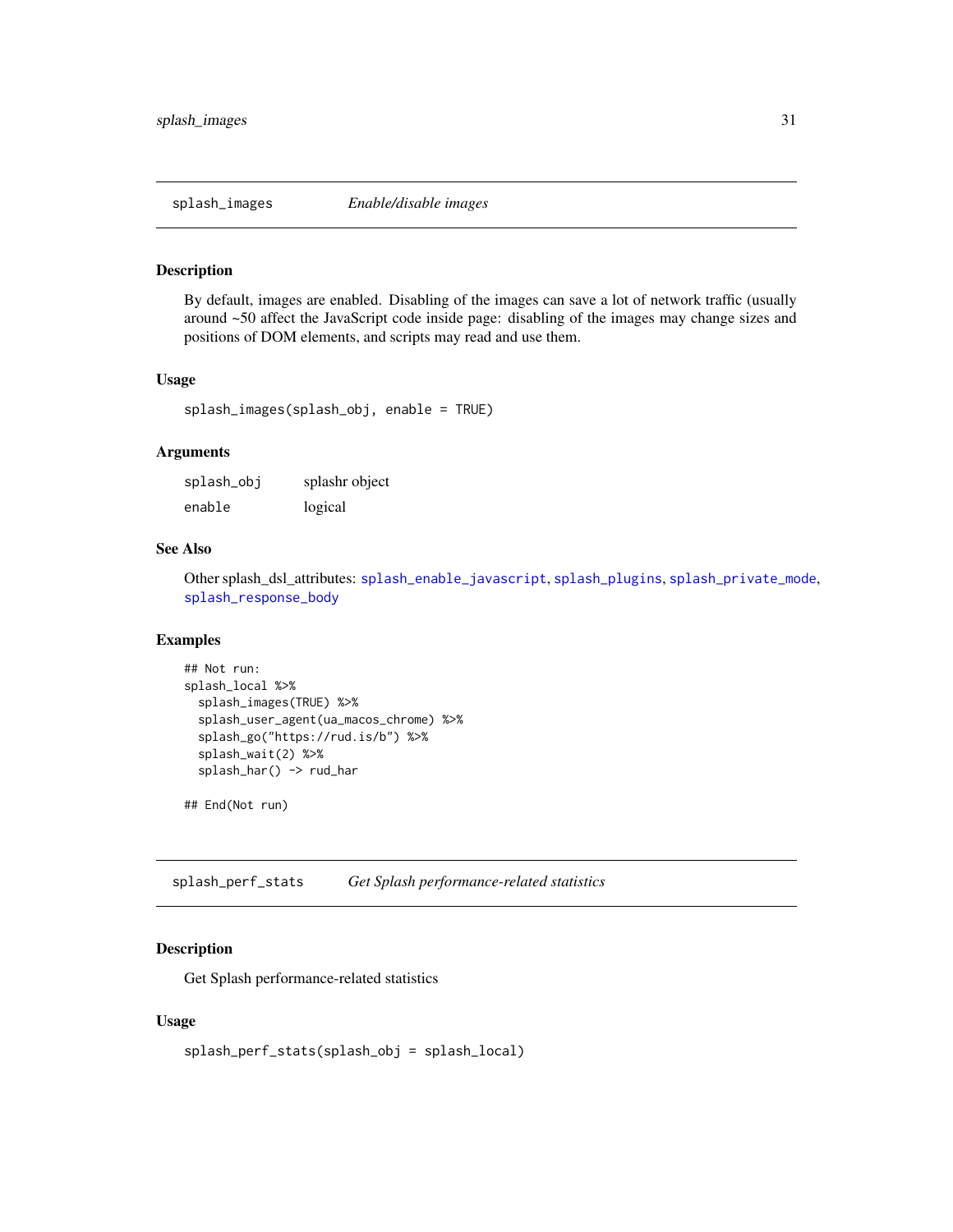#### <span id="page-31-0"></span>Arguments

splash\_obj A splash connection object

#### See Also

Other splash\_info\_functions: [splash\\_active](#page-23-1), [splash\\_debug](#page-0-0), [splash\\_history](#page-28-1), [splash\\_version](#page-38-1)

#### Examples

```
## Not run:
sp \leftarrow splash()splash_perf_stats(sp)
```
## End(Not run)

<span id="page-31-1"></span>splash\_plugins *Enable or disable browser plugins (e.g. Flash).*

## Description

Plugins are disabled by default.

## Usage

```
splash_plugins(splash_obj, enable = FALSE)
```
## Arguments

| splash_obj | splashr object |
|------------|----------------|
| enable     | logical        |

#### See Also

Other splash\_dsl\_attributes: [splash\\_enable\\_javascript](#page-25-1), [splash\\_images](#page-30-2), [splash\\_private\\_mode](#page-33-1), [splash\\_response\\_body](#page-34-2)

## Examples

```
## Not run:
splash_local %>%
 splash_plugins(TRUE) %>%
 splash_user_agent(ua_macos_chrome) %>%
 splash_go("https://rud.is/b") %>%
 splash_wait(2) %>%
 splash_har() -> rud_har
```
## End(Not run)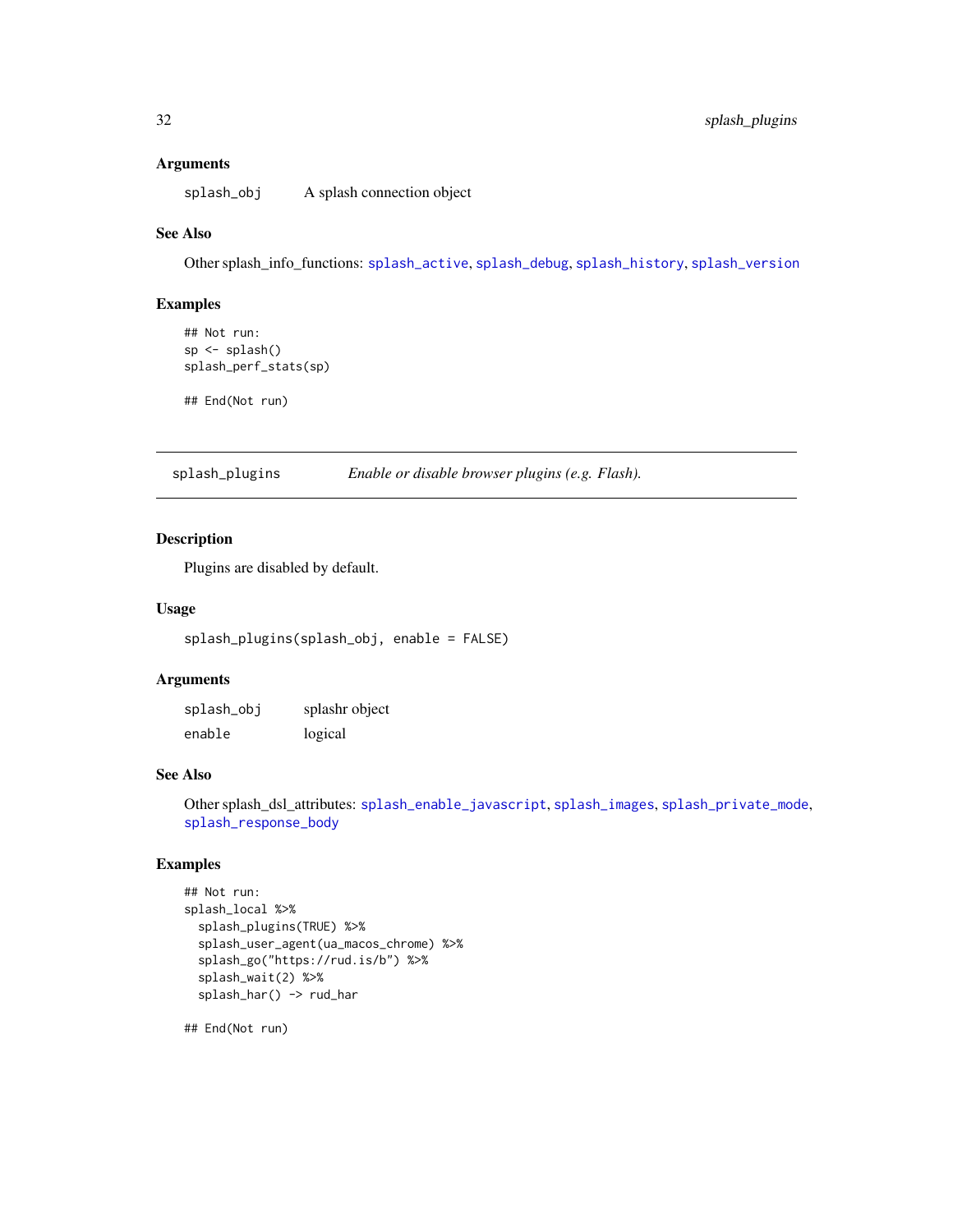<span id="page-32-1"></span><span id="page-32-0"></span>

Similar to [render\\_png\(\)](#page-20-1) but used in a script context. Should be the LAST element in a DSL script chain as this will execute the script and return the PNG content

#### Usage

```
splash_png(splash_obj)
```
## Arguments

splash\_obj splashr object

## Value

a [magick](#page-0-0) image object

## See Also

Other splash\_dsl\_functions: [splash\\_add\\_lua](#page-24-2), [splash\\_click](#page-24-1), [splash\\_focus](#page-26-1), [splash\\_go](#page-26-2), [splash\\_har\\_reset](#page-28-2), [splash\\_har](#page-27-1), [splash\\_html](#page-29-1), [splash\\_press](#page-32-2), [splash\\_release](#page-34-1), [splash\\_send\\_keys](#page-35-1), [splash\\_send\\_text](#page-36-1), [splash\\_wait](#page-39-2)

## Examples

```
## Not run:
splash_local %>%
 splash_user_agent(ua_macos_chrome) %>%
 splash_go("https://rud.is/b") %>%
 splash_wait(2) %>%
 splash_png()
```
## End(Not run)

<span id="page-32-2"></span>splash\_press *Trigger mouse press event in web page.*

#### Description

Trigger mouse press event in web page.

#### Usage

splash\_press(splash\_obj, x, y)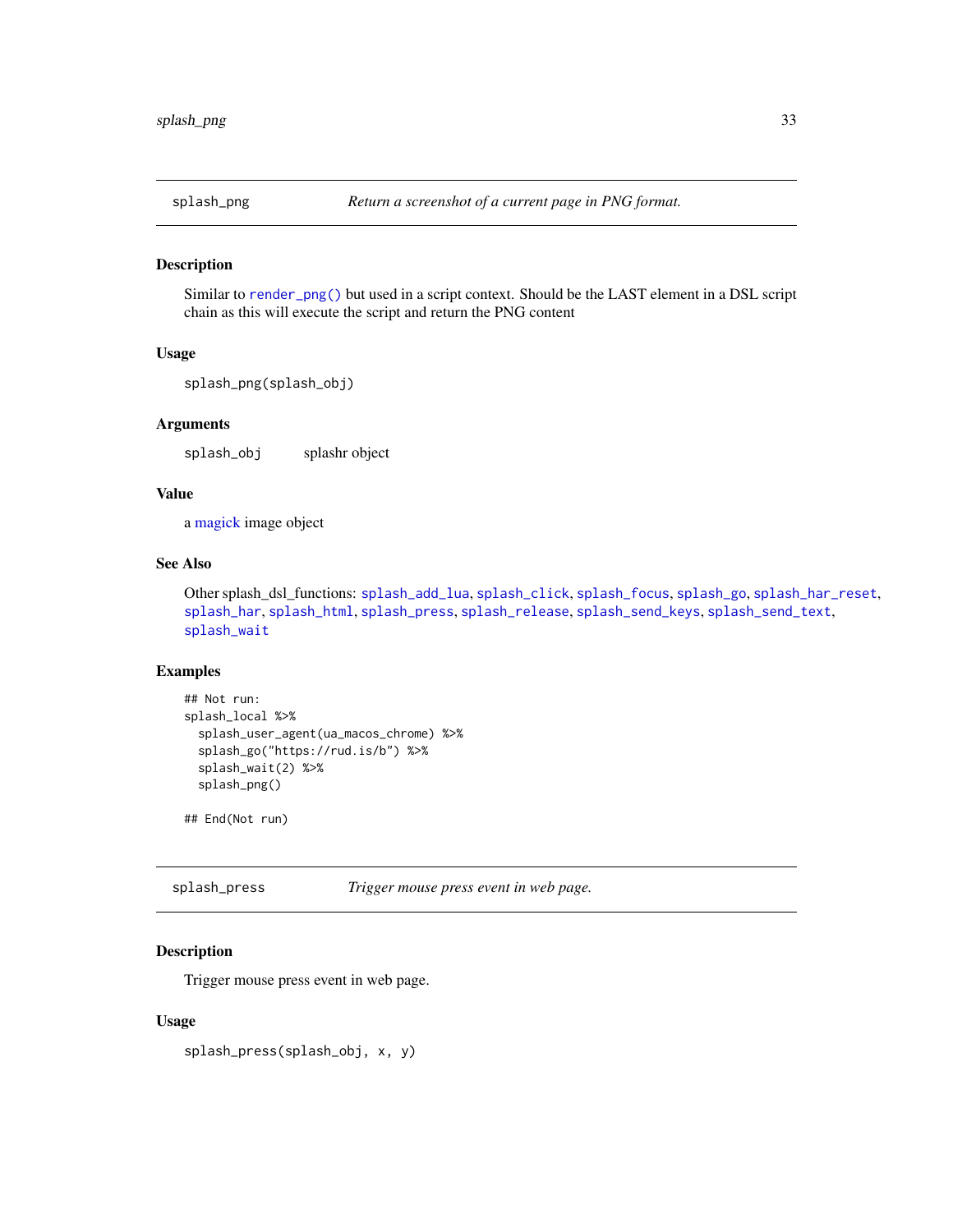#### <span id="page-33-0"></span>**Arguments**

| splash_obj | splashr object                                                                 |
|------------|--------------------------------------------------------------------------------|
| x, y       | coordinates (distances from the left or top, relative to the current viewport) |

#### See Also

Other splash\_dsl\_functions: [splash\\_add\\_lua](#page-24-2), [splash\\_click](#page-24-1), [splash\\_focus](#page-26-1), [splash\\_go](#page-26-2), [splash\\_har\\_reset](#page-28-2), [splash\\_har](#page-27-1), [splash\\_html](#page-29-1), [splash\\_png](#page-32-1), [splash\\_release](#page-34-1), [splash\\_send\\_keys](#page-35-1), [splash\\_send\\_text](#page-36-1), [splash\\_wait](#page-39-2)

<span id="page-33-1"></span>splash\_private\_mode *Enable or disable execution of JavaSript code embedded in the page.*

## Description

Private mode is enabled by default unless you pass flag --disable-private-mode at Splash (server) startup. Note that if you disable private mode browsing data such as cookies or items kept in local storage may persist between requests.

## Usage

```
splash_private_mode(splash_obj, enable = FALSE)
```
## Arguments

splash\_obj splashr object enable logical

## See Also

Other splash\_dsl\_attributes: [splash\\_enable\\_javascript](#page-25-1), [splash\\_images](#page-30-2), [splash\\_plugins](#page-31-1), [splash\\_response\\_body](#page-34-2)

## Examples

```
## Not run:
splash_local %>%
 splash_response_body(TRUE) %>%
 splash_private_mode(TRUE) %>%
 splash_user_agent(ua_macos_chrome) %>%
 splash_go("https://rud.is/b") %>%
 splash_wait(2) %>%
 splash_har() -> rud_har
```
## End(Not run)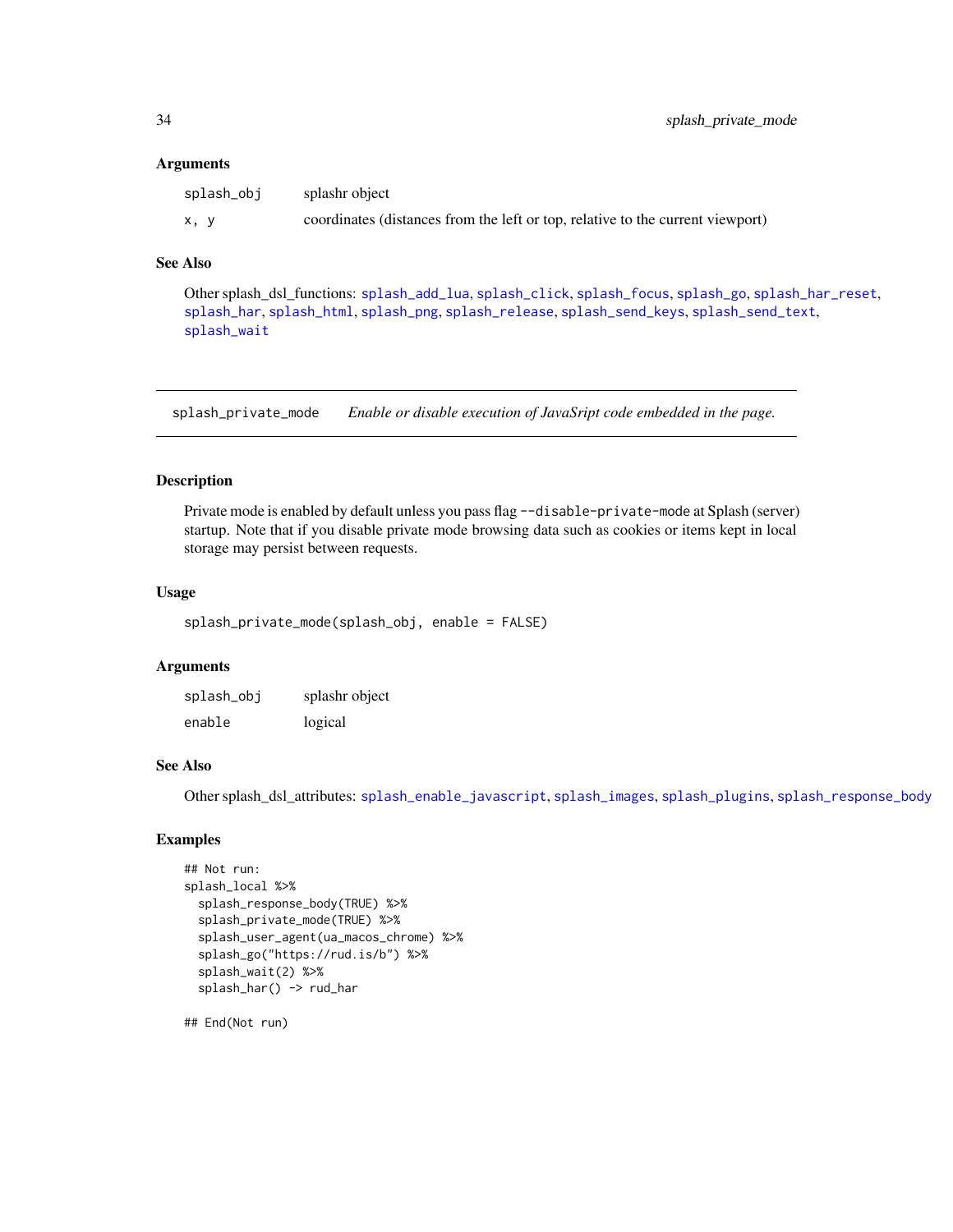<span id="page-34-1"></span><span id="page-34-0"></span>splash\_release *Trigger mouse release event in web page.*

#### Description

Trigger mouse release event in web page.

#### Usage

```
splash_release(splash_obj, x, y)
```
#### Arguments

| splash_obj | splashr object                                                                 |
|------------|--------------------------------------------------------------------------------|
| x, y       | coordinates (distances from the left or top, relative to the current viewport) |

#### See Also

Other splash\_dsl\_functions: [splash\\_add\\_lua](#page-24-2), [splash\\_click](#page-24-1), [splash\\_focus](#page-26-1), [splash\\_go](#page-26-2), [splash\\_har\\_reset](#page-28-2), [splash\\_har](#page-27-1), [splash\\_html](#page-29-1), [splash\\_png](#page-32-1), [splash\\_press](#page-32-2), [splash\\_send\\_keys](#page-35-1), [splash\\_send\\_text](#page-36-1), [splash\\_wait](#page-39-2)

<span id="page-34-2"></span>splash\_response\_body *Enable or disable response content tracking.*

## Description

By default Splash doesn't keep bodies of each response in memory, for efficiency reasons.

## Usage

```
splash_response_body(splash_obj, enable = FALSE)
```
## Arguments

| splash_obj | splashr object |
|------------|----------------|
| enable     | logical        |

## See Also

Other splash\_dsl\_attributes: [splash\\_enable\\_javascript](#page-25-1), [splash\\_images](#page-30-2), [splash\\_plugins](#page-31-1), [splash\\_private\\_mode](#page-33-1)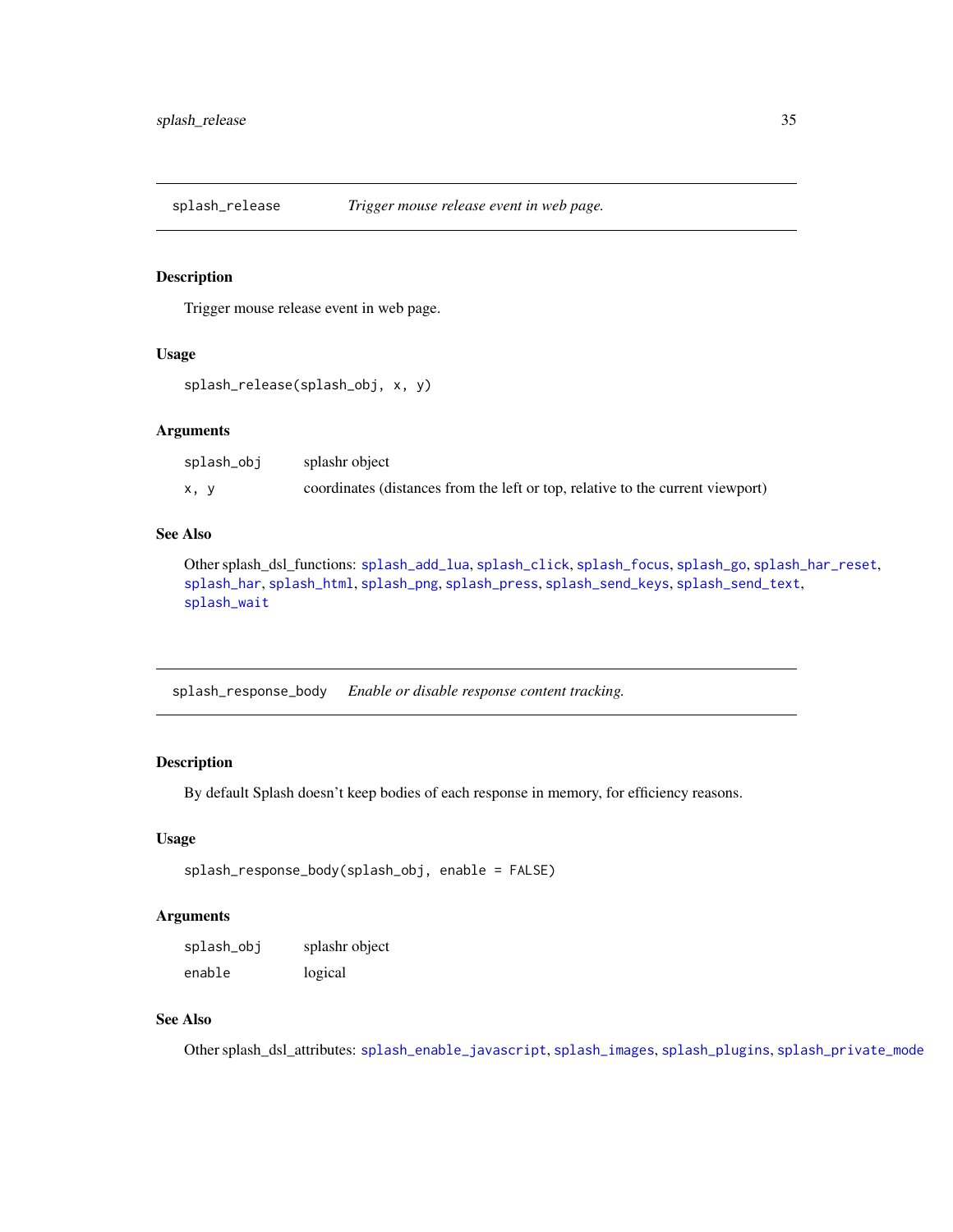## Examples

```
## Not run:
splash_local %>%
  splash_response_body(TRUE) %>%
  splash_user_agent(ua_macos_chrome) %>%
  splash_go("https://rud.is/b") %>%
  splash_wait(2) %>%
  splash_har() -> rud_har
```
## End(Not run)

<span id="page-35-1"></span>splash\_send\_keys *Send keyboard events to page context.*

## Description

- whitespace is ignored and only used to separate the different keys
- characters are literally represented

#### Usage

splash\_send\_keys(splash\_obj, keys)

#### Arguments

| splash_obj | splashr object |
|------------|----------------|
| keys       | string to send |

## Details

This is different from [splash\\_send\\_text\(\)](#page-36-1)

#### References

See [the docs](https://splash.readthedocs.io/en/stable/scripting-ref.html#splash-send-keys) for more info

## See Also

Other splash\_dsl\_functions: [splash\\_add\\_lua](#page-24-2), [splash\\_click](#page-24-1), [splash\\_focus](#page-26-1), [splash\\_go](#page-26-2), [splash\\_har\\_reset](#page-28-2), [splash\\_har](#page-27-1), [splash\\_html](#page-29-1), [splash\\_png](#page-32-1), [splash\\_press](#page-32-2), [splash\\_release](#page-34-1), [splash\\_send\\_text](#page-36-1), [splash\\_wait](#page-39-2)

<span id="page-35-0"></span>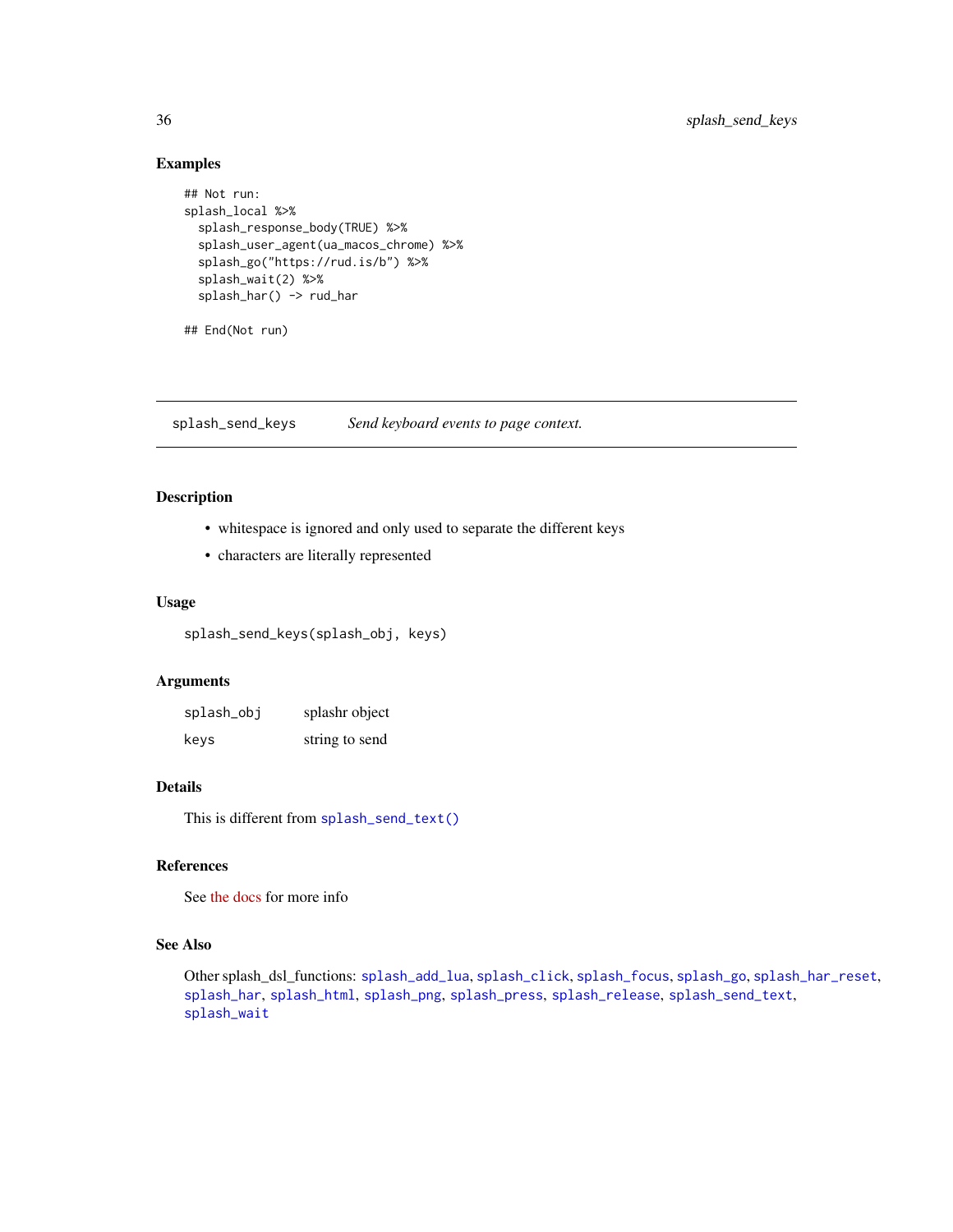<span id="page-36-1"></span><span id="page-36-0"></span>splash\_send\_text *Send text as input to page context, literally, character by character.*

## Description

This is different from [splash\\_send\\_keys\(\)](#page-35-1)

## Usage

splash\_send\_text(splash\_obj, text)

## Arguments

| splash_obj | splashr object |
|------------|----------------|
| text       | string to send |

#### Note

This adds a call to splash:wait so you do not have to

## References

See [the docs](https://splash.readthedocs.io/en/stable/scripting-ref.html#splash-send-keys) for more info

## See Also

Other splash\_dsl\_functions: [splash\\_add\\_lua](#page-24-2), [splash\\_click](#page-24-1), [splash\\_focus](#page-26-1), [splash\\_go](#page-26-2), [splash\\_har\\_reset](#page-28-2), [splash\\_har](#page-27-1), [splash\\_html](#page-29-1), [splash\\_png](#page-32-1), [splash\\_press](#page-32-2), [splash\\_release](#page-34-1), [splash\\_send\\_keys](#page-35-1), [splash\\_wait](#page-39-2)

splash\_user\_agent *Overwrite the User-Agent header for all further requests.*

## Description

There are a few built-in user agents, all beginning with ua\_.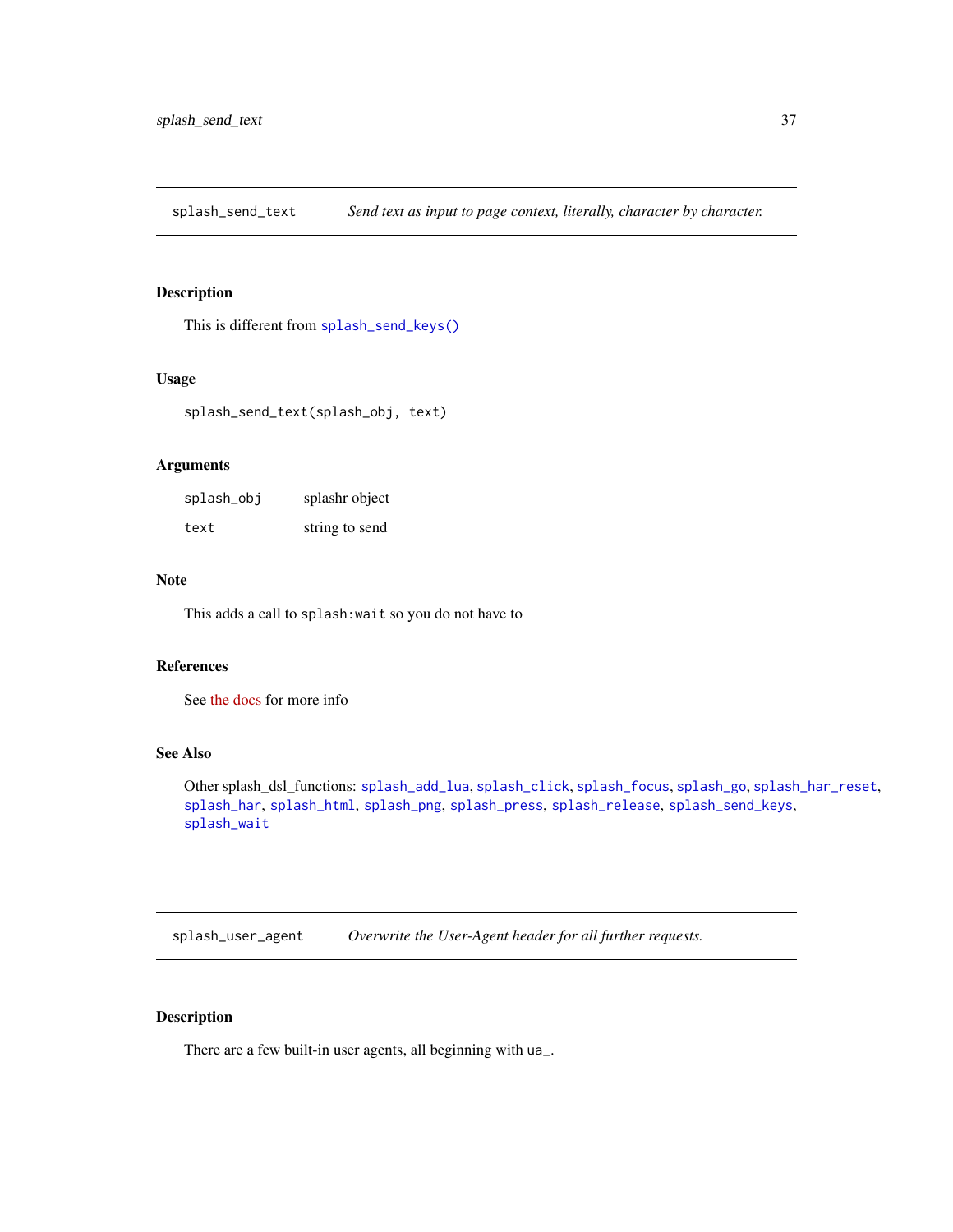## Usage

```
splash_user_agent(splash_obj, user_agent = ua_splashr)
```
ua\_splashr

ua\_win10\_chrome

ua\_win10\_firefox

ua\_win10\_ie11

ua\_win7\_chrome

ua\_win7\_firefox

ua\_win7\_ie11

ua\_macos\_chrome

ua\_macos\_safari

ua\_linux\_chrome

ua\_linux\_firefox

ua\_ios\_safari

ua\_android\_samsung

ua\_kindle

ua\_ps4

ua\_apple\_tv

ua\_chromecast

## Arguments

| splash_obj | splashr object                                         |
|------------|--------------------------------------------------------|
| user_agent | 1 element character vector, defaults to splashr/#.#.#. |

#### Format

An object of class character of length 1.

## Examples

## Not run: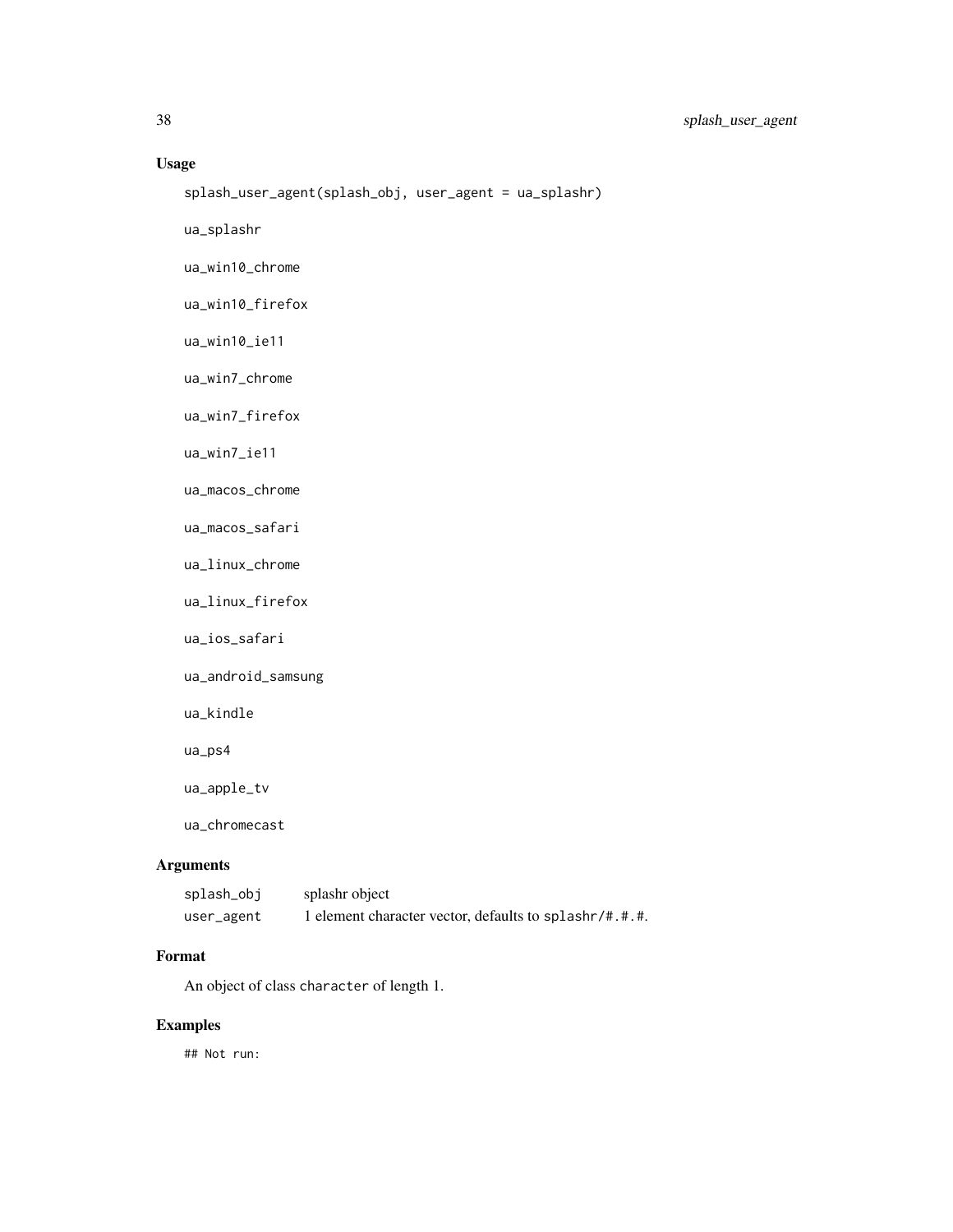## <span id="page-38-0"></span>splash\_version 39

```
library(rvest)
URL <- "https://httpbin.org/user-agent"
splash_local %>%
  splash_response_body(TRUE) %>%
  splash_user_agent(ua_macos_chrome) %>%
  splash_go(URL) %>%
  splash_html() %>%
  html_text("body") %>%
  jsonlite::fromJSON()
```
## End(Not run)

<span id="page-38-1"></span>splash\_version *Get Splash version information*

## Description

Get Splash version information

#### Usage

splash\_version(splash\_obj = splash\_local)

## Arguments

splash\_obj A splash connection object

## See Also

Other splash\_info\_functions: [splash\\_active](#page-23-1), [splash\\_debug](#page-0-0), [splash\\_history](#page-28-1), [splash\\_perf\\_stats](#page-30-1)

## Examples

```
## Not run:
sp <- splash()
splash_version(sp)
```
## End(Not run)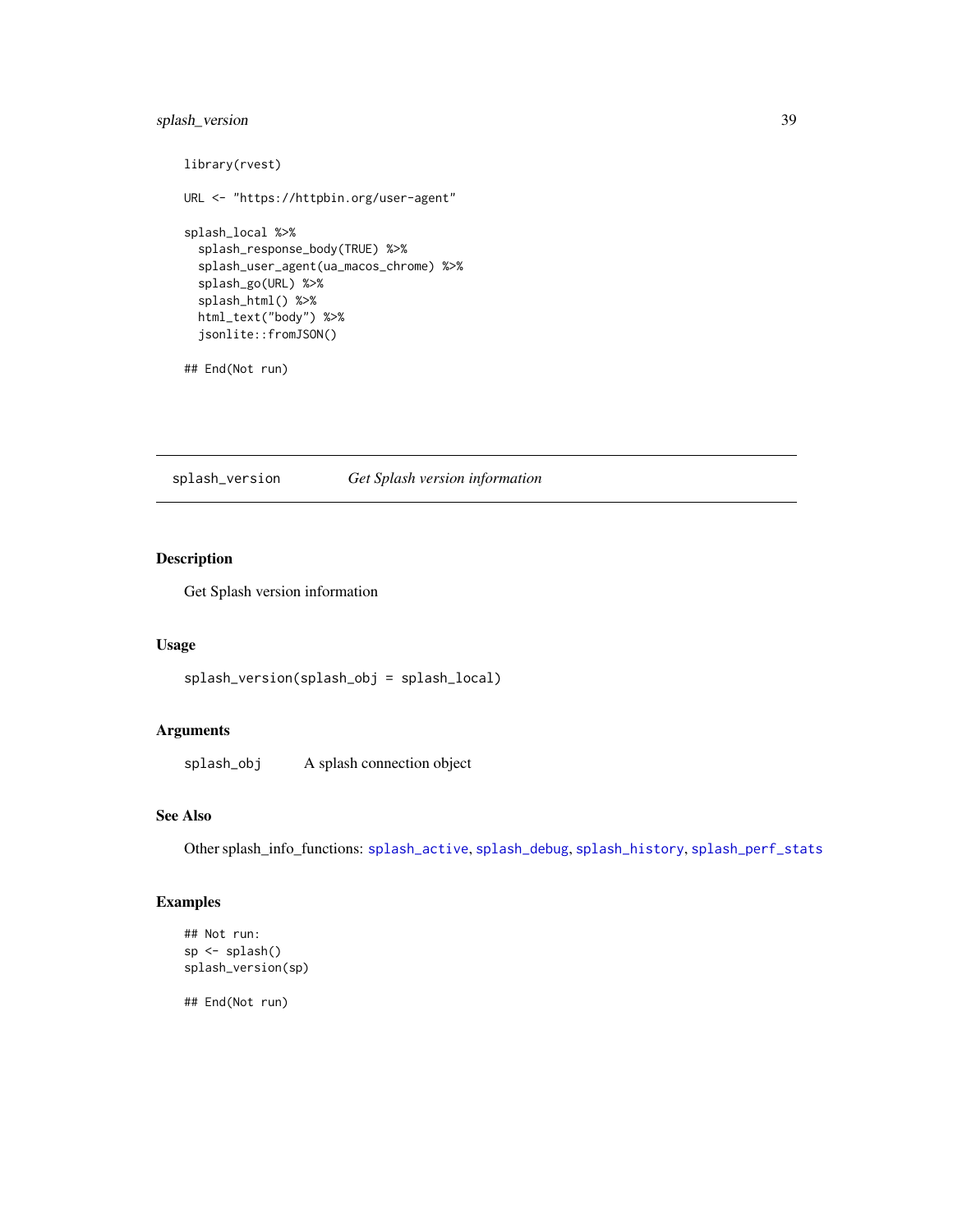<span id="page-39-2"></span><span id="page-39-0"></span>

When script is waiting WebKit continues processing the webpage

#### Usage

```
splash_wait(splash_obj, time = 2)
```
## **Arguments**

splash\_obj splashr object time number of seconds to wait

## See Also

Other splash\_dsl\_functions: [splash\\_add\\_lua](#page-24-2), [splash\\_click](#page-24-1), [splash\\_focus](#page-26-1), [splash\\_go](#page-26-2), [splash\\_har\\_reset](#page-28-2), [splash\\_har](#page-27-1), [splash\\_html](#page-29-1), [splash\\_png](#page-32-1), [splash\\_press](#page-32-2), [splash\\_release](#page-34-1), [splash\\_send\\_keys](#page-35-1), [splash\\_send\\_text](#page-36-1)

#### Examples

```
## Not run:
splash_local %>%
 splash_response_body(TRUE) %>%
 splash_user_agent(ua_macos_chrome) %>%
 splash_go("https://rud.is/b") %>%
 splash_wait(2) %>%
 splash_har() -> rud_har
```
## End(Not run)

<span id="page-39-1"></span>start\_splash *Start a Splash server Docker container*

## Description

If using this in an automation context, you should consider adding a 'Sys.sleep(3)' (or higher) after starting the docker container.

#### Usage

```
start_splash(tag = "latest", container_name = "splashr",
 remove = FALSE, ...)
```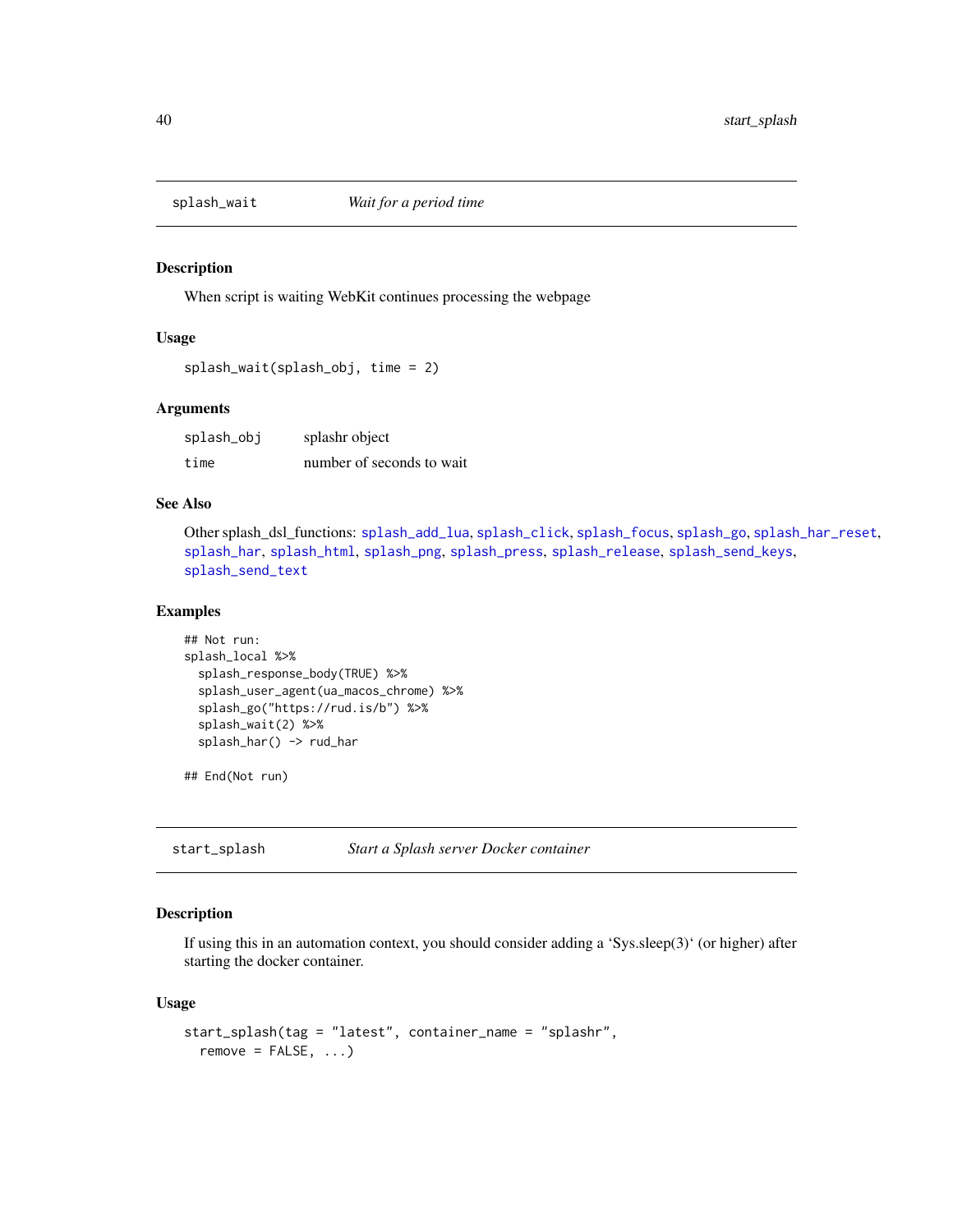## <span id="page-40-0"></span>stop\_splash 41

## Arguments

| tag       | Splash Docker image tag to start                                              |
|-----------|-------------------------------------------------------------------------------|
|           | container name naem for the container. Defaults to "'splashr'".               |
| remove    | remove the Splash container instance after it's stopped? Defaults to 'FALSE'. |
| $\ddotsc$ | passed on to Splash instance launch parameters                                |

## Details

This uses the 'latest' image and passed the '–disable-browser-caches' parameter. If you do not want to use the 3.2.x+ versions of 'Splash' you should use your own startup scripts vs this helper function.

## Value

'stevedore' container object

## Note

you need Docker running on your system and have pulled the container with [install\_splash] for this to work. You should save the resultant object for use in [stop\_splash] otherwise you'll have to kill it from the command line interface.

## See Also

Other splash\_docker\_helpers: [install\\_splash](#page-12-1), [stop\\_splash](#page-40-1)

## Examples

```
## Not run:
install_splash()
splash_container <- start_splash()
stop_splash(splash_container)
```
## End(Not run)

<span id="page-40-1"></span>

## Description

Stop a running a Splash server Docker container

## Usage

stop\_splash(splash\_container)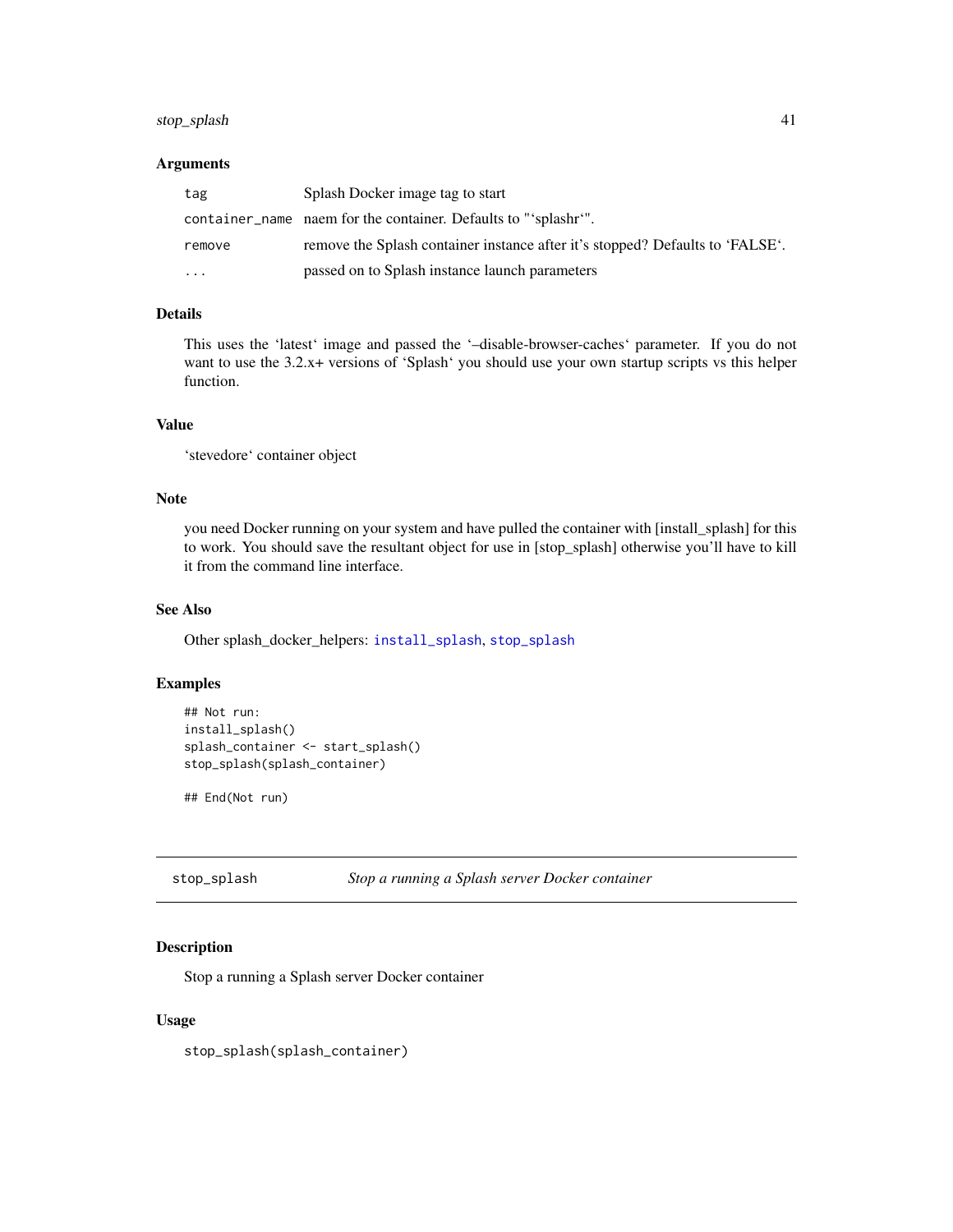## <span id="page-41-0"></span>Arguments

splash\_container

Docker 'container' object created by [start\_splash()]

#### Note

you need Docker running on your system and have pulled the container with [install\_splash()] and started the Splash container with [start\_splash()] for this to work. You will need the 'container' object from [start\_splash()] for this to work.

## See Also

Other splash\_docker\_helpers: [install\\_splash](#page-12-1), [start\\_splash](#page-39-1)

## Examples

```
## Not run:
install_splash()
splash_container <- start_splash()
stop_splash(splash_container)
```
## End(Not run)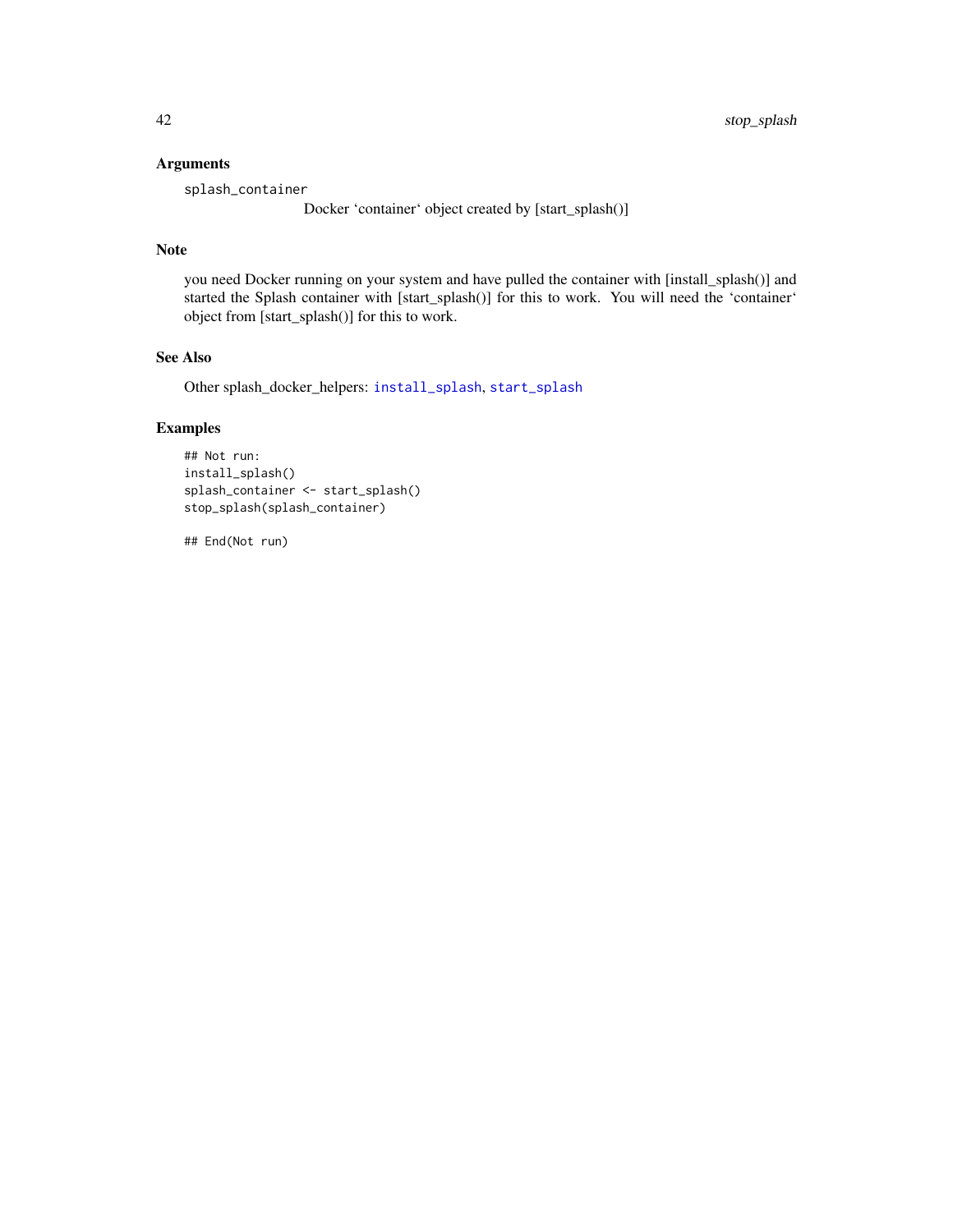# <span id="page-42-0"></span>**Index**

∗Topic datasets splash, [23](#page-22-0) splash\_user\_agent, [37](#page-36-0) %>% *(*splashr-exports*)*, [24](#page-23-0) as.data.frame.har *(*as\_data\_frame.harentry*)*, [3](#page-2-0) as.data.frame.harentries *(*as\_data\_frame.harentry*)*, [3](#page-2-0) as.data.frame.harentry *(*as\_data\_frame.harentry*)*, [3](#page-2-0) as\_data\_frame.har *(*as\_data\_frame.harentry*)*, [3](#page-2-0) as\_data\_frame.harentries *(*as\_data\_frame.harentry*)*, [3](#page-2-0) as\_data\_frame.harentry, [3](#page-2-0) as\_har, [4](#page-3-0) as\_httr\_req, [4](#page-3-0) as\_response, [5](#page-4-0)

execute\_lua, [5,](#page-4-0) *[15](#page-14-0)*, *[17](#page-16-0)*, *[19](#page-18-0)*, *[21,](#page-20-0) [22](#page-21-0)* execute\_lua(), *[25](#page-24-0)*

```
get_body_size (get_content_size), 7
get_content_size, 7, 8–12
get_content_type, 7, 7, 8–12
get_har_entry, 7, 8, 8, 9–12
get_header_val, 7–9, 9, 10–12
get_headers, 7, 8, 9, 10–12
get_headers_size (get_content_size), 7
get_request_type, 7–10, 10, 11, 12
get_request_url, 7–10, 10, 11, 12
get_response_body, 7–11, 11, 12
get_response_url, 7–11, 11, 12
```
har\_entries, [12](#page-11-0) har\_entry\_count, *[7](#page-6-0)[–11](#page-10-0)*, [12](#page-11-0) HARtools, *[15](#page-14-0)* HARviewer *(*splashr-exports*)*, [24](#page-23-0) HARviewerOutput *(*splashr-exports*)*, [24](#page-23-0)

install\_splash, [13,](#page-12-0) *[41,](#page-40-0) [42](#page-41-0)* is\_binary *(*get\_content\_type*)*, [7](#page-6-0) is\_content\_type *(*get\_content\_type*)*, [7](#page-6-0) is\_css *(*get\_content\_type*)*, [7](#page-6-0) is\_get *(*get\_request\_type*)*, [10](#page-9-0) is\_gif *(*get\_content\_type*)*, [7](#page-6-0) is\_html *(*get\_content\_type*)*, [7](#page-6-0) is\_javascript *(*get\_content\_type*)*, [7](#page-6-0) is\_jpeg *(*get\_content\_type*)*, [7](#page-6-0) is\_json *(*get\_content\_type*)*, [7](#page-6-0) is\_plain *(*get\_content\_type*)*, [7](#page-6-0) is\_png *(*get\_content\_type*)*, [7](#page-6-0) is\_post *(*get\_request\_type*)*, [10](#page-9-0) is\_svg *(*get\_content\_type*)*, [7](#page-6-0) is\_xhr *(*get\_content\_type*)*, [7](#page-6-0) is\_xml *(*get\_content\_type*)*, [7](#page-6-0) json\_fromb64, [13](#page-12-0) killall\_splash, [14](#page-13-0) magick, *[19](#page-18-0)*, *[22](#page-21-0)*, *[33](#page-32-0)* render\_har, *[6](#page-5-0)*, [14,](#page-13-0) *[17](#page-16-0)*, *[19](#page-18-0)*, *[21,](#page-20-0) [22](#page-21-0)* render\_har(), *[20](#page-19-0)*, *[28](#page-27-0)* render\_html, *[6](#page-5-0)*, *[15](#page-14-0)*, [16,](#page-15-0) *[19](#page-18-0)*, *[21,](#page-20-0) [22](#page-21-0)* render\_html(), *[30](#page-29-0)* render\_jpeg, *[6](#page-5-0)*, *[15](#page-14-0)*, *[17](#page-16-0)*, [17,](#page-16-0) *[21,](#page-20-0) [22](#page-21-0)* render\_json, *[6](#page-5-0)*, *[15](#page-14-0)*, *[17](#page-16-0)*, *[19](#page-18-0)*, [19,](#page-18-0) *[22](#page-21-0)* render\_png, *[6](#page-5-0)*, *[15](#page-14-0)*, *[17](#page-16-0)*, *[19](#page-18-0)*, *[21](#page-20-0)*, [21](#page-20-0) render\_png(), *[33](#page-32-0)* renderHARviewer *(*splashr-exports*)*, [24](#page-23-0) splash, [23](#page-22-0) splash(), *[6](#page-5-0)*, *[14](#page-13-0)*, *[16](#page-15-0)*, *[18,](#page-17-0) [19](#page-18-0)*, *[21](#page-20-0)* splash\_active, [24,](#page-23-0) *[29](#page-28-0)*, *[32](#page-31-0)*, *[39](#page-38-0)* splash\_add\_lua, [25,](#page-24-0) *[26](#page-25-0)[–30](#page-29-0)*, *[33](#page-32-0)[–37](#page-36-0)*, *[40](#page-39-0)* splash\_click, *[25](#page-24-0)*, [25,](#page-24-0) *[27](#page-26-0)[–30](#page-29-0)*, *[33](#page-32-0)[–37](#page-36-0)*, *[40](#page-39-0)* splash\_debug, *[24](#page-23-0)*, *[29](#page-28-0)*, *[32](#page-31-0)*, *[39](#page-38-0)* splash\_enable\_javascript, [26,](#page-25-0) *[31,](#page-30-0) [32](#page-31-0)*, *[34,](#page-33-0) [35](#page-34-0)*